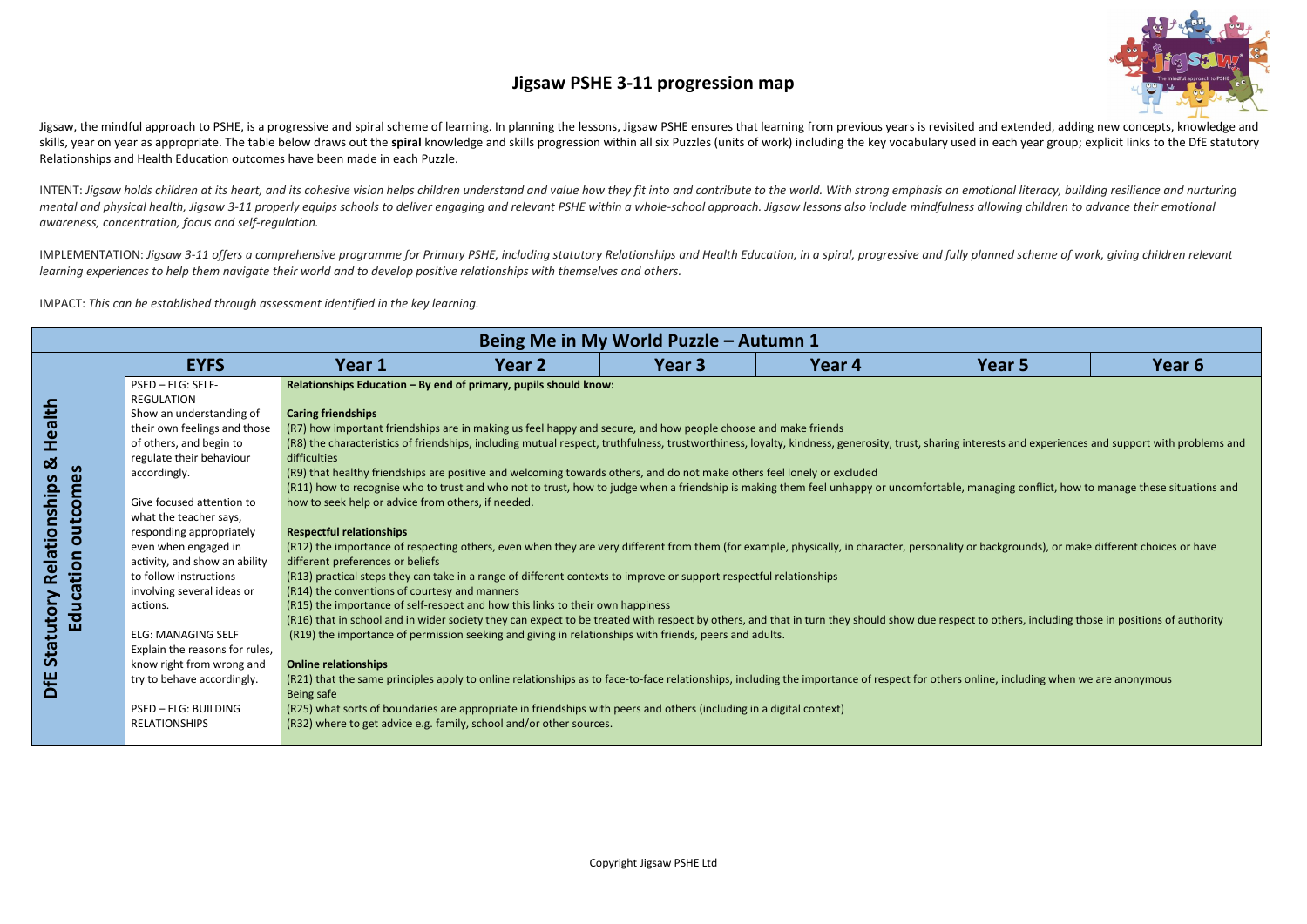|                    | Work and play co-<br>operatively and take turns        |                                                               | Physical Health and Well-Being - By end of primary, pupils should know:                                                                                                                                                                                                   |                                                                |                                                         |                                                                |                                                            |  |  |  |  |  |
|--------------------|--------------------------------------------------------|---------------------------------------------------------------|---------------------------------------------------------------------------------------------------------------------------------------------------------------------------------------------------------------------------------------------------------------------------|----------------------------------------------------------------|---------------------------------------------------------|----------------------------------------------------------------|------------------------------------------------------------|--|--|--|--|--|
|                    | with others.                                           | <b>Mental well-being</b>                                      |                                                                                                                                                                                                                                                                           |                                                                |                                                         |                                                                |                                                            |  |  |  |  |  |
|                    |                                                        |                                                               | (H2) that there is a normal range of emotions (e.g. happiness, sadness, anger, fear, surprise, nervousness) and scale of emotions that all humans experience in relation to different experiences and                                                                     |                                                                |                                                         |                                                                |                                                            |  |  |  |  |  |
|                    | Show sensitivity to their own<br>and to others' needs. | situations                                                    |                                                                                                                                                                                                                                                                           |                                                                |                                                         |                                                                |                                                            |  |  |  |  |  |
|                    |                                                        |                                                               | (H3) how to recognise and talk about their emotions, including having a varied vocabulary of words to use when talking about their own and others' feelings<br>(H4) how to judge whether what they are feeling and how they are behaving is appropriate and proportionate |                                                                |                                                         |                                                                |                                                            |  |  |  |  |  |
|                    |                                                        |                                                               |                                                                                                                                                                                                                                                                           |                                                                |                                                         |                                                                |                                                            |  |  |  |  |  |
|                    |                                                        |                                                               | (H7) isolation and loneliness can affect children and that it is very important for children to discuss their feelings with an adult and seek support.                                                                                                                    |                                                                |                                                         |                                                                |                                                            |  |  |  |  |  |
| <b>Puzzle</b>      | <b>EYFS</b>                                            | Year 1                                                        | Year 2                                                                                                                                                                                                                                                                    | Year <sub>3</sub>                                              | Year <sub>4</sub>                                       | Year <sub>5</sub>                                              | Year 6                                                     |  |  |  |  |  |
| overview           | In this Puzzle (unit), the                             | In this Puzzle (unit), the                                    | In this Puzzle (unit), the                                                                                                                                                                                                                                                | In this Puzzle (unit), the                                     | In this Puzzle (unit), the                              | In this Puzzle (unit), the children                            | In this Puzzle (unit), the children                        |  |  |  |  |  |
| <b>Being Me in</b> | children learn about how                               | children are introduced to                                    | children discuss their hopes                                                                                                                                                                                                                                              | children learn to recognise                                    | children explore being part                             | think and plan for the year ahead,                             | discuss their year ahead, they                             |  |  |  |  |  |
| <b>My World</b>    | they have similarities and                             | their Jigsaw Journals and                                     | and fears for the year ahead -                                                                                                                                                                                                                                            | their self-worth and identify                                  | of a team. They talk about                              | goals they could set for                                       | learnt to set goals and discuss                            |  |  |  |  |  |
|                    | differences from their                                 | discuss their Jigsaw Charter.                                 | they talk about feeling                                                                                                                                                                                                                                                   | positive things about                                          | attitudes and actions and                               | themselves as well as the                                      | their fears and worries about                              |  |  |  |  |  |
|                    | friends and how that is OK.<br>They begin working on   | As part of this, they discuss<br>rights and responsibilities, | worried and recognising when<br>they should ask for help and                                                                                                                                                                                                              | themselves and their<br>achievements. They discuss             | their effects on the whole<br>class. The children learn | challenges they may face. They<br>explore their rights and     | the future. The children learn<br>about the United Nations |  |  |  |  |  |
|                    | recognising and managing                               | and choices and                                               | who to ask. They learn about                                                                                                                                                                                                                                              | new challenges and how to                                      | about their school and its                              | responsibilities as a member of                                | Convention on the Rights of the                            |  |  |  |  |  |
|                    | their feelings, identifying                            | consequences. The children                                    | rights and responsibilities;                                                                                                                                                                                                                                              | face them with appropriate                                     | community, who all the                                  | their class, school, wider                                     | Child and that these are not met                           |  |  |  |  |  |
|                    | different ones and the                                 | learn about being special                                     | how to work collaboratively,                                                                                                                                                                                                                                              | positivity. The children learn                                 | different people are and                                | community and the country they                                 | for all children worldwide. They                           |  |  |  |  |  |
|                    | causes these can have. The                             | and how to make everyone                                      | how to listen to each other                                                                                                                                                                                                                                               | about the need for rules and                                   | what their roles are. They                              | live in. The children learn about                              | discuss their choices and actions                          |  |  |  |  |  |
|                    | children learn about                                   | feel safe in their class as well                              | and how to make their                                                                                                                                                                                                                                                     | how these relate to rights                                     | discuss democracy and link                              | their own behaviour and its                                    | and how these can have far-                                |  |  |  |  |  |
|                    | working with others and                                | as recognising their own                                      | classroom a safe and fair                                                                                                                                                                                                                                                 | and responsibilities. They                                     | this to their own School                                | impact on a group as well as                                   | reaching effects, locally and                              |  |  |  |  |  |
|                    | why it is good to be kind                              | safety.                                                       | place. The children learn                                                                                                                                                                                                                                                 | explore choices and                                            | Council, what its purpose is                            | choices, rewards, consequences                                 | globally. The children learn                               |  |  |  |  |  |
|                    | and use gentle hands. They                             |                                                               | about choices and the                                                                                                                                                                                                                                                     | consequences, working                                          | and how it works. The                                   | and the feelings associated with                               | about their own behaviour and                              |  |  |  |  |  |
|                    | discuss children's rights,                             |                                                               | consequences of making                                                                                                                                                                                                                                                    | collaboratively and seeing                                     | children learn about group                              | each. They also learn about                                    | how their choices can result in                            |  |  |  |  |  |
|                    | especially linked to the right                         |                                                               | different choices, set up their                                                                                                                                                                                                                                           | things from other people's                                     | work, the different roles                               | democracy, how it benefits the                                 | rewards and consequences and                               |  |  |  |  |  |
|                    | to learn and the right to<br>play. The children learn  |                                                               | Jigsaw Journals and make the<br>Jigsaw Charter.                                                                                                                                                                                                                           | points of view. The children<br>learn about different feelings | people can have, how to<br>make positive contributions, | school and how they can<br>contribute towards it. They revisit | how they feel about this. They<br>explore an individual's  |  |  |  |  |  |
|                    | what it means to be                                    |                                                               |                                                                                                                                                                                                                                                                           | and the ability to recognise                                   | how to make collective                                  | the Jigsaw Charter and set up                                  | behaviour and the impact it can                            |  |  |  |  |  |
|                    | responsible.                                           |                                                               |                                                                                                                                                                                                                                                                           | these feelings in themselves                                   | decisions and how to deal                               | their Jigsaw Journals.                                         | have on a group. They learn talk                           |  |  |  |  |  |
|                    |                                                        |                                                               |                                                                                                                                                                                                                                                                           | and others. They set up their                                  | with conflict. They also learn                          |                                                                | about democracy, how it                                    |  |  |  |  |  |
|                    |                                                        |                                                               |                                                                                                                                                                                                                                                                           | Jigsaw Journals and establish                                  | about considering other                                 |                                                                | benefits the school and how                                |  |  |  |  |  |
|                    |                                                        |                                                               |                                                                                                                                                                                                                                                                           | the Jigsaw Charter.                                            | people's feelings. They                                 |                                                                | they can contribute towards it.                            |  |  |  |  |  |
|                    |                                                        |                                                               |                                                                                                                                                                                                                                                                           |                                                                | refresh their Jigsaw Charter                            |                                                                | They establish the Jigsaw                                  |  |  |  |  |  |
|                    |                                                        |                                                               |                                                                                                                                                                                                                                                                           |                                                                | and set up their Jigsaw                                 |                                                                | Charter and set up their Jigsaw                            |  |  |  |  |  |
|                    |                                                        |                                                               |                                                                                                                                                                                                                                                                           |                                                                | Journals.                                               |                                                                | Journals.                                                  |  |  |  |  |  |
|                    |                                                        |                                                               |                                                                                                                                                                                                                                                                           |                                                                |                                                         |                                                                |                                                            |  |  |  |  |  |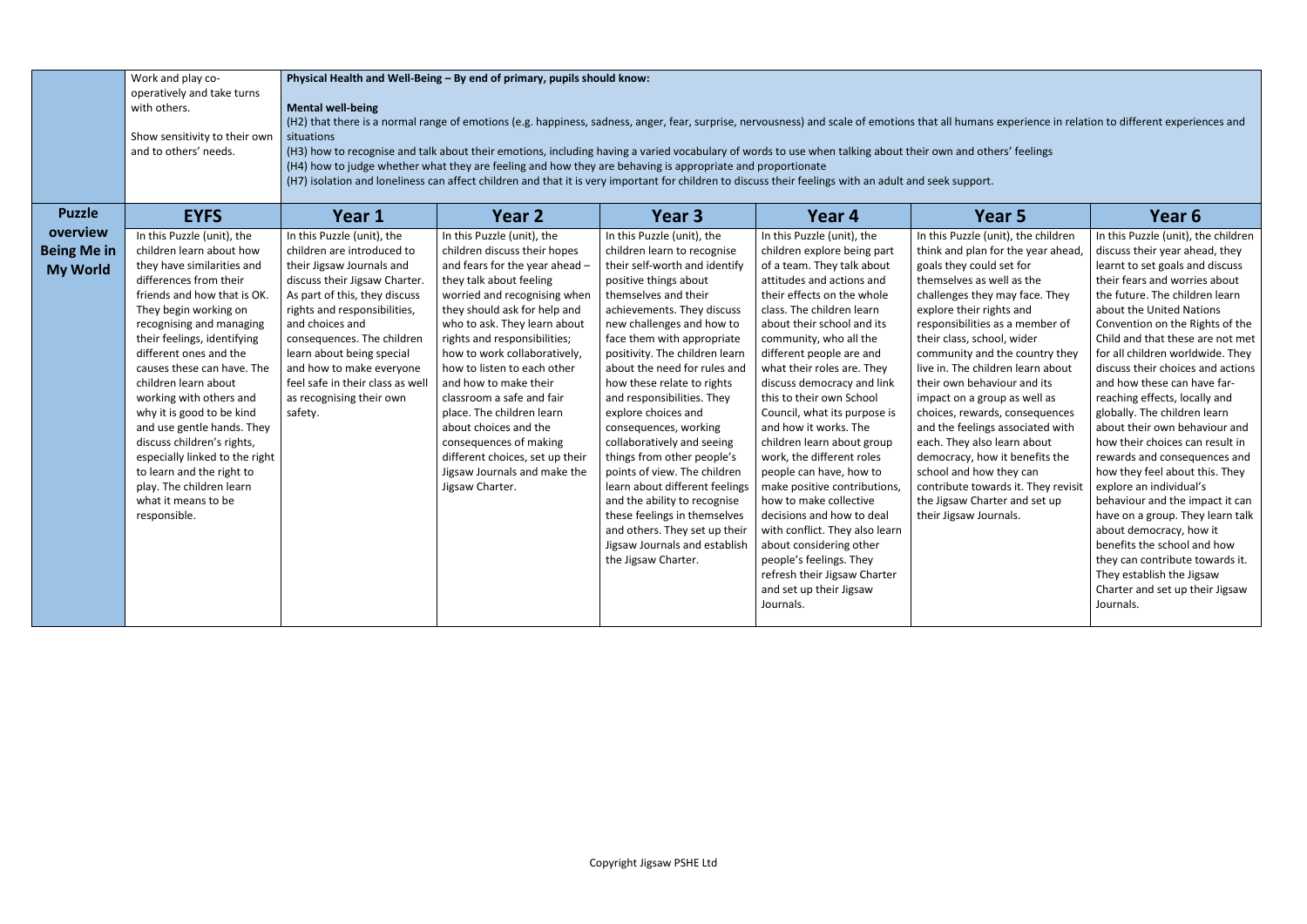- rstand how ocracy and having a benefits the school nunity
- rstand how to ibute towards the ocratic process
- rstand the rights and nsibilities associated being a citizen in the community and country
- how to face new enges positively
- rstand how to set nal goals
- how an individual's viour can affect a and the equences of this

| <b>Taught</b><br>knowledge<br>(Key<br>objectives<br>are in bold) | Know they have a<br>$\bullet$<br>right to learn and<br>play, safely and<br>happily<br>Know that some<br>people are different<br>from themselves | Understand their<br>own rights and<br>responsibilities with<br>their classroom<br>Understand that their<br>choices have<br>consequences | Understand the rights<br>and responsibilities of<br>class members<br>Know about rewards<br>and consequences and<br>that these stem from<br>choices | Know that the school<br>has a shared set of<br>values<br>Know why rules are<br>needed and how<br>these relate to<br>choices and<br>consequences | Know their place in<br>the school<br>community<br>Know what<br>$\bullet$<br>democracy is (applied<br>to pupil voice in<br>school) | Under<br>$\bullet$<br>demo<br>voice l<br>comm<br>Under<br>contril<br>demo |
|------------------------------------------------------------------|-------------------------------------------------------------------------------------------------------------------------------------------------|-----------------------------------------------------------------------------------------------------------------------------------------|----------------------------------------------------------------------------------------------------------------------------------------------------|-------------------------------------------------------------------------------------------------------------------------------------------------|-----------------------------------------------------------------------------------------------------------------------------------|---------------------------------------------------------------------------|
|                                                                  | Know that hands can<br>$\bullet$<br>be used kindly and<br>unkindly                                                                              | Understand that their<br>views are important<br>Understand the                                                                          | Know that it is<br>important to listen to<br>other people                                                                                          | Know that actions<br>can affect others'<br>feelings                                                                                             | Know how groups<br>work together to<br>reach a consensus                                                                          | Under<br>respor<br>with b<br>wider                                        |
|                                                                  | Know special things<br>$\bullet$<br>about themselves                                                                                            | rights and<br>responsibilities of a<br>member of a class                                                                                | Understand that their<br>own views are<br>valuable                                                                                                 | Know that others<br>may hold different<br>views                                                                                                 | Know that having a<br>voice and democracy<br>benefits the school<br>community                                                     | their c<br>Know<br>$\bullet$<br>challe                                    |
|                                                                  | Know how happiness<br>$\bullet$<br>and sadness can be<br>expressed                                                                              |                                                                                                                                         | Know that positive<br>choices impact<br>positively on self-<br>learning and the<br>learning of others                                              | Understand that they<br>are important<br>Know what a                                                                                            | Know how individual<br>attitudes and actions<br>make a difference to<br>a class                                                   | Under<br>persor<br>Know<br>$\bullet$                                      |
|                                                                  | Know that being kind<br>$\bullet$<br>is good                                                                                                    |                                                                                                                                         | Identifying hopes and<br>fears for the year<br>ahead                                                                                               | personal goal is<br>Understanding what<br>$\bullet$<br>a challenge is                                                                           | Know about the<br>different roles in the<br>school community                                                                      | behav<br>group<br>conse                                                   |
|                                                                  |                                                                                                                                                 |                                                                                                                                         |                                                                                                                                                    |                                                                                                                                                 | Know that their own<br>actions affect<br>themselves and<br>others                                                                 |                                                                           |

- Know about children's universal rights (United Nations Convention on the Rights of the Child)
- Know about the lives of children in other parts of the world
- Know that personal choices can affect others locally and globally
- Know how to set goals for the year ahead
- Understand what fears and worries are
- Understand that their own choices result in different consequences and rewards
- Understand how democracy and having a voice benefits the school community
- Understand how to contribute towards the democratic process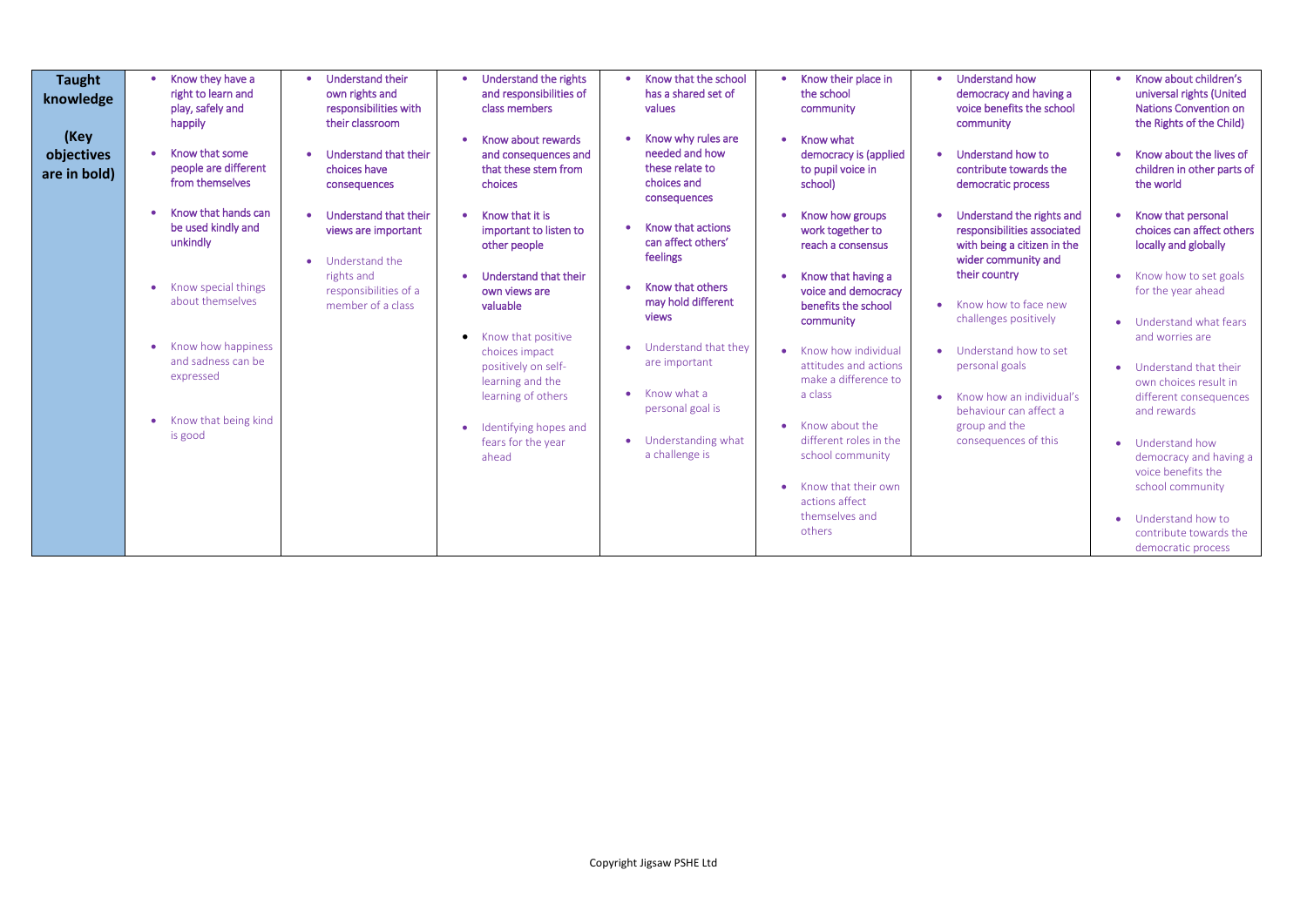| <b>Social and</b><br><b>Emotional</b><br>skills<br>(Key<br>objectives<br>are in bold) | <b>Identify feelings</b><br>associated with<br>belonging<br>Skills to play co-<br>operatively with<br>others<br>Be able to consider<br>$\bullet$<br>others' feelings<br>Identify feelings of<br>$\bullet$<br>happiness and<br>sadness<br>Be responsible in the<br>$\bullet$<br>setting | Understand that they<br>are safe in their class<br>Identifying helpful<br>behaviours to make<br>the class a safe place<br>Understand that they<br>have choices<br>Understanding that<br>they are special<br>Identify what it's like<br>to feel proud of an<br>achievement<br>Recognise feelings<br>$\bullet$<br>associated with<br>positive and negative<br>consequences | Know how to make<br>their class a safe and<br>fair place<br>Show good listening<br>skills<br>Be able to work co-<br>$\bullet$<br>operatively<br>Recognise own<br>$\bullet$<br>feelings and know<br>when and where to<br>get help<br>Recognise the feeling<br>$\bullet$<br>of being worried | Make other people<br>feel valued<br>Develop compassion<br>and empathy for<br>others<br>Be able to work<br>collaboratively<br>Recognise self-worth<br>Identify personal<br>$\bullet$<br>strengths<br>Be able to set a<br>$\bullet$<br>personal goal<br>Recognise feelings of<br>$\bullet$<br>happiness, sadness,<br>worry and fear in<br>themselves and<br>others | Identify the feelings<br>associated with being<br>included or excluded<br>Be able to take on a<br>role in a group<br>discussion / task and<br>contribute to the<br>overall outcome<br>Know how to<br>regulate my<br>emotions<br>Can make others feel<br>cared for and<br>welcome<br>Recognise the<br>$\bullet$<br>feelings of being<br>motivated or<br>unmotivated<br>Can make others feel<br>valued and included<br>Understand why the<br>school community<br>benefits from a<br>Learning Charter<br>• Be able to help<br>friends make positive<br>choices | <b>Empathy for people</b><br>whose lives are different<br>from their own<br>Consider their own actions<br>and the effect they have<br>on themselves and others<br>Be able to work as part of<br>$\bullet$<br>a group, listening and<br>contributing effectively<br>Be able to identify what<br>they value most about<br>school<br>Identify hopes for the<br>$\bullet$<br>school year<br>Understand why the<br>$\bullet$<br>school community<br>benefits from a Learning<br>Charter<br>Be able to help friends<br>make positive choices<br>Know how to regulate my<br>$\bullet$<br>emotions | Know own wants and<br>$\bullet$<br>needs<br>Be able to compare their<br>life with the lives of<br>those less fortunate<br>Demonstrate empathy<br>and understanding<br>towards others<br>Can demonstrate<br>attributes of a positive<br>role-model<br>Can take positive action<br>to help others<br>Be able to contribute<br>towards a group task<br>Know what effective<br>group work is<br>Know how to regulate<br>$\bullet$<br>my emotions<br>• Be able to make others<br>feel welcomed and<br>valued |
|---------------------------------------------------------------------------------------|----------------------------------------------------------------------------------------------------------------------------------------------------------------------------------------------------------------------------------------------------------------------------------------|--------------------------------------------------------------------------------------------------------------------------------------------------------------------------------------------------------------------------------------------------------------------------------------------------------------------------------------------------------------------------|--------------------------------------------------------------------------------------------------------------------------------------------------------------------------------------------------------------------------------------------------------------------------------------------|------------------------------------------------------------------------------------------------------------------------------------------------------------------------------------------------------------------------------------------------------------------------------------------------------------------------------------------------------------------|-------------------------------------------------------------------------------------------------------------------------------------------------------------------------------------------------------------------------------------------------------------------------------------------------------------------------------------------------------------------------------------------------------------------------------------------------------------------------------------------------------------------------------------------------------------|--------------------------------------------------------------------------------------------------------------------------------------------------------------------------------------------------------------------------------------------------------------------------------------------------------------------------------------------------------------------------------------------------------------------------------------------------------------------------------------------------------------------------------------------------------------------------------------------|---------------------------------------------------------------------------------------------------------------------------------------------------------------------------------------------------------------------------------------------------------------------------------------------------------------------------------------------------------------------------------------------------------------------------------------------------------------------------------------------------------|
| <b>Vocabulary</b>                                                                     | <b>EYFS</b>                                                                                                                                                                                                                                                                            | Year 1                                                                                                                                                                                                                                                                                                                                                                   | Year 2                                                                                                                                                                                                                                                                                     | Year 3                                                                                                                                                                                                                                                                                                                                                           | Year 4                                                                                                                                                                                                                                                                                                                                                                                                                                                                                                                                                      | Year 5                                                                                                                                                                                                                                                                                                                                                                                                                                                                                                                                                                                     | Year 6                                                                                                                                                                                                                                                                                                                                                                                                                                                                                                  |
|                                                                                       |                                                                                                                                                                                                                                                                                        | <b>Consolidate EYFS</b>                                                                                                                                                                                                                                                                                                                                                  | Consolidate EYFS & Yr 1                                                                                                                                                                                                                                                                    | Consolidate KS1                                                                                                                                                                                                                                                                                                                                                  | Consolidate KS1 & Yr 3                                                                                                                                                                                                                                                                                                                                                                                                                                                                                                                                      | Consolidate KS1, Yrs 3 & 4                                                                                                                                                                                                                                                                                                                                                                                                                                                                                                                                                                 | Consolidate KS1 & KS2                                                                                                                                                                                                                                                                                                                                                                                                                                                                                   |
|                                                                                       | Kind, Gentle, Friend,<br>Similar(ity), Different,<br>Rights, Responsibilities,<br>Feelings, Angry, Happy,<br>Excited, Nervous, Sharing,<br><b>Taking Turns</b>                                                                                                                         | Safe, Special, Calm,<br>Belonging, Special, Learning<br>Charter, Jigsaw Charter,<br>Rewards, Proud,<br>Consequences, Upset,<br>Disappointed, Illustration                                                                                                                                                                                                                | Worries, Hopes, Fears,<br>Responsible, Actions, Praise,<br>Positive, Negative, Choices,<br>Co-Operate, Problem-Solving                                                                                                                                                                     | Welcome, Valued,<br>Achievements, Pleased,<br>Personal Goal, Acknowledge,<br>Affirm, Emotions, Feelings,<br>Nightmare, Solutions,<br>Support, Dream, Behaviour,<br>Fairness, Group Dynamics,<br>Team Work, View Point,<br>Ideal School, Belong                                                                                                                   | Included, Excluded, Role, Job<br>Description, School<br>Community, Democracy,<br>Democratic, Decisions,<br>Voting, Authority,<br>Contribution, Observer, UN<br>Convention on Rights of<br>Child (UNCRC)                                                                                                                                                                                                                                                                                                                                                     | Ghana, West Africa, Cocoa<br>Plantation, Cocoa Pods, Machete,<br>Community, Education, Wants,<br>Needs, Maslow, Empathy,<br>Comparison, Opportunities,<br>Education, Empathise, Obstacles,<br>Co-operation, Collaboration,<br>Legal, Illegal, Lawful, Laws,<br>Participation, Motivation,<br>Decision                                                                                                                                                                                                                                                                                      | Challenge, Goal, Attitude,<br>Citizen, Views, Opinion,<br>Collective                                                                                                                                                                                                                                                                                                                                                                                                                                    |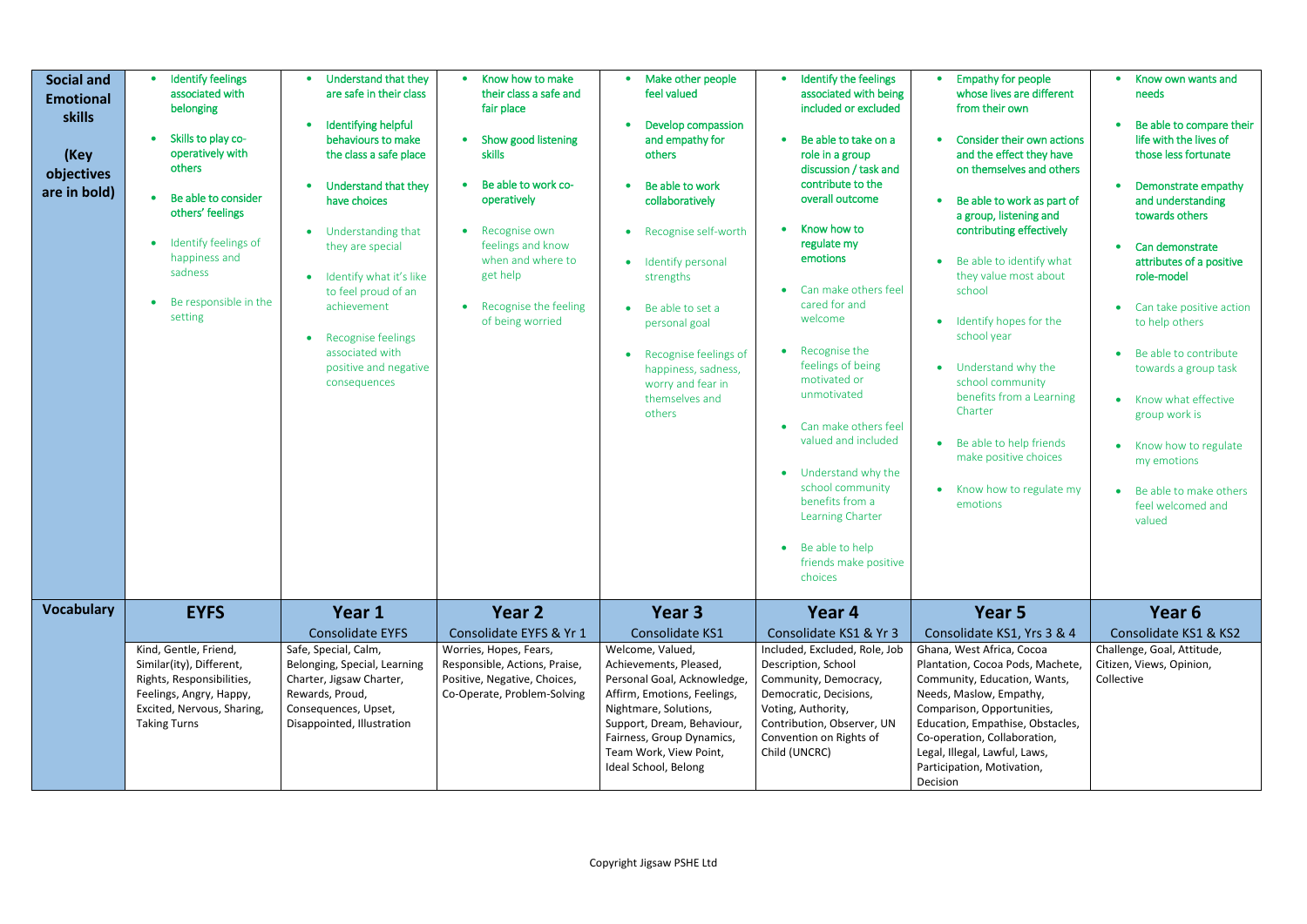- (er family members, the importance of spending
- differences and know that other children's families
- **as they grow up**
- sts and experiences and support with problems and
- ened, and that resorting to violence is never right is repaired that the friendship is repaired or even streng aging conflict, how to manage these situations and
- ckgrounds), or make different choices or have
- others, including those in positions of authority g to an adult) and how to get help
- $\theta$  including when we are anonymous
- 

|                             |                                                    |                                                                     | Celebrating Difference Puzzle - Autumn 2                                                                                                    |        |                                                                                                                                                                                        |                   |
|-----------------------------|----------------------------------------------------|---------------------------------------------------------------------|---------------------------------------------------------------------------------------------------------------------------------------------|--------|----------------------------------------------------------------------------------------------------------------------------------------------------------------------------------------|-------------------|
| <b>EYFS</b>                 | Year 1                                             | Year 2                                                              | Year 3                                                                                                                                      | Year 4 | Year 5                                                                                                                                                                                 | Year <sub>6</sub> |
| PSED - ELG: SELF-           |                                                    | Relationships Education - By end of primary, pupils should know:    |                                                                                                                                             |        |                                                                                                                                                                                        |                   |
| <b>REGULATION</b>           |                                                    |                                                                     |                                                                                                                                             |        |                                                                                                                                                                                        |                   |
| Show an understanding of    | Families and the people who care for me            |                                                                     |                                                                                                                                             |        |                                                                                                                                                                                        |                   |
| their own feelings and      |                                                    |                                                                     | (R1) that families are important for children growing up because they can give love, security and stability                                 |        |                                                                                                                                                                                        |                   |
| those of others, and begin  |                                                    |                                                                     |                                                                                                                                             |        | (R2) the characteristics of healthy family life, commitment to each other, including in times of difficulty, protection and care for children and other family members, the importa    |                   |
| to regulate their behaviour | time together and sharing each other's lives       |                                                                     |                                                                                                                                             |        |                                                                                                                                                                                        |                   |
| accordingly.                |                                                    |                                                                     |                                                                                                                                             |        | (R3) that others' families, either in school or in the wider world, sometimes look different from their family, but that they should respect those differences and know that other of  |                   |
|                             | are also characterised by love and care            |                                                                     |                                                                                                                                             |        |                                                                                                                                                                                        |                   |
| Give focused attention to   |                                                    |                                                                     |                                                                                                                                             |        | (R4) that stable, caring relationships, which may be of different types, are at the heart of happy families, and are important for children's security as they grow up                 |                   |
| what the teacher says,      |                                                    |                                                                     | (R5) that marriage represents a formal and legally recognised commitment of two people to each other which is intended to be lifelong       |        |                                                                                                                                                                                        |                   |
| responding appropriately    |                                                    |                                                                     | (R6) how to recognise if family relationships are making them feel unhappy or unsafe, and how to seek help or advice from others if needed. |        |                                                                                                                                                                                        |                   |
| even when engaged in        |                                                    |                                                                     |                                                                                                                                             |        |                                                                                                                                                                                        |                   |
| activity, and show an       | <b>Caring friendships</b>                          |                                                                     |                                                                                                                                             |        |                                                                                                                                                                                        |                   |
| ability to follow           |                                                    |                                                                     | (R7) how important friendships are in making us feel happy and secure, and how people choose and make friends                               |        |                                                                                                                                                                                        |                   |
| instructions involving      |                                                    |                                                                     |                                                                                                                                             |        | (R8) the characteristics of friendships, including mutual respect, truthfulness, trustworthiness, loyalty, kindness, generosity, trust, sharing interests and experiences and support  |                   |
| several ideas or actions.   | difficulties                                       |                                                                     |                                                                                                                                             |        |                                                                                                                                                                                        |                   |
|                             |                                                    |                                                                     | (R9) that healthy friendships are positive and welcoming towards others, and do not make others feel lonely or excluded                     |        |                                                                                                                                                                                        |                   |
| <b>PSED - ELG: BUILDING</b> |                                                    |                                                                     |                                                                                                                                             |        | (R10) that most friendships have ups and downs, and that these can often be worked through so that the friendship is repaired or even strengthened, and that resorting to viole        |                   |
| <b>RELATIONSHIPS</b>        |                                                    |                                                                     |                                                                                                                                             |        | (R11) how to recognise who to trust and who not to trust, how to judge when a friendship is making them feel unhappy or uncomfortable, managing conflict, how to manage the            |                   |
| Show sensitivity to their   | how to seek help or advice from others, if needed. |                                                                     |                                                                                                                                             |        |                                                                                                                                                                                        |                   |
| own and to others' needs.   |                                                    |                                                                     |                                                                                                                                             |        |                                                                                                                                                                                        |                   |
|                             | <b>Respectful relationships</b>                    |                                                                     |                                                                                                                                             |        |                                                                                                                                                                                        |                   |
|                             |                                                    |                                                                     |                                                                                                                                             |        | (R12) the importance of respecting others, even when they are very different from them (for example, physically, in character, personality or backgrounds), or make different ch       |                   |
|                             | different preferences or beliefs                   |                                                                     |                                                                                                                                             |        |                                                                                                                                                                                        |                   |
|                             |                                                    |                                                                     | (R13) practical steps they can take in a range of different contexts to improve or support respectful relationships                         |        |                                                                                                                                                                                        |                   |
|                             | (R14) the conventions of courtesy and manners      |                                                                     |                                                                                                                                             |        |                                                                                                                                                                                        |                   |
|                             |                                                    |                                                                     |                                                                                                                                             |        | (R16) that in school and in wider society they can expect to be treated with respect by others, and that in turn they should show due respect to others, including those in positio    |                   |
|                             |                                                    |                                                                     |                                                                                                                                             |        | (R17) about different types of bullying (including cyberbullying), the impact of bullying, responsibilities of bystanders (primarily reporting bullying to an adult) and how to get he |                   |
|                             |                                                    |                                                                     | (R18) what a stereotype is, and how stereotypes can be unfair, negative or destructive                                                      |        |                                                                                                                                                                                        |                   |
|                             |                                                    |                                                                     | (R19) the importance of permission seeking and giving in relationships with friends, peers and adults.                                      |        |                                                                                                                                                                                        |                   |
|                             | <b>Online relationships</b>                        |                                                                     |                                                                                                                                             |        |                                                                                                                                                                                        |                   |
|                             |                                                    |                                                                     | (R20) that people sometimes behave differently online, including by pretending to be someone they are not                                   |        |                                                                                                                                                                                        |                   |
|                             |                                                    |                                                                     |                                                                                                                                             |        | (R21) that the same principles apply to online relationships as to face-to-face relationships, including the importance of respect for others online including when we are anonym      |                   |
|                             |                                                    |                                                                     | (R22) the rules and principles for keeping safe online, how to recognise risks, harmful content and contact, and how to report them         |        |                                                                                                                                                                                        |                   |
|                             |                                                    |                                                                     |                                                                                                                                             |        | (R23) how to critically consider their online friendships and sources of information including awareness of the risks associated with people they have never met.                      |                   |
|                             |                                                    |                                                                     |                                                                                                                                             |        |                                                                                                                                                                                        |                   |
|                             | <b>Being safe</b>                                  |                                                                     |                                                                                                                                             |        |                                                                                                                                                                                        |                   |
|                             |                                                    |                                                                     | (R25) what sorts of boundaries are appropriate in friendships with peers and others (including in a digital context)                        |        |                                                                                                                                                                                        |                   |
|                             |                                                    |                                                                     | (R29) how to recognise and report feelings of being unsafe or feeling bad about any adult                                                   |        |                                                                                                                                                                                        |                   |
|                             |                                                    |                                                                     | (R30) how to ask for advice or help for themselves or others, and to keep trying until they are heard                                       |        |                                                                                                                                                                                        |                   |
|                             |                                                    |                                                                     | (R31) how to report concerns or abuse, and the vocabulary and confidence needed to do so                                                    |        |                                                                                                                                                                                        |                   |
|                             |                                                    | (R32) where to get advice e.g. family, school and/or other sources. |                                                                                                                                             |        |                                                                                                                                                                                        |                   |
|                             |                                                    |                                                                     |                                                                                                                                             |        |                                                                                                                                                                                        |                   |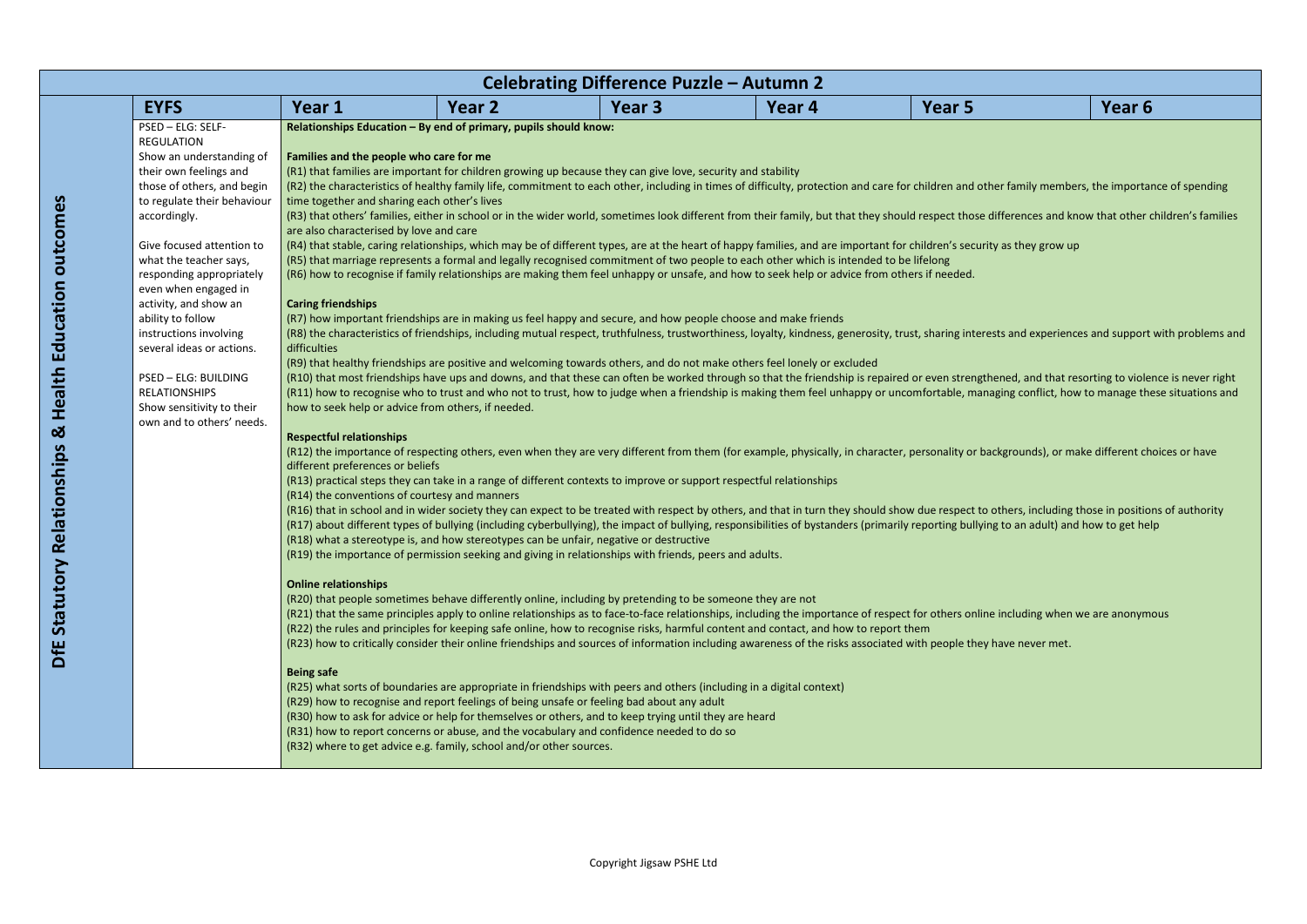- 
- 
- 
- 
- 

|                                                     |                                                                                                                                                                                                                                                                                                                                                                                                                                                                                                                                                                                                    |                                                                                                                                                                                                                                                                                                                                                                                                                                                                                                                                                                                                                                                                                                                                                                                                                                                                                                                                                                                                                                                                                                                                                                                                                                                                                                                                                                                                                                                                                                                                                                                                                                                                                                     | Physical Health and Well-Being - By end of primary, pupils should know:                                                                                                                                                                                                                                                                                                                                                                                                                                                                                                                      |                                                                                                                                                                                                                                                                                                                                                                                                                                                                                                                                                                                                                                                                                                                                                                                |                                                                                                                                                                                                                                                                                                                                                                                                                                                                                                                                                                                                                                                                                                 |                                                                                                                                                                                                                                                                                                                                                                                                                                                                                                                                                                                                    |                                                                                                                                                                                                                                                                                                                                                                                                                                                                                            |  |
|-----------------------------------------------------|----------------------------------------------------------------------------------------------------------------------------------------------------------------------------------------------------------------------------------------------------------------------------------------------------------------------------------------------------------------------------------------------------------------------------------------------------------------------------------------------------------------------------------------------------------------------------------------------------|-----------------------------------------------------------------------------------------------------------------------------------------------------------------------------------------------------------------------------------------------------------------------------------------------------------------------------------------------------------------------------------------------------------------------------------------------------------------------------------------------------------------------------------------------------------------------------------------------------------------------------------------------------------------------------------------------------------------------------------------------------------------------------------------------------------------------------------------------------------------------------------------------------------------------------------------------------------------------------------------------------------------------------------------------------------------------------------------------------------------------------------------------------------------------------------------------------------------------------------------------------------------------------------------------------------------------------------------------------------------------------------------------------------------------------------------------------------------------------------------------------------------------------------------------------------------------------------------------------------------------------------------------------------------------------------------------------|----------------------------------------------------------------------------------------------------------------------------------------------------------------------------------------------------------------------------------------------------------------------------------------------------------------------------------------------------------------------------------------------------------------------------------------------------------------------------------------------------------------------------------------------------------------------------------------------|--------------------------------------------------------------------------------------------------------------------------------------------------------------------------------------------------------------------------------------------------------------------------------------------------------------------------------------------------------------------------------------------------------------------------------------------------------------------------------------------------------------------------------------------------------------------------------------------------------------------------------------------------------------------------------------------------------------------------------------------------------------------------------|-------------------------------------------------------------------------------------------------------------------------------------------------------------------------------------------------------------------------------------------------------------------------------------------------------------------------------------------------------------------------------------------------------------------------------------------------------------------------------------------------------------------------------------------------------------------------------------------------------------------------------------------------------------------------------------------------|----------------------------------------------------------------------------------------------------------------------------------------------------------------------------------------------------------------------------------------------------------------------------------------------------------------------------------------------------------------------------------------------------------------------------------------------------------------------------------------------------------------------------------------------------------------------------------------------------|--------------------------------------------------------------------------------------------------------------------------------------------------------------------------------------------------------------------------------------------------------------------------------------------------------------------------------------------------------------------------------------------------------------------------------------------------------------------------------------------|--|
|                                                     |                                                                                                                                                                                                                                                                                                                                                                                                                                                                                                                                                                                                    | <b>Mental well-being</b><br>(H2) that there is a normal range of emotions (e.g. happiness, sadness, anger, fear, surprise, nervousness) and scale of emotions that all humans experience in relation to different experiences and<br>situations<br>(H3) how to recognise and talk about their emotions, including having a varied vocabulary of words to use when talking about their own and others' feelings<br>(H4) how to judge whether what they are feeling and how they are behaving is appropriate and proportionate<br>(H7) isolation and loneliness can affect children and that it is very important for children to discuss their feelings with an adult and seek support<br>(H8) that bullying (including cyberbullying) has a negative and often lasting impact on mental well-being<br>(H9) where and how to seek support (including recognising the triggers for seeking support), including whom in school they should speak to if they are worried about their own or someone else's<br>mental well-being or ability to control their emotions (including issues arising online).<br>Internet safety and harms<br>(H13) how to consider the effect of their online actions on others and know how to recognise and display respectful behaviour online and the importance of keeping personal information private<br>(H14) why social media, some computer games and online gaming, for example, are age restricted<br>(H15) that the internet can also be a negative place where online abuse, trolling, bullying and harassment can take place, which can have a negative impact on mental health<br>(H17) where and how to report concerns and get support with issues online. |                                                                                                                                                                                                                                                                                                                                                                                                                                                                                                                                                                                              |                                                                                                                                                                                                                                                                                                                                                                                                                                                                                                                                                                                                                                                                                                                                                                                |                                                                                                                                                                                                                                                                                                                                                                                                                                                                                                                                                                                                                                                                                                 |                                                                                                                                                                                                                                                                                                                                                                                                                                                                                                                                                                                                    |                                                                                                                                                                                                                                                                                                                                                                                                                                                                                            |  |
| <b>Puzzle</b>                                       | <b>EYFS</b>                                                                                                                                                                                                                                                                                                                                                                                                                                                                                                                                                                                        | Year 1                                                                                                                                                                                                                                                                                                                                                                                                                                                                                                                                                                                                                                                                                                                                                                                                                                                                                                                                                                                                                                                                                                                                                                                                                                                                                                                                                                                                                                                                                                                                                                                                                                                                                              | Year 2                                                                                                                                                                                                                                                                                                                                                                                                                                                                                                                                                                                       | Year 3                                                                                                                                                                                                                                                                                                                                                                                                                                                                                                                                                                                                                                                                                                                                                                         | Year 4                                                                                                                                                                                                                                                                                                                                                                                                                                                                                                                                                                                                                                                                                          | Year 5                                                                                                                                                                                                                                                                                                                                                                                                                                                                                                                                                                                             | Year 6                                                                                                                                                                                                                                                                                                                                                                                                                                                                                     |  |
| overview<br><b>Celebrating</b><br><b>Difference</b> | In this Puzzle (unit), children<br>are encouraged to think<br>about things that they are<br>good at whilst understanding<br>that everyone is good at<br>different things.<br>They discuss being different<br>and how that makes<br>everyone special but also<br>recognise that we are the<br>same in some ways. The<br>children share their<br>experiences of their homes<br>and are asked to explain why<br>it is special to them. They<br>learn about friendship and<br>how to be a kind friend and<br>how to stand up for<br>themselves if someone says<br>or does something unkind to<br>them. | In this Puzzle (unit), the children<br>explore the similarities and<br>differences between people<br>and how these make us unique<br>and special. The children learn<br>what bullying is and what it<br>isn't. They talk about how it<br>might feel to be bullied and<br>when and who to ask for help.<br>The children discuss friendship,<br>how to make friends and that it<br>is OK to have differences/be<br>different from their friends. The<br>children also discuss being nice<br>to and looking after other<br>children who might be being<br>bullied.                                                                                                                                                                                                                                                                                                                                                                                                                                                                                                                                                                                                                                                                                                                                                                                                                                                                                                                                                                                                                                                                                                                                     | In this Puzzle (unit), the children<br>learn about recognise gender<br>stereotypes, that boys and girls<br>can have differences and<br>similarities and that is OK. They<br>explore how children can be<br>bullied because they are<br>different, that this shouldn't<br>happen and how they can<br>support a classmate who is being<br>bullied. The children share<br>feelings associated with bullying<br>and how and where to get help.<br>They explore similarities and<br>differences and that it is OK for<br>friends to have differences<br>without it affecting their<br>friendship. | In this Puzzle (unit), the children<br>learn about families, that they<br>are all different and that<br>sometimes they fall out with<br>each other. The children<br>practise methods to calm<br>themselves down and discuss<br>the 'Solve it together'<br>technique. The children revisit<br>the topic of bullying and discuss<br>being a witness (bystander);<br>they discover how a witness has<br>choices and how these choices<br>can affect the bullying that is<br>taking place. The children also<br>talk about using problem-<br>solving techniques in bullying<br>situations. They discuss name-<br>calling and practise choosing<br>not to use hurtful words. They<br>also learn about giving and<br>receiving compliments and the<br>feelings associated with this. | In this Puzzle (unit), the children<br>consider the concept of judging<br>people by their appearance, of<br>first impressions and of what<br>influences their thinking on<br>what is normal. They explore<br>more about bullying, including<br>online bullying and what to do<br>if they suspect or know that it is<br>taking place. They discuss the<br>pressures of being a witness<br>and why some people choose<br>to join in or choose to not tell<br>anyone about what they have<br>seen. The children share their<br>own uniqueness and what is<br>special about themselves. They<br>talk about first impressions and<br>when their own first<br>impressions of someone have<br>changed. | In this Puzzle (unit), the children<br>explore culture and cultural<br>differences. They link this to racism,<br>debating what it is and how to be<br>aware of their own feelings towards<br>people from different cultures. They<br>revisit the topic of bullying and<br>discuss rumour spreading and name-<br>calling. The children learn that there<br>are direct and indirect ways of<br>bullying as well as ways to encourage<br>children to not using bullying<br>behaviours. The children consider<br>happiness regardless of material<br>wealth and respecting other people's<br>cultures. | In this Puzzle (unit), the children<br>discuss differences and similarities<br>and that, for some people, being<br>different is difficult. The children<br>learn about bullying and how<br>people can have power over others<br>in a group. They discover strategies<br>for dealing with this as well as<br>wider bullying issues. The children<br>learn about people with disabilities<br>and look at specific examples of<br>disabled people who have amazing<br>lives and achievements. |  |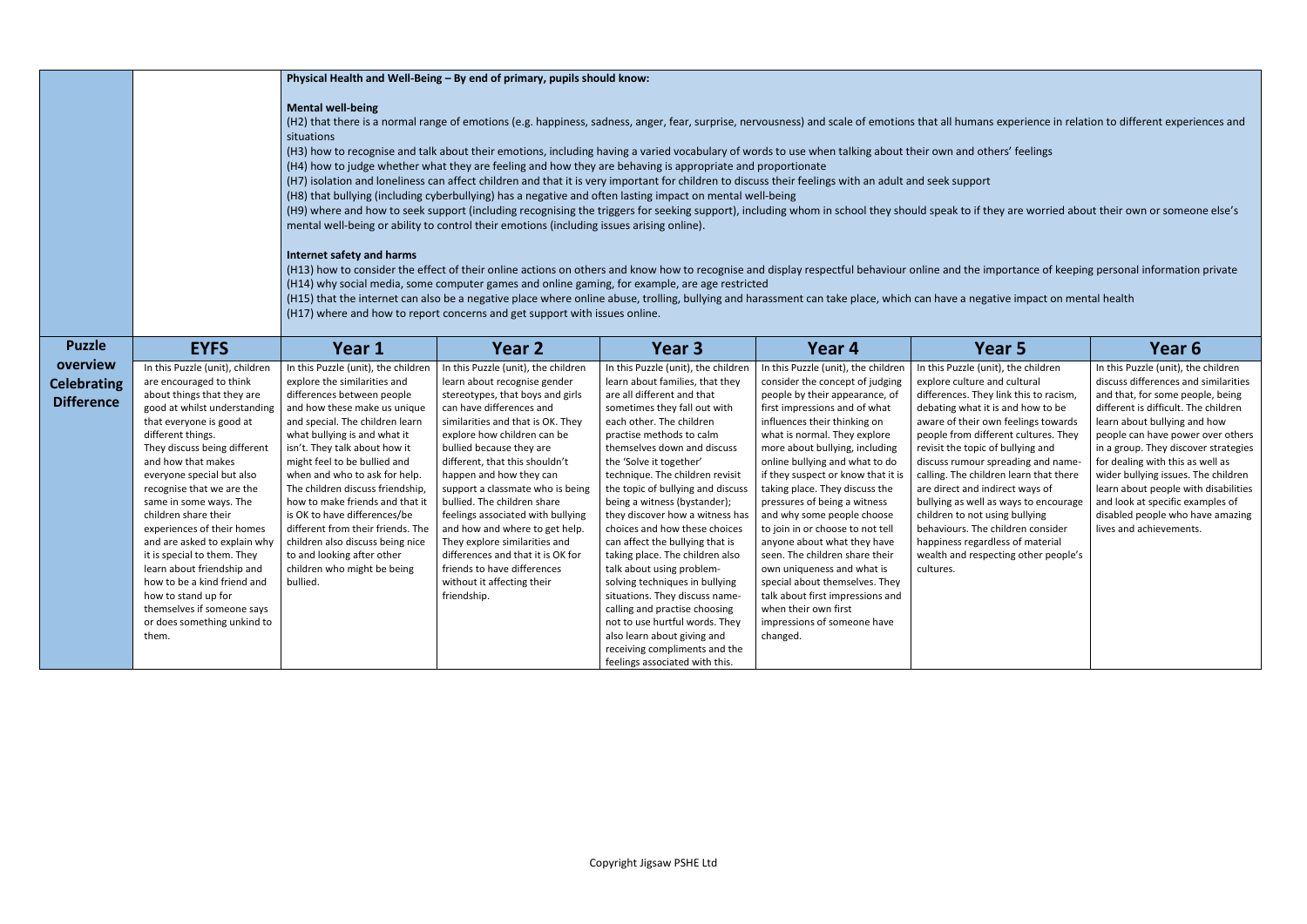- external forms of ort in regard to bullying hildline
- that bullying can be and indirect
- what racism is and why hacceptable
- what culture means
- v that differences in re can sometimes be a e of conflict
- that rumourding is a form of ng online and offline
- how their life is ent from the lives of ren in the developing

| <b>Taught</b><br>knowledge<br>(Key<br>objectives<br>are in bold) | Know what being<br>Know what bullying<br>$\bullet$<br>unique means<br>means<br>Know the names of<br>Know who to tell if they<br>$\bullet$<br>some emotions such<br>or someone else is<br>as happy, sad,<br>being bullied or is<br>frightened, angry<br>feeling unhappy<br>Know why having<br>Know that people<br>$\bullet$<br>friends is important<br>are unique and<br>that it is OK to be<br>Know some qualities<br>different<br>of a positive<br>friendship<br>Know skills to make<br>friendships<br>Know that they don't<br>have to be 'the same<br>Know that people have<br>$\bullet$<br>as' to be a friend<br>differences and<br>similarities<br>Know what being<br>proud means and<br>that people can be<br>proud of different<br>things<br>Know that people can<br>be good at different<br>things<br>Know that families<br>can be different<br>Know that people<br>۰<br>have different homes<br>and why they are<br>important to them<br>Know different ways<br>of making friends<br>Know different ways<br>to stand up for<br>myself | Know the difference<br>Know what it means to<br>$\bullet$<br>between a one-off<br>be a witness to bullying<br>incident and bullying<br>and that a witness can<br>make the situation<br>worse or better by<br>Know that sometimes<br>what they do<br>people get bullied<br>because of difference<br>Know that conflict is a<br>normal part of<br>Know that friends can be<br>relationships<br>different and still be<br>friends<br>Know that some words<br>$\bullet$<br>are used in hurtful ways<br>Know there are<br>and that this can have<br>stereotypes about boys<br>consequences<br>and girls<br>Know why families are<br>Know where to get help<br>important<br>if being bullied<br>Know that everybody's<br>Know that it is OK not to<br>family is different<br>conform to gender<br>stereotypes<br>Know that sometimes<br>family members don't<br>Know it is good to be<br>get along and some<br>yourself<br>reasons for this<br>Know the difference<br>between right and wrong<br>and the role that choice<br>has to play in this | Know that some forms<br>Know<br>$\bullet$<br>$\bullet$<br>of bullying are harder<br>suppo<br>to identify e.g. tactical<br>e.g. Ch<br>ignoring, cyber-bullying<br><b>Know</b><br>Know the reasons why<br>direct<br>witnesses sometimes<br>join in with bullying and<br>Know<br>don't tell anyone<br>it is ur<br>Know that sometimes<br>Know<br>$\bullet$<br>people make<br>assumptions about a<br>Know<br>person because of the<br>culture<br>way they look or act<br>source<br>Know there are<br>٠<br>Know<br>influences that can<br>spread<br>affect how we judge a<br>bullyir<br>person or situation<br>Know<br>Know what to do if<br>differe<br>they think bullying is or<br>childre<br>might be taking place<br>world<br>Know that first<br>impressions can<br>change |
|------------------------------------------------------------------|-----------------------------------------------------------------------------------------------------------------------------------------------------------------------------------------------------------------------------------------------------------------------------------------------------------------------------------------------------------------------------------------------------------------------------------------------------------------------------------------------------------------------------------------------------------------------------------------------------------------------------------------------------------------------------------------------------------------------------------------------------------------------------------------------------------------------------------------------------------------------------------------------------------------------------------------------------------------------------------------------------------------------------------------------|--------------------------------------------------------------------------------------------------------------------------------------------------------------------------------------------------------------------------------------------------------------------------------------------------------------------------------------------------------------------------------------------------------------------------------------------------------------------------------------------------------------------------------------------------------------------------------------------------------------------------------------------------------------------------------------------------------------------------------------------------------------------------------------------------------------------------------------------------------------------------------------------------------------------------------------------------------------------------------------------------------------------------------------------|---------------------------------------------------------------------------------------------------------------------------------------------------------------------------------------------------------------------------------------------------------------------------------------------------------------------------------------------------------------------------------------------------------------------------------------------------------------------------------------------------------------------------------------------------------------------------------------------------------------------------------------------------------------------------------------------------------------------------------------------------------------------------|
|------------------------------------------------------------------|-----------------------------------------------------------------------------------------------------------------------------------------------------------------------------------------------------------------------------------------------------------------------------------------------------------------------------------------------------------------------------------------------------------------------------------------------------------------------------------------------------------------------------------------------------------------------------------------------------------------------------------------------------------------------------------------------------------------------------------------------------------------------------------------------------------------------------------------------------------------------------------------------------------------------------------------------------------------------------------------------------------------------------------------------|--------------------------------------------------------------------------------------------------------------------------------------------------------------------------------------------------------------------------------------------------------------------------------------------------------------------------------------------------------------------------------------------------------------------------------------------------------------------------------------------------------------------------------------------------------------------------------------------------------------------------------------------------------------------------------------------------------------------------------------------------------------------------------------------------------------------------------------------------------------------------------------------------------------------------------------------------------------------------------------------------------------------------------------------|---------------------------------------------------------------------------------------------------------------------------------------------------------------------------------------------------------------------------------------------------------------------------------------------------------------------------------------------------------------------------------------------------------------------------------------------------------------------------------------------------------------------------------------------------------------------------------------------------------------------------------------------------------------------------------------------------------------------------------------------------------------------------|

- Know that people can hold power over others individually or in a group
- Know that power can play a part in a bullying or conflict situation
- Know that there are different perceptions of 'being normal' and where these might come from
- Know that difference can be a source of celebration as well as conflict
- Know that being different could affect someone's life
- Know why some people choose to bully others
- Know that people with disabilities can lead amazing lives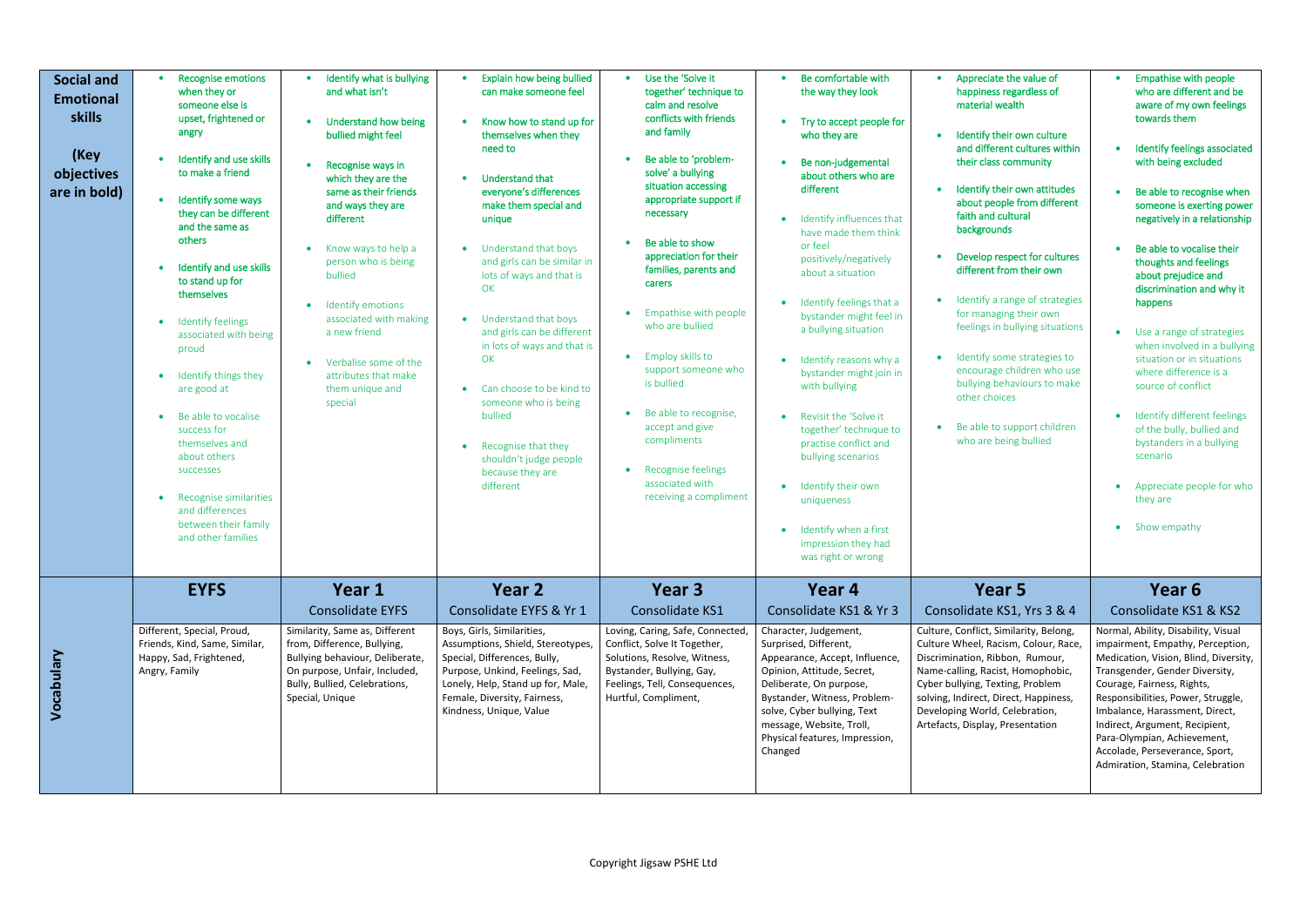make different choices or have different preferences or

ng those in positions of authority (R17) about different

|                                                     | Dreams and Goals Puzzle - Spring 1                                                                                                                                                                                                                                                                                                                                                                                                                    |                                                                                                                                                                                                                                                                                                                                                                                                                                                                                                                                                                                                                                                                                                                                                          |                                                                                                                                                                                                                                                                                                                                                                                                                                                                                                                                                                                                                                                                                                                                                |                                                                                                                                                                                                                                                                                                                                                                                                                                                                                                                                                                                                                                          |                                                                                                                                                                                                                                                                                                                                                                                                                                                                                       |                                                                                                                                                                                                                                                                                                                                                                                                                                                                                              |                                                                                                                                                                                                                                                                                                                                                                                                                                                                                                                 |  |  |  |
|-----------------------------------------------------|-------------------------------------------------------------------------------------------------------------------------------------------------------------------------------------------------------------------------------------------------------------------------------------------------------------------------------------------------------------------------------------------------------------------------------------------------------|----------------------------------------------------------------------------------------------------------------------------------------------------------------------------------------------------------------------------------------------------------------------------------------------------------------------------------------------------------------------------------------------------------------------------------------------------------------------------------------------------------------------------------------------------------------------------------------------------------------------------------------------------------------------------------------------------------------------------------------------------------|------------------------------------------------------------------------------------------------------------------------------------------------------------------------------------------------------------------------------------------------------------------------------------------------------------------------------------------------------------------------------------------------------------------------------------------------------------------------------------------------------------------------------------------------------------------------------------------------------------------------------------------------------------------------------------------------------------------------------------------------|------------------------------------------------------------------------------------------------------------------------------------------------------------------------------------------------------------------------------------------------------------------------------------------------------------------------------------------------------------------------------------------------------------------------------------------------------------------------------------------------------------------------------------------------------------------------------------------------------------------------------------------|---------------------------------------------------------------------------------------------------------------------------------------------------------------------------------------------------------------------------------------------------------------------------------------------------------------------------------------------------------------------------------------------------------------------------------------------------------------------------------------|----------------------------------------------------------------------------------------------------------------------------------------------------------------------------------------------------------------------------------------------------------------------------------------------------------------------------------------------------------------------------------------------------------------------------------------------------------------------------------------------|-----------------------------------------------------------------------------------------------------------------------------------------------------------------------------------------------------------------------------------------------------------------------------------------------------------------------------------------------------------------------------------------------------------------------------------------------------------------------------------------------------------------|--|--|--|
|                                                     | <b>EYFS</b>                                                                                                                                                                                                                                                                                                                                                                                                                                           | Year 1                                                                                                                                                                                                                                                                                                                                                                                                                                                                                                                                                                                                                                                                                                                                                   | Year 2                                                                                                                                                                                                                                                                                                                                                                                                                                                                                                                                                                                                                                                                                                                                         | Year 3                                                                                                                                                                                                                                                                                                                                                                                                                                                                                                                                                                                                                                   | Year 4                                                                                                                                                                                                                                                                                                                                                                                                                                                                                | Year 5                                                                                                                                                                                                                                                                                                                                                                                                                                                                                       | Year                                                                                                                                                                                                                                                                                                                                                                                                                                                                                                            |  |  |  |
| Education<br>Health<br><u>ଧ</u><br>S<br>outcome     | <b>PSED</b><br><b>ELG - SELF-REGULATION</b><br>Set and work towards simple<br>goals, being able to wait for<br>what they want and control<br>their immediate impulses<br>when appropriate.<br>Give focused attention to<br>what the teacher says,<br>responding appropriately<br>even when engaged in<br>activity, and show an ability to  <br>follow instructions involving<br>several ideas or actions.<br><b>PSED</b><br><b>ELG: MANAGING SELF</b> | <b>Respectful relationships</b><br>beliefs<br>(R14) the conventions of courtesy and manners<br><b>Being safe</b><br><b>Mental well-being</b>                                                                                                                                                                                                                                                                                                                                                                                                                                                                                                                                                                                                             | Relationships Education - By end of primary, pupils should know:<br>(R13) practical steps they can take in a range of different contexts to improve or support respectful relationships<br>(R15) the importance of self-respect and how this links to their own happiness<br>types of bullying (including cyberbullying), the impact of bullying, responsibilities of bystanders (primarily reporting bullying to an adult) and how to get help<br>(R19) the importance of permission seeking and giving in relationships with friends, peers and adults.<br>(R30) how to ask for advice or help for themselves or others, and to keep trying until they are heard.<br>Physical Health and Well-Being - By end of primary, pupils should know: |                                                                                                                                                                                                                                                                                                                                                                                                                                                                                                                                                                                                                                          |                                                                                                                                                                                                                                                                                                                                                                                                                                                                                       | (R12) the importance of respecting others, even when they are very different from them (for example, physically, in character, personality or backgrounds), or make different choices or have different prefe<br>(R16) that in school and in wider society they can expect to be treated with respect by others, and that in turn they should show due respect to others, including those in positions of authority (R17) about c                                                            |                                                                                                                                                                                                                                                                                                                                                                                                                                                                                                                 |  |  |  |
| <b>Statutory Relationships</b><br>DfE               | Be confident to try new<br>activities and show<br>independence, resilience and<br>perseverance in the face of<br>challenge.<br>PSED - ELG: BUILDING<br><b>RELATIONSHIPS</b><br>Work and play co-operatively<br>and take turns with others.                                                                                                                                                                                                            | (H1) that mental well-being is a normal part of daily life, in the same way as physical health<br>(H2) that there is a normal range of emotions (e.g. happiness, sadness, anger, fear, surprise, nervousness) and scale of emotions that all humans experience in relation to different experiences and situation<br>(H3) how to recognise and talk about their emotions, including having a varied vocabulary of words to use when talking about their own and others' feelings<br>(H4) how to judge whether what they are feeling and how they are behaving is appropriate and proportionate<br>(H7) isolation and loneliness can affect children and that it is very important for children to discuss their feelings with an adult and seek support. |                                                                                                                                                                                                                                                                                                                                                                                                                                                                                                                                                                                                                                                                                                                                                |                                                                                                                                                                                                                                                                                                                                                                                                                                                                                                                                                                                                                                          |                                                                                                                                                                                                                                                                                                                                                                                                                                                                                       |                                                                                                                                                                                                                                                                                                                                                                                                                                                                                              |                                                                                                                                                                                                                                                                                                                                                                                                                                                                                                                 |  |  |  |
| <b>Puzzle</b>                                       | <b>EYFS</b>                                                                                                                                                                                                                                                                                                                                                                                                                                           | Year 1                                                                                                                                                                                                                                                                                                                                                                                                                                                                                                                                                                                                                                                                                                                                                   | Year 2                                                                                                                                                                                                                                                                                                                                                                                                                                                                                                                                                                                                                                                                                                                                         | Year <sub>3</sub>                                                                                                                                                                                                                                                                                                                                                                                                                                                                                                                                                                                                                        | Year 4                                                                                                                                                                                                                                                                                                                                                                                                                                                                                | Year 5                                                                                                                                                                                                                                                                                                                                                                                                                                                                                       | Year <sub>6</sub>                                                                                                                                                                                                                                                                                                                                                                                                                                                                                               |  |  |  |
| overview<br><b>Celebrating</b><br><b>Difference</b> | In this Puzzle, the children<br>up to them. They discuss not<br>giving up and trying until they<br>have achieved their goal. The<br>children are encouraged to<br>think about jobs that they<br>might like to have when they<br>are older and are taught to<br>associate what they learn now<br>with being able to have the<br>job they want. They also talk<br>about achieving goals and the<br>feelings linked to this.                             | In this Puzzle, the children talk<br>consider challenges and facing $ $ about setting simple goals, how<br>to achieve them as well as<br>overcoming difficulties when<br>they try. The children learn to<br>recognise the feelings<br>associated with facing obstacles<br>to achieving their goals as well<br>as when they achieve them.<br>They discuss partner working<br>and how to do this well.                                                                                                                                                                                                                                                                                                                                                     | In this Puzzle, the children<br>explore setting realistic goals and<br>how they can achieve them. They<br>discuss perseverance when they<br>find things difficult as well as<br>recognising their strengths as a<br>learner. The children consider<br>group work and reflect on with<br>whom they work well and with<br>whom they don't. They also<br>reflect on sharing success with<br>other people.                                                                                                                                                                                                                                                                                                                                         | In this Puzzle, the children look<br>at examples of people who<br>have overcome challenges to<br>achieve success and discuss<br>what they can learn from these<br>stories. The children identify<br>their own dreams and<br>ambitions and discuss how it<br>will feel when they achieve<br>them. They discuss facing<br>learning challenges and identify<br>their own strategies for<br>overcoming these. The children<br>consider obstacles that might<br>stop them from achieving their<br>goals and how to overcome<br>these. They reflect on their<br>progress and successes and<br>identify what they could do<br>better next time. | In this Puzzle, the children<br>consider their hopes and<br>dreams. They discuss how it<br>feels when dreams don't come<br>true and how to cope<br>with/overcome feelings of<br>disappointment. The children<br>discuss making new plans and<br>setting new goals even if they<br>have been disappointed. The<br>class explore group work and<br>overcoming challenges<br>together. They reflect on their<br>successes and the feelings<br>associated with overcoming a<br>challenge. | In this Puzzle, the children share<br>their dreams and goals and how they<br>might need money to help them<br>achieve them. They consider jobs<br>that people they know do, they look<br>at the fact that some jobs pay more<br>money than others and reflect on<br>what types of jobs they might like to<br>do when they are older. The children<br>look as the similarities and<br>differences between themselves<br>(and their dreams and goals) and<br>someone from a different culture. | In this Puzzle, the childr<br>their own strengths and<br>stretching themselves b<br>challenging and realistio<br>They discuss the learnir<br>they will need to take a<br>talking about how to st<br>motivated. The childrer<br>various global issues an<br>places where people m<br>suffering or living in diff<br>situations; whilst doing<br>reflect on their own em<br>linked to this learning. 1<br>also discover what they<br>classmates like and adn<br>them, as well as workin<br>others praise and comp |  |  |  |

In this Puzzle, the children share their own strengths and further stretching themselves by setting challenging and realistic goals. They discuss the learning steps they will need to take as well as talking about how to stay motivated. The children reflect on various global issues and explore places where people may be suffering or living in difficult situations; whilst doing this, they reflect on their own emotions linked to this learning. The children also discover what they think their classmates like and admire about them, as well as working on giving others praise and compliments.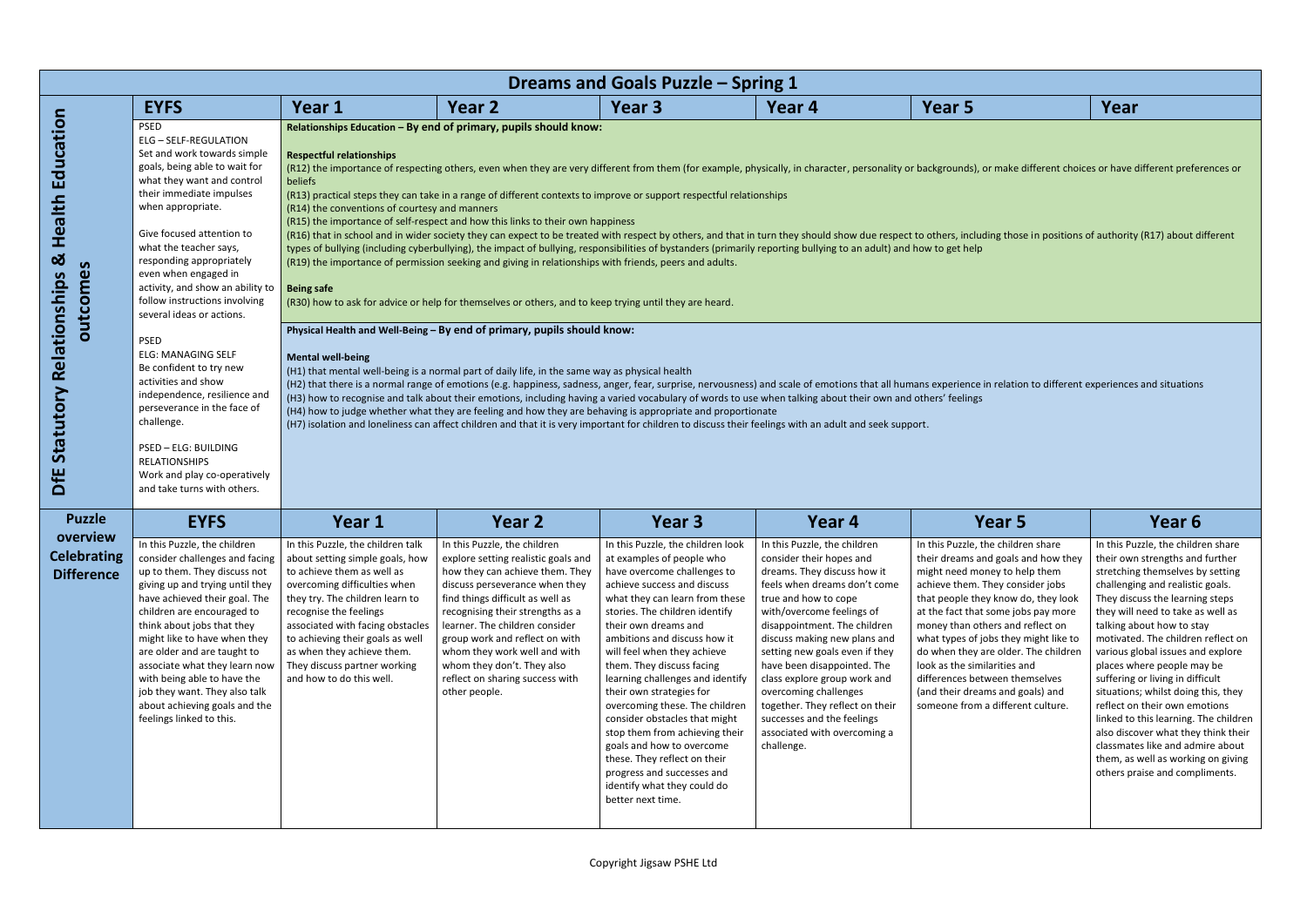- 
- 
- 
- 
- 
- 

| <b>Taught</b><br>knowledge         | Know what a<br>challenge is<br>Know that it is<br>$\bullet$                      | Know how to set simple<br>goals<br>Know how to achieve a                | Know how to choose a<br>realistic goal and think<br>about how to achieve it | Know that they are<br>responsible for their<br>own learning                                              | Know how to make a<br>new plan and set new<br>goals even if they have<br>been disappointed | Know about a range of jobs<br>that are carried out by<br>people I know                            |
|------------------------------------|----------------------------------------------------------------------------------|-------------------------------------------------------------------------|-----------------------------------------------------------------------------|----------------------------------------------------------------------------------------------------------|--------------------------------------------------------------------------------------------|---------------------------------------------------------------------------------------------------|
| (Key<br>objectives<br>are in bold) | important to keep<br>trying<br>Know what a goal is<br>$\bullet$                  | goal<br>Know how to identify<br>obstacles which make                    | Know that it is important<br>to persevere<br>Know how to recognise          | Know what an obstacle<br>is and how they can<br>hinder achievement                                       | Know how to work as<br>part of a successful<br>group                                       | Know the types of job they<br>might like to do when they<br>are older                             |
|                                    | Know how to set<br>$\bullet$<br>goals and work<br>towards them                   | achieving their goals<br>difficult and work out<br>how to overcome them | what working together<br>well looks like<br>Know what good group-           | Know how to take steps<br>to overcome obstacles                                                          | Know how to share in<br>the success of a group                                             | Know that young people<br>from different cultures may<br>have different dreams and<br>goals       |
|                                    | Know which words<br>$\bullet$<br>are kind<br>Know some jobs that<br>$\bullet$    | Know when a goal has<br>been achieved                                   | working looks like<br>Know how to share                                     | Know what dreams and<br>ambitions are<br>important to them                                               | Know what their own<br>hopes and dreams are                                                | Know that they will need<br>money to help them to                                                 |
|                                    | they might like to do<br>when they are older<br>Know that they must<br>$\bullet$ | Know how to work well<br>with a partner                                 | success with other<br>people                                                | Know about specific<br>people who have<br>overcome difficult<br>challenges to achieve                    | Know that hopes and<br>dreams don't always<br>come true                                    | achieve some of their<br>dreams<br>Know that different jobs pay<br>$\bullet$                      |
|                                    | work hard now in<br>order to be able to<br>achieve the job they                  | Know that tackling a<br>challenge can stretch<br>their learning         |                                                                             | <b>SUCCESS</b><br>Know how they can<br>$\bullet$                                                         | Know that reflecting on<br>positive and happy                                              | more money than others<br>Know that communicating                                                 |
|                                    | want when they are<br>older<br>Know when they<br>$\bullet$                       |                                                                         |                                                                             | best overcome learning<br>challenges                                                                     | experiences can help<br>them to counteract<br>disappointment                               | with someone from a<br>different culture means that<br>they can learn from them<br>and vice versa |
|                                    | have achieved a goal                                                             |                                                                         |                                                                             | Know what their own<br>strengths are as a<br>learner                                                     | Know how to work out<br>the steps they need to<br>take to achieve a goal                   | Know ways that they can<br>support young people in                                                |
|                                    |                                                                                  |                                                                         |                                                                             | Know how to evaluate<br>their own learning<br>progress and identify<br>how it can be better<br>next time |                                                                                            | their own culture and<br>abroad                                                                   |

- Know their own learning strengths
- Know what their classmates like and admire about them
- Know a variety of problems that the world is facing
- Know some ways in which they could work with others to make the world a better place
- Know what the learning steps are they need to take to achieve their goal
- Know how to set realistic and challenging goals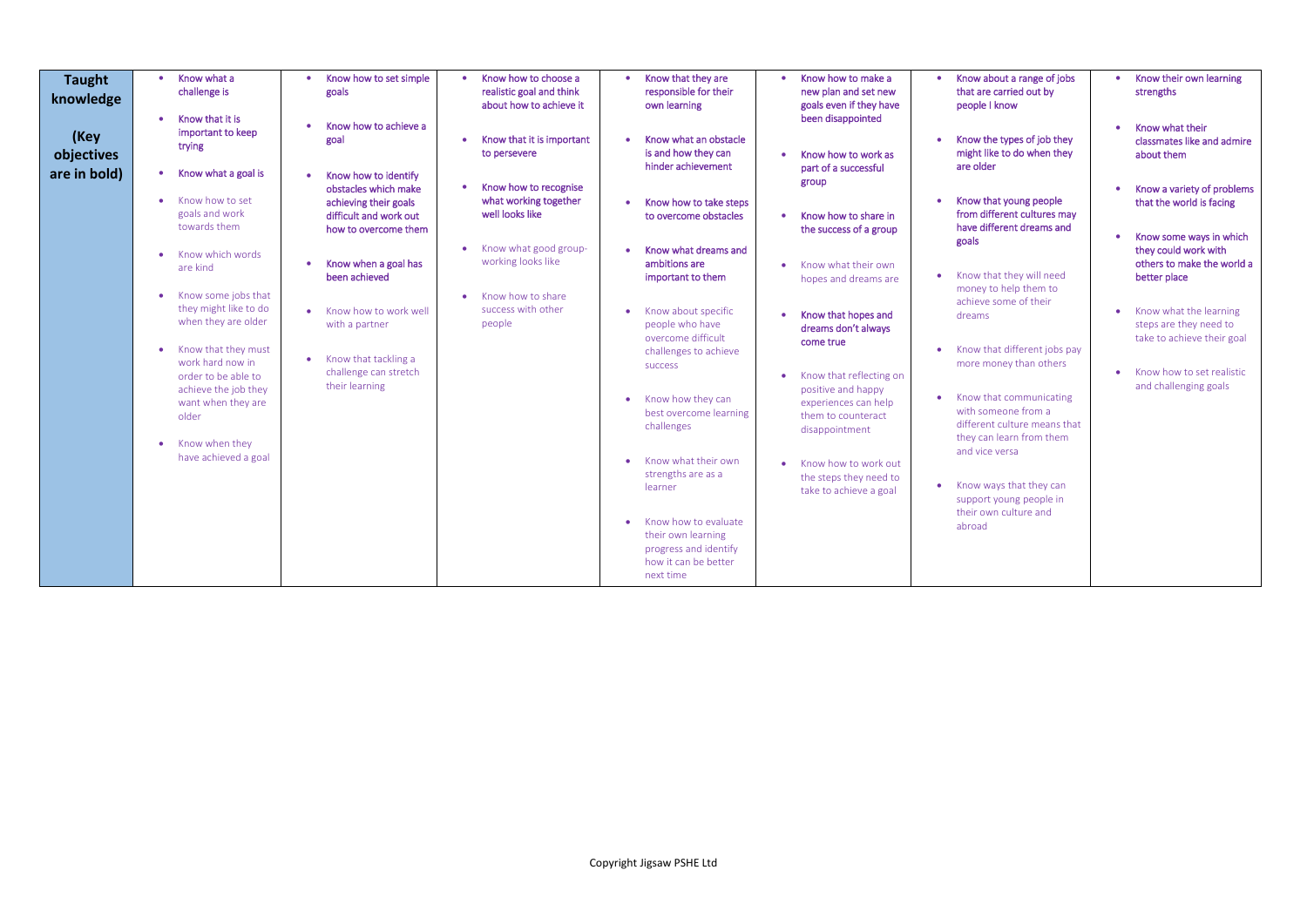| <b>Social and</b><br><b>Emotional</b><br><b>skills</b><br>(Key<br>objectives<br>are in bold) | <b>Understand that</b><br>$\bullet$<br>challenges can be<br>difficult<br>Resilience<br>Recognise some of<br>the feelings linked to<br>perseverance<br>Recognise how kind<br>$\bullet$<br>words can encourage<br>people<br>Talk about a time<br>$\bullet$<br>that they kept on<br>trying and achieved a<br>goal<br>Be ambitious<br>$\bullet$<br>Feel proud<br>$\bullet$<br>Celebrate success<br>$\bullet$ | Recognise things that<br>they do well<br>Explain how they learn<br>best<br>Recognise their own<br>feelings when faced<br>with a<br>challenge/obstacle<br>Recognise how they<br>$\bullet$<br>feel when they<br>overcome a<br>challenge/obstacle<br>Celebrate an<br>$\bullet$<br>achievement with a<br>friend<br>Can store feelings of<br>$\bullet$<br>success so that they<br>can be used in the<br>future | Recognise how working<br>with others can be<br>helpful<br>Be able to work<br>effectively with a partner<br>Be able to choose a<br>partner with whom they<br>work well<br>Be able to work as part of<br>a group<br>Be able to describe their<br>own achievements and<br>the feelings linked to this<br>Recognise their own<br>strengths as a learner<br>Recognise how it feels to<br>be part of a group that<br>succeeds and store this<br>feeling | Can break down a goal<br>into small steps<br>Can manage feelings of<br>frustration linked to<br>facing obstacles<br>Imagine how it will feel<br>when they achieve their<br>dream/ambition<br>Recognise other<br>people's achievements<br>in overcoming<br>difficulties<br>• Recognise how other<br>people can help them<br>to achieve their goals<br>Can share their success<br>$\bullet$<br>with others<br>• Can store feelings of<br>success (in their<br>internal treasure chest)<br>to be used at another<br>time | Have a positive attitude<br>Can identify the feeling<br>of disappointment<br>Be able to cope with<br>disappointment<br>Can identify what<br>resilience is<br>Can identify a time<br>when they have felt<br>disappointed<br>Can talk about their<br>hopes and dreams and<br>the feelings associated<br>with these<br>Help others to cope<br>$\bullet$<br>with disappointment<br>Enjoy being part of a<br>group challenge<br>Can share their success<br>$\bullet$<br>with others<br>Can store feelings of<br>$\bullet$<br>success (in their | Verbalise what they would<br>like their life to be like when<br>they are grown up<br>Appreciate the contributions<br>made by people in different<br>jobs<br>Reflect on the differences<br>between their own learning<br>goals and those of someone<br>from a different culture<br>Appreciate the differences<br>between themselves and<br>someone from a different<br>culture<br>• Understand why they are<br>motivated to make a<br>positive contribution to<br>supporting others<br>• Appreciate the<br>opportunities learning and<br>education can give them | Understand why it is<br>important to stretch the<br>boundaries of their current<br>learning<br>Be able to give praise and<br>compliments to other<br>people when they<br>recognise that person's<br>achievements<br><b>Empathise with people</b><br>who are suffering or living<br>in difficult situations<br>Set success criteria so that<br>they know when they have<br>achieved their goal<br>Recognise the emotions<br>they experience when they<br>consider people in the<br>world who are suffering or<br>living in difficult<br>circumstances |
|----------------------------------------------------------------------------------------------|----------------------------------------------------------------------------------------------------------------------------------------------------------------------------------------------------------------------------------------------------------------------------------------------------------------------------------------------------------------------------------------------------------|-----------------------------------------------------------------------------------------------------------------------------------------------------------------------------------------------------------------------------------------------------------------------------------------------------------------------------------------------------------------------------------------------------------|---------------------------------------------------------------------------------------------------------------------------------------------------------------------------------------------------------------------------------------------------------------------------------------------------------------------------------------------------------------------------------------------------------------------------------------------------|-----------------------------------------------------------------------------------------------------------------------------------------------------------------------------------------------------------------------------------------------------------------------------------------------------------------------------------------------------------------------------------------------------------------------------------------------------------------------------------------------------------------------|-------------------------------------------------------------------------------------------------------------------------------------------------------------------------------------------------------------------------------------------------------------------------------------------------------------------------------------------------------------------------------------------------------------------------------------------------------------------------------------------------------------------------------------------|-----------------------------------------------------------------------------------------------------------------------------------------------------------------------------------------------------------------------------------------------------------------------------------------------------------------------------------------------------------------------------------------------------------------------------------------------------------------------------------------------------------------------------------------------------------------|------------------------------------------------------------------------------------------------------------------------------------------------------------------------------------------------------------------------------------------------------------------------------------------------------------------------------------------------------------------------------------------------------------------------------------------------------------------------------------------------------------------------------------------------------|
| <b>Vocabulary</b>                                                                            | <b>EYFS</b>                                                                                                                                                                                                                                                                                                                                                                                              | Year 1                                                                                                                                                                                                                                                                                                                                                                                                    | Year 2                                                                                                                                                                                                                                                                                                                                                                                                                                            | Year 3                                                                                                                                                                                                                                                                                                                                                                                                                                                                                                                | internal treasure chest)<br>to be used at another<br>time<br>Year 4                                                                                                                                                                                                                                                                                                                                                                                                                                                                       | Year 5                                                                                                                                                                                                                                                                                                                                                                                                                                                                                                                                                          | Year 6                                                                                                                                                                                                                                                                                                                                                                                                                                                                                                                                               |
|                                                                                              |                                                                                                                                                                                                                                                                                                                                                                                                          | <b>Consolidate EYFS</b>                                                                                                                                                                                                                                                                                                                                                                                   | Consolidate EYFS & Yr 1                                                                                                                                                                                                                                                                                                                                                                                                                           | <b>Consolidate KS1</b>                                                                                                                                                                                                                                                                                                                                                                                                                                                                                                | Consolidate KS1 & Yr 3                                                                                                                                                                                                                                                                                                                                                                                                                                                                                                                    | Consolidate KS1, Yrs 3 & 4                                                                                                                                                                                                                                                                                                                                                                                                                                                                                                                                      | Consolidate KS1 & KS2                                                                                                                                                                                                                                                                                                                                                                                                                                                                                                                                |
|                                                                                              | Dream, Goal, Challenge, Job,<br>Ambition, Perseverance,<br>Achievement, Happy, Kind,<br>Encourage                                                                                                                                                                                                                                                                                                        | Proud, Success, Treasure, Coins,<br>Learning, Stepping-stones,<br>Process, Working together,<br>Team work, Celebrate,<br>Learning, Stretchy, Challenge,<br>Feelings, Obstacle, Overcome,<br>Achieve                                                                                                                                                                                                       | Realistic, Achievement, Goal,<br>Strength, Persevere, Difficult,<br>Easy, Learning Together, Partner,<br>Product                                                                                                                                                                                                                                                                                                                                  | Perseverance, Challenges,<br>Success, Obstacles, Dreams,<br>Goals, Ambitions, Future,<br>Aspirations, Garden, Decorate,<br>Enterprise, Design, Co-<br>operation, Strengths,<br>Motivated, Enthusiastic,<br>Excited, Efficient, Responsible,<br>Frustration, 'Solve It Together'<br>Technique, Solutions, Review,<br>Learning, Evaluate                                                                                                                                                                                | Hope, Determination,<br>Resilience, Positive attitude,<br>Disappointment, Fears, Hurts,<br>Positive experiences, Plans,<br>Cope, Help, Self-belief,<br>Motivation, Commitment,<br>Enterprise                                                                                                                                                                                                                                                                                                                                              | Feeling, Money, Grown Up, Adult,<br>Lifestyle, Job, Career, Profession,<br>Money, Salary, Contribution, Society,<br>Determination, Motivation, Culture,<br>Country, Sponsorship,<br>Communication, Support, Rallying,<br>Team Work, Co-operation,<br>Difference                                                                                                                                                                                                                                                                                                 | Learning, Stretch, Personal,<br>Realistic, Unrealistic, Success,<br>Criteria, Learning steps, Global<br>issue, Suffering, Concern, Hardship,<br>Sponsorship, Empathy, Motivation,<br>Admire, Respect, Praise,<br>Compliment, Contribution,<br>Recognition                                                                                                                                                                                                                                                                                            |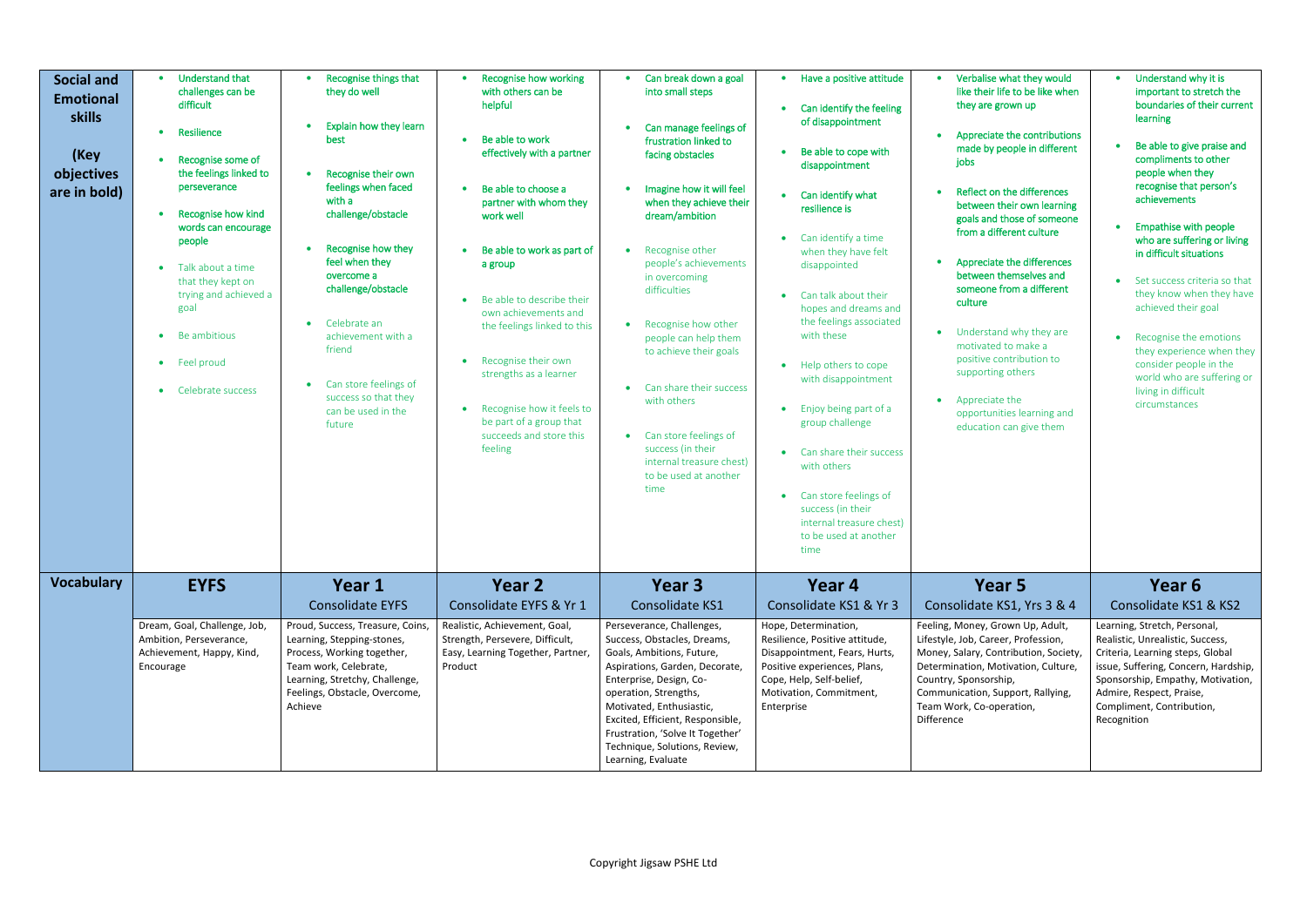|                                                                                                                                                                                                                                                      |                                                                                                                                                                                                              |                                                                                                                                                                                                                                                                                                                                                                                                                                                                                                                                                                                                                                                                                                                                                                                                                                                                                                                                                                                                                                                                                                                                                                                                                                                                                                                                                                                                                                                                                                                                                                                                                                                | Healthy Me Puzzle – Spring 2 |        |                                                                                                                                                                                                                                                                                                                                                                                                                                                                                                                                                                                                                                               |        |
|------------------------------------------------------------------------------------------------------------------------------------------------------------------------------------------------------------------------------------------------------|--------------------------------------------------------------------------------------------------------------------------------------------------------------------------------------------------------------|------------------------------------------------------------------------------------------------------------------------------------------------------------------------------------------------------------------------------------------------------------------------------------------------------------------------------------------------------------------------------------------------------------------------------------------------------------------------------------------------------------------------------------------------------------------------------------------------------------------------------------------------------------------------------------------------------------------------------------------------------------------------------------------------------------------------------------------------------------------------------------------------------------------------------------------------------------------------------------------------------------------------------------------------------------------------------------------------------------------------------------------------------------------------------------------------------------------------------------------------------------------------------------------------------------------------------------------------------------------------------------------------------------------------------------------------------------------------------------------------------------------------------------------------------------------------------------------------------------------------------------------------|------------------------------|--------|-----------------------------------------------------------------------------------------------------------------------------------------------------------------------------------------------------------------------------------------------------------------------------------------------------------------------------------------------------------------------------------------------------------------------------------------------------------------------------------------------------------------------------------------------------------------------------------------------------------------------------------------------|--------|
| <b>EYFS</b>                                                                                                                                                                                                                                          | Year 1                                                                                                                                                                                                       | Year 2                                                                                                                                                                                                                                                                                                                                                                                                                                                                                                                                                                                                                                                                                                                                                                                                                                                                                                                                                                                                                                                                                                                                                                                                                                                                                                                                                                                                                                                                                                                                                                                                                                         | Year <sub>3</sub>            | Year 4 | Year 5                                                                                                                                                                                                                                                                                                                                                                                                                                                                                                                                                                                                                                        | Year 6 |
| $PSED -$<br><b>ELG: SELF-REGULATION</b><br>Give focused attention to<br>what the teacher says,<br>responding appropriately<br>even when engaged in<br>activity, and show an ability to<br>follow instructions involving<br>several ideas or actions. | <b>Caring friendships</b><br>advice from others, if needed.                                                                                                                                                  | Relationships Education - By end of primary, pupils should know:<br>(R7) how important friendships are in making us feel happy and secure, and how people choose and make friends<br>(R9) that healthy friendships are positive and welcoming towards others, and do not make others feel lonely or excluded                                                                                                                                                                                                                                                                                                                                                                                                                                                                                                                                                                                                                                                                                                                                                                                                                                                                                                                                                                                                                                                                                                                                                                                                                                                                                                                                   |                              |        | (R8) the characteristics of friendships, including mutual respect, truthfulness, trustworthiness, loyalty, kindness, generosity, trust, sharing interests and experiences and support with problems and difficulties<br>(R10) that most friendships have ups and downs, and that these can often be worked through so that the friendship is repaired or even strengthened, and that resorting to violence is never right<br>(R11) how to recognise who to trust and who not to trust, how to judge when a friendship is making them feel unhappy or uncomfortable, managing conflict, how to manage these situations and how to seek help or |        |
| PSED<br><b>ELG: MANAGING SELF</b><br>Manage their own basic<br>hygiene and personal needs,<br>including dressing, going to<br>the toilet and understanding<br>the importance of healthy<br>food choices.                                             | <b>Respectful relationships</b><br>beliefs<br>(R14) the conventions of courtesy and manners<br><b>Online relationships</b><br>(R24) how information and data is shared and used online.<br><b>Being safe</b> | (R13) practical steps they can take in a range of different contexts to improve or support respectful relationships<br>(R15) the importance of self-respect and how this links to their own happiness<br>(R19) the importance of permission seeking and giving in relationships with friends, peers and adults.<br>(R20) that people sometimes behave differently online, including by pretending to be someone they are not<br>(R22) the rules and principles for keeping safe online, how to recognise risks, harmful content and contact, and how to report them<br>(R23) how to critically consider their online friendships and sources of information including awareness of the risks associated with people they have never met<br>(R25) what sorts of boundaries are appropriate in friendships with peers and others (including in a digital context)<br>(R26) about the concept of privacy and the implications of it for both children and adults; including that it is not always right to keep secrets if they relate to being safe<br>(R27) that each person's body belongs to them, and the differences between appropriate and inappropriate or unsafe physical, and other, contact<br>(R28) how to respond safely and appropriately to adults they may encounter (in all contexts, including online) whom they do not know<br>(R29) how to recognise and report feelings of being unsafe or feeling bad about any adult<br>(R30) how to ask for advice or help for themselves or others, and to keep trying until they are heard<br>(R31) how to report concerns or abuse, and the vocabulary and confidence needed to do so |                              |        | (R12) the importance of respecting others, even when they are very different from them (for example, physically, in character, personality or backgrounds), or make different choices or have different preferences or<br>(R16) that in school and in wider society they can expect to be treated with respect by others, and that in turn they should show due respect to others, including those in positions of authority<br>(R21) that the same principles apply to online relationships as to face-to-face relationships, including the importance of respect for others online including when we are anonymous                          |        |
|                                                                                                                                                                                                                                                      | (R32) where to get advice e.g. family, school and/or other sources.                                                                                                                                          | Physical Health and Well-Being - By end of primary, pupils should know:                                                                                                                                                                                                                                                                                                                                                                                                                                                                                                                                                                                                                                                                                                                                                                                                                                                                                                                                                                                                                                                                                                                                                                                                                                                                                                                                                                                                                                                                                                                                                                        |                              |        |                                                                                                                                                                                                                                                                                                                                                                                                                                                                                                                                                                                                                                               |        |
|                                                                                                                                                                                                                                                      | <b>Mental well-being</b><br>ability to control their emotions (including issues arising online)                                                                                                              | (H1) that mental well-being is a normal part of daily life, in the same way as physical health<br>(H3) how to recognise and talk about their emotions, including having a varied vocabulary of words to use when talking about their own and others' feelings<br>(H4) how to judge whether what they are feeling and how they are behaving is appropriate and proportionate<br>(H5) the benefits of physical exercise, time outdoors, community participation, voluntary and service-based activity on mental well-being and happiness<br>(H6) simple self-care techniques, including the importance of rest, time spent with friends and family and the benefits of hobbies and interests<br>(H7) isolation and loneliness can affect children and that it is very important for children to discuss their feelings with an adult and seek support<br>(H8) that bullying (including cyberbullying) has a negative and often lasting impact on mental well-being                                                                                                                                                                                                                                                                                                                                                                                                                                                                                                                                                                                                                                                                               |                              |        | (H2) that there is a normal range of emotions (e.g. happiness, sadness, anger, fear, surprise, nervousness) and scale of emotions that all humans experience in relation to different experiences and situations<br>(H9) where and how to seek support (including recognising the triggers for seeking support), including whom in school they should speak to if they are worried about their own or someone else's mental well-being or<br>(H10) it is common for people to experience mental ill health. For many people who do, the problems can be resolved if the right support is made available, especially if accessed early enough. |        |
|                                                                                                                                                                                                                                                      | Internet safety and harms<br>well-being                                                                                                                                                                      | (H11) that for most people the internet is an integral part of life and has many benefits                                                                                                                                                                                                                                                                                                                                                                                                                                                                                                                                                                                                                                                                                                                                                                                                                                                                                                                                                                                                                                                                                                                                                                                                                                                                                                                                                                                                                                                                                                                                                      |                              |        | (H12) about the benefits of rationing time spent online, the risks of excessive time spent on electronic devices and the impact of positive and negative content online on their own and others' mental and physical                                                                                                                                                                                                                                                                                                                                                                                                                          |        |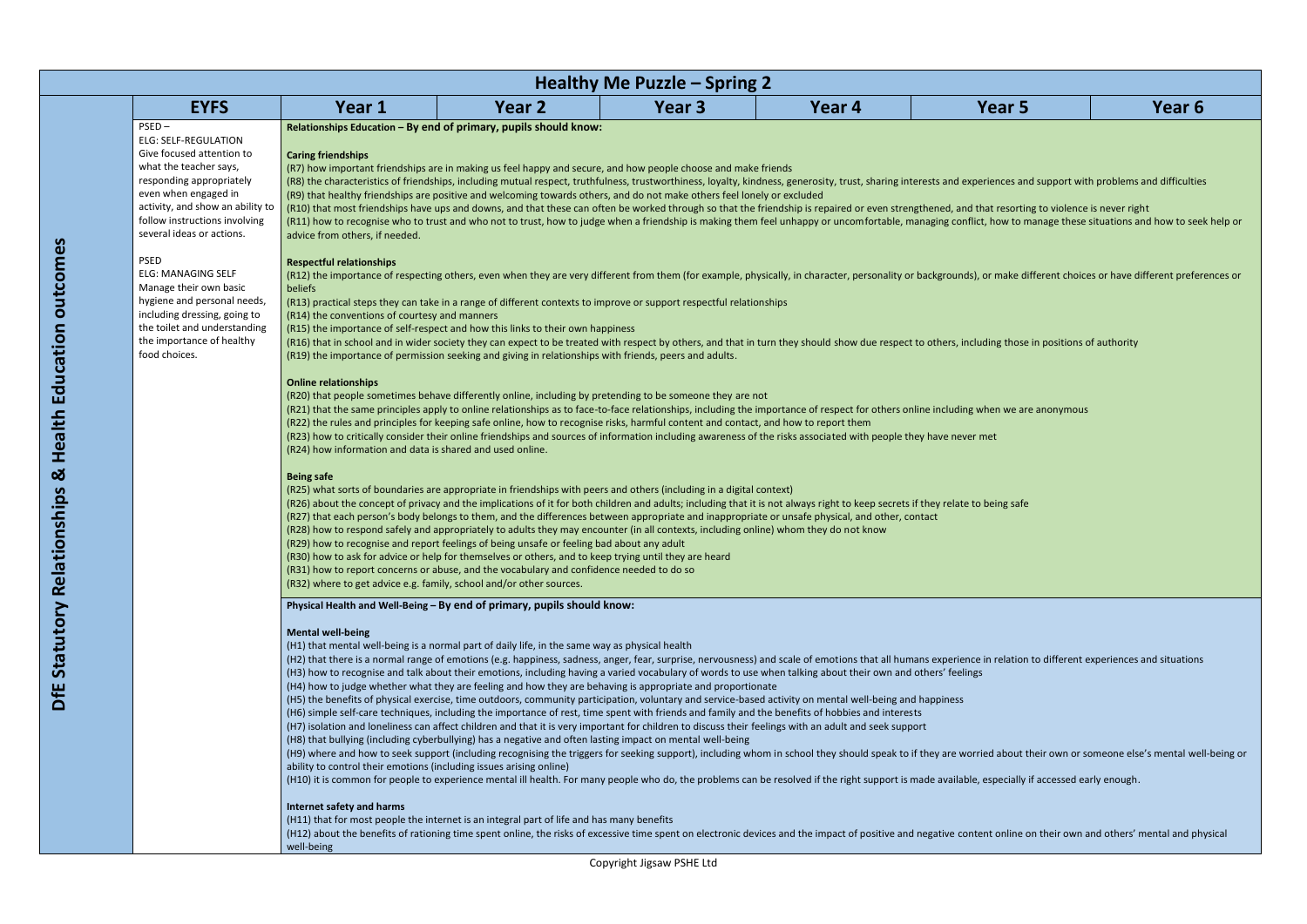ve mile or other forms of regular, vigorous exercise

the impact of alcohol on diet or health).

|  | (H17) where and how to report concerns and get support with issues online.                                                                                         |
|--|--------------------------------------------------------------------------------------------------------------------------------------------------------------------|
|  | <b>Physical health and fitness</b>                                                                                                                                 |
|  | (H18) the characteristics and mental and physical benefits of an active lifestyle                                                                                  |
|  | (H19) the importance of building regular exercise into daily and weekly routines and how to achieve this; for example, walking or cycling to school, a daily activ |
|  | (H20) the risks associated with an inactive lifestyle (including obesity)                                                                                          |
|  | (H21) how and when to seek support including which adults to speak to in school if they are worried about their health.                                            |
|  | <b>Healthy eating</b>                                                                                                                                              |
|  | (H22) what constitutes a healthy diet (including understanding calories and other nutritional content)                                                             |
|  | (H23) the principles of planning and preparing a range of healthy meals                                                                                            |
|  | (H24) the characteristics of a poor diet and risks associated with unhealthy eating (including, for example, obesity and tooth decay) and other behaviours (e.g.   |
|  |                                                                                                                                                                    |
|  | Drugs, alcohol                                                                                                                                                     |
|  | (H25) the facts about legal and illegal harmful substances and associated risks, including smoking, alcohol use and drug-taking.                                   |
|  | <b>Health and prevention</b>                                                                                                                                       |
|  |                                                                                                                                                                    |
|  | (H26) how to recognise early signs of physical illness, such as weight loss, or unexplained changes to the body                                                    |
|  | (H28) the importance of sufficient good quality sleep for good health and that a lack of sleep can affect weight, mood and ability to learn                        |
|  | (H30) about personal hygiene and germs including bacteria, viruses, how they are spread and treated, and the importance of handwashing                             |
|  | (H31) the facts and science relating to allergies, immunisation and vaccination.                                                                                   |
|  | <b>Basic first aid</b>                                                                                                                                             |
|  | (H32) how to make a clear and efficient call to emergency services if necessary                                                                                    |
|  | (H33) concepts of basic first-aid, for example dealing with common injuries, including head injuries.                                                              |
|  |                                                                                                                                                                    |

### e children isks associated with v it affects the lungs, ikewise, they learn ssociated with They are taught a st aid and edures (including the n) and learn how to rgency services ne children body types are media, social media ture. They also learn orders and people's In this Puzzle, the children discuss taking responsibility for their own physical and emotional health and the choices linked to this. They learn about different types of drugs and the effects these can have on people's bodies. The children learn about exploitation as well as gang culture and the associated risks therin. They also learn about mental health/illness and that people have different attitudes towards this. They learn to

| <b>Puzzle</b>                 | <b>EYFS</b>                                                                                                                                                                                                                                                                                                                                                                                                                                                                                    | Year 1                                                                                                                                                                                                                                                                                                                     | Year 2                                                                                                                                                                                                                                                                                                                                                                                              | Year 3                                                                                                                                                                                                                                                                                                                                                                                                                                                                                                                                                                                                                                                                      | Year 4                                                                                                                                                                                                                                                                                                                                                                                                                                                                                                                                                                                  | Year 5                                                                                                                                                                                                                                                                                                                                                                                                                                                                                                                                                                                                                                                                | Year <sub>6</sub>                                                                                                                                                                                                                                                                                                                                                                                                                                                                        |
|-------------------------------|------------------------------------------------------------------------------------------------------------------------------------------------------------------------------------------------------------------------------------------------------------------------------------------------------------------------------------------------------------------------------------------------------------------------------------------------------------------------------------------------|----------------------------------------------------------------------------------------------------------------------------------------------------------------------------------------------------------------------------------------------------------------------------------------------------------------------------|-----------------------------------------------------------------------------------------------------------------------------------------------------------------------------------------------------------------------------------------------------------------------------------------------------------------------------------------------------------------------------------------------------|-----------------------------------------------------------------------------------------------------------------------------------------------------------------------------------------------------------------------------------------------------------------------------------------------------------------------------------------------------------------------------------------------------------------------------------------------------------------------------------------------------------------------------------------------------------------------------------------------------------------------------------------------------------------------------|-----------------------------------------------------------------------------------------------------------------------------------------------------------------------------------------------------------------------------------------------------------------------------------------------------------------------------------------------------------------------------------------------------------------------------------------------------------------------------------------------------------------------------------------------------------------------------------------|-----------------------------------------------------------------------------------------------------------------------------------------------------------------------------------------------------------------------------------------------------------------------------------------------------------------------------------------------------------------------------------------------------------------------------------------------------------------------------------------------------------------------------------------------------------------------------------------------------------------------------------------------------------------------|------------------------------------------------------------------------------------------------------------------------------------------------------------------------------------------------------------------------------------------------------------------------------------------------------------------------------------------------------------------------------------------------------------------------------------------------------------------------------------------|
| overview<br><b>Healthy Me</b> | In this Puzzle, children learn<br>about their bodies: the<br>names of some key parts as<br>well as how to stay healthy.<br>They talk about food and<br>that some foods are<br>healthier than others. They<br>discuss the importance of<br>sleep and what they can do<br>to help themselves get to<br>sleep. They talk about hand<br>washing and why it is<br>important. The class also<br>discuss 'stranger danger' and<br>what they should do if<br>approached by someone<br>they don't know. | In this Puzzle, the children learn<br>about healthy and less healthy<br>choices and how these choices<br>make them feel. They explore<br>about hygiene, keeping<br>themselves clean and that<br>germs can make you unwell.<br>The children learn about road<br>safety, and about people who<br>can help them to stay safe. | In this Puzzle, the children learn<br>about healthy food; they talk<br>about having a healthy<br>relationship with food and<br>making healthy choices. The<br>children consider what makes<br>them feel relaxed and stressed.<br>They learn about medicines, how<br>they work and how to use them<br>safely. The children make healthy<br>snacks and discuss why they are<br>good for their bodies. | In this Puzzle, the children learn<br>about the importance of<br>exercise and how it helps your<br>body to stay healthy. They also<br>learn about their heart and<br>lungs, what they do and how<br>they are very important. The<br>children discover facts about<br>calories, fat and sugar; they<br>discuss what each of these are<br>and how the amount they<br>consume can affect their<br>health. The children learn about<br>different types of drugs, the<br>ones you take to make you<br>better, as well as other drugs.<br>The children consider things,<br>places and people that are<br>dangerous and link this to<br>strategies for keeping<br>themselves safe. | In this Puzzle, the children look<br>at the friendship groups that<br>they are part of, how they are<br>formed, how they have leaders<br>and followers and what role<br>they play. The children reflect<br>on their friendships, how<br>different people make them<br>feel and which friends they<br>value the most. The children<br>also learn about smoking and<br>its effects on health; they do<br>the same with alcohol and then<br>look at the reasons why people<br>might drink or smoke. Finally,<br>they learn about peer pressure<br>and how to deal with it<br>successfully. | In this Puzzle, the children<br>investigate the risks associated with<br>smoking and how it affects the lungs,<br>liver and heart. Likewise, they learn<br>about the risks associated with<br>alcohol misuse. They are taught a<br>range of basic first aid and<br>emergency procedures (including the<br>recovery position) and learn how to<br>contact the emergency services<br>when needed. The children<br>investigate how body types are<br>portrayed in the media, social media<br>and celebrity culture. They also learn<br>about eating disorders and people's<br>relationships with food and how this<br>can be linked to negative body image<br>pressures. | In this Puzzle, the childr<br>taking responsibility for<br>physical and emotional<br>the choices linked to th<br>learn about different ty<br>and the effects these ca<br>people's bodies. The ch<br>about exploitation as w<br>culture and the associat<br>therin. They also learn a<br>mental health/illness ar<br>people have different a<br>towards this. They learn<br>recognise the triggers fo<br>feelings of being stresse<br>there are strategies the<br>when they are feeling s |

recognise the triggers for and feelings of being stressed and that there are strategies they can use when they are feeling stressed.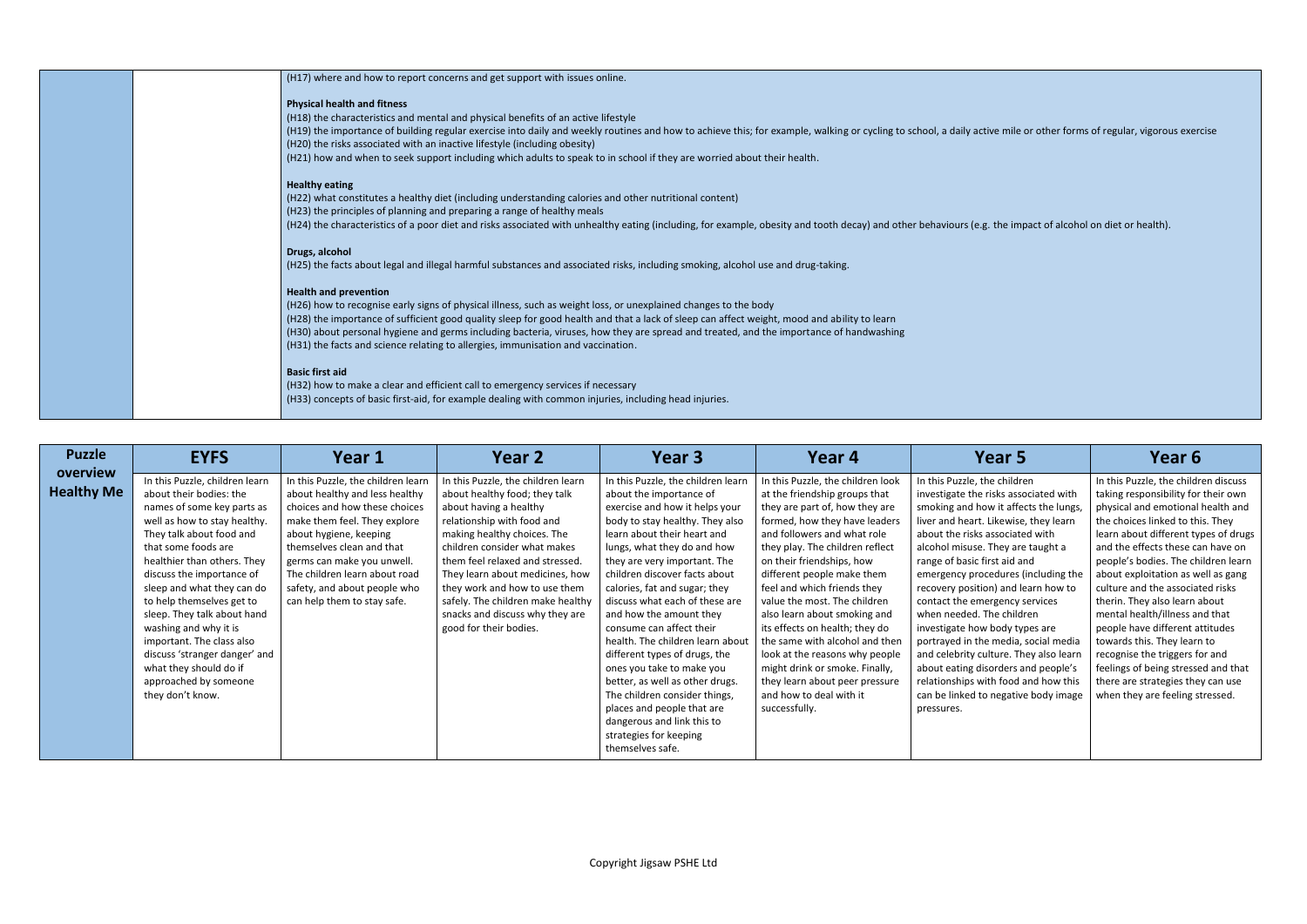| <b>Taught</b><br>knowledge         | Know what the word<br>'healthy' means                                                                                                                                                                                                            | Know the difference<br>between being healthy<br>and unhealthy                                                                                                                                                                                                       | Know what their body<br>needs to stay healthy                                                                                                                                               | Know how exercise<br>affects their bodies                                                                                                                                                                                                                         | Know that there are<br>leaders and followers in<br>groups                                                                                                                                                                                                                                                                                             | Know basic emergency<br>procedures, including the<br>recovery position                                                                                                                                                                                                                                                                                                           | Know how to take<br>$\bullet$<br>responsibility for their own<br>health                                                                                                                                                                                                                                                                                                                             |
|------------------------------------|--------------------------------------------------------------------------------------------------------------------------------------------------------------------------------------------------------------------------------------------------|---------------------------------------------------------------------------------------------------------------------------------------------------------------------------------------------------------------------------------------------------------------------|---------------------------------------------------------------------------------------------------------------------------------------------------------------------------------------------|-------------------------------------------------------------------------------------------------------------------------------------------------------------------------------------------------------------------------------------------------------------------|-------------------------------------------------------------------------------------------------------------------------------------------------------------------------------------------------------------------------------------------------------------------------------------------------------------------------------------------------------|----------------------------------------------------------------------------------------------------------------------------------------------------------------------------------------------------------------------------------------------------------------------------------------------------------------------------------------------------------------------------------|-----------------------------------------------------------------------------------------------------------------------------------------------------------------------------------------------------------------------------------------------------------------------------------------------------------------------------------------------------------------------------------------------------|
| (Key<br>objectives<br>are in bold) | Know some things<br>that they need to do<br>to keep healthy<br>Know the names for<br>some parts of their<br>body<br>Know when and how<br>to wash their hands<br>properly                                                                         | Know some ways to<br>keep healthy<br>Know how to make<br>healthy lifestyle choices<br>Know that all<br>household products,<br>including medicines,<br>can be harmful if not<br>used properly                                                                        | Know what relaxed<br>means<br>Know why healthy snacks<br>are good for their bodies<br>Know which foods given<br>their bodies energy<br>Know that it is important<br>to use medicines safely | Know that the amount of<br>calories, fat and sugar<br>that they put into their<br>bodies will affect their<br>health<br>Know that there are<br>different types of drugs<br>Know that there are<br>$\bullet$<br>things, places and people<br>that can be dangerous | • Know the facts about<br>smoking and its effects on<br>health<br>Know the facts about<br>alcohol and its effects on<br>health, particularly the<br>liver<br>Know ways to resist when<br>people are putting                                                                                                                                           | Know the health risks of<br>smoking<br>Know how smoking tobacco<br>affects the lungs, liver and<br>heart<br>Know how to get help in<br>emergency situations<br>Know that the media, social<br>$\bullet$                                                                                                                                                                          | Know what it means to be<br>emotionally well<br>Know how to make choices<br>that benefit their own health<br>and well-being<br>Know about different types<br>of drugs and their uses<br>Know how these different                                                                                                                                                                                    |
|                                    | Know how to say no<br>to strangers<br>Know that they need<br>$\bullet$<br>to exercise to keep<br>healthy<br>Know how to help<br>themselves go to<br>sleep and that sleep<br>is good for them<br>Know what to do if<br>$\bullet$<br>they get lost | Know that medicines<br>can help them if they<br>feel poorly<br>Know how to keep safe<br>when crossing the road<br>Know how to keep<br>themselves clean and<br>healthy<br>Know that germs cause<br>disease/illness<br>Know about people<br>who can keep them<br>safe | Know what makes them<br>feel relaxed/stressed<br>Know how medicines<br>work in their bodies<br>Know how to make some<br>healthy snacks                                                      | Know when something<br>feels safe or unsafe<br>Know why their hearts<br>and lungs are such<br>important organs<br>Know a range of<br>strategies to keep<br>themselves safe<br>Know that their bodies<br>are complex and need<br>taking care of                    | pressure on them<br>Know what they think is<br>right and wrong<br>• Know how different<br>friendship groups are<br>formed and how they fit<br>into them<br>• Know which friends they<br>value most<br>• Know that they can take<br>on different roles<br>according to the<br>situation<br>• Know some of the<br>reasons some people<br>start to smoke | media and celebrity culture<br>promotes certain body types<br>Know the different roles food<br>$\bullet$<br>can play in people's lives and<br>know that people can develop<br>eating problems/disorders<br>related to body image pressure<br>Know some of the risks linked<br>to misusing alcohol, including<br>antisocial behaviour<br>• Know what makes a healthy<br>lifestyle | types of drugs can affect<br>people's bodies, especially<br>their liver and heart<br>Know that stress can be<br>triggered by a range of<br>things<br>Know that being stressed<br>can cause drug and alcohol<br>misuse<br>Know that some people can<br>be exploited and made to do<br>things that are against the<br>law<br>Know why some people join<br>gangs and the risk that this<br>can involve |
|                                    |                                                                                                                                                                                                                                                  |                                                                                                                                                                                                                                                                     |                                                                                                                                                                                             |                                                                                                                                                                                                                                                                   | • Know some of the<br>reasons some people<br>drink alcohol                                                                                                                                                                                                                                                                                            |                                                                                                                                                                                                                                                                                                                                                                                  |                                                                                                                                                                                                                                                                                                                                                                                                     |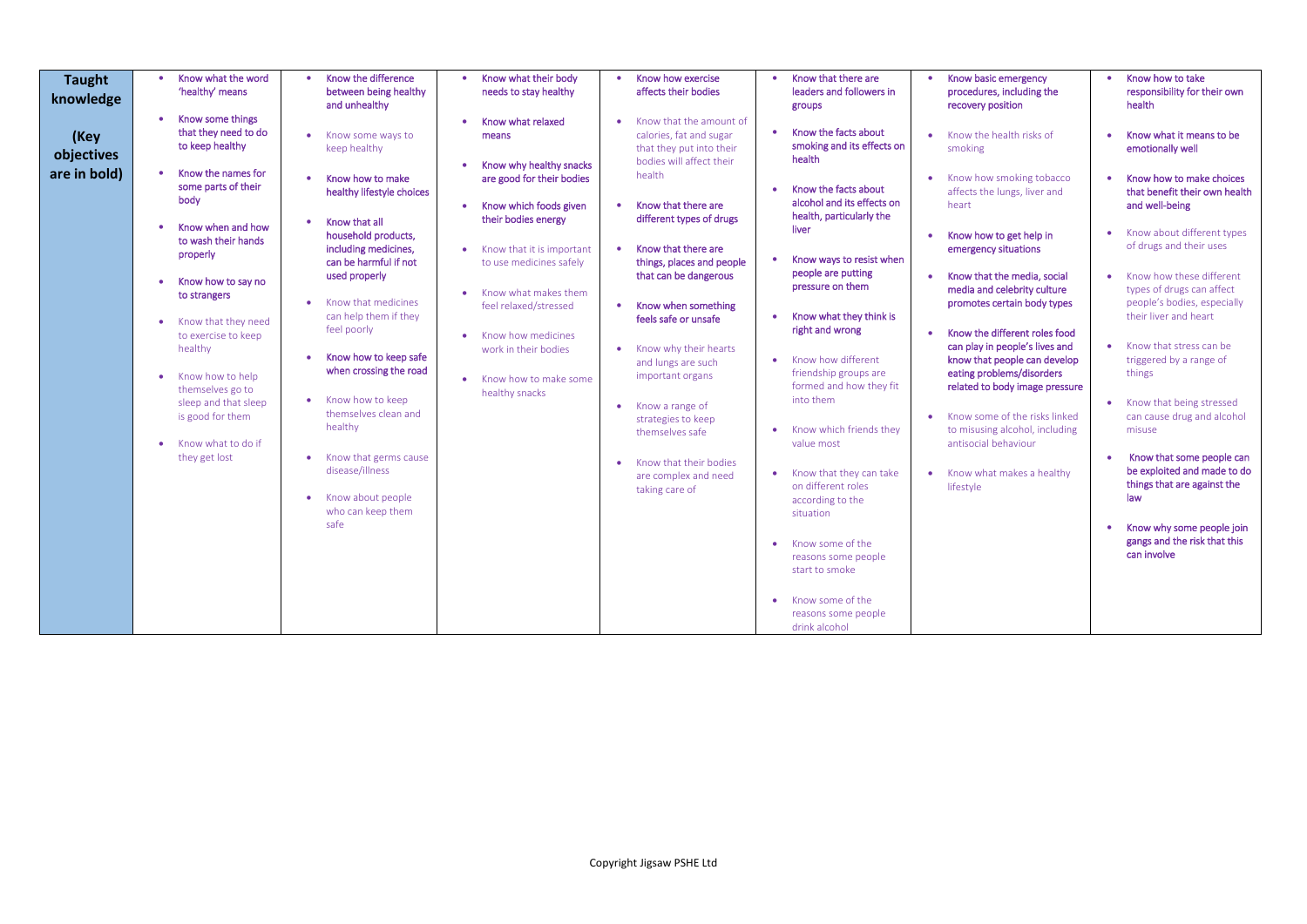| <b>Social and</b><br><b>Emotional</b><br>skills<br>(Key<br>objectives<br>are in bold) | Can explain what they<br>need to do to stay<br>healthy<br>Recognise how<br>$\bullet$<br>exercise makes them<br>feel<br>Can give examples of<br>healthy food                                                                            | • Keep themselves safe<br>Recognise how being<br>healthy helps them to<br>feel happy<br>Recognise ways to look<br>after themselves if they<br>feel poorly                                                                                       | • Feel positive about caring<br>for their bodies and<br>keeping it healthy<br>Have a healthy<br>$\bullet$<br>relationship with food<br>Desire to make healthy<br>$\bullet$<br>lifestyle choices | Respect their own<br>$\bullet$<br>bodies and appreciate<br>what they do<br>Can take responsibility<br>for keeping themselves<br>and others safe<br>Identify how they feel<br>$\bullet$                                                         | Can identify the<br>feelings that they have<br>about their friends and<br>different friendship<br>groups<br>Recognise negative<br>feelings in peer<br>pressure situations                                                                                                                                               | Respect and value their own<br>bodies<br>Can reflect on their own<br>$\bullet$<br>body image and know how<br>important it is that this is<br>positive<br>Recognise strategies for                                                                                                                                                                                                                                                            | Are motivated to care for<br>$\bullet$<br>their own physical and<br>emotional health<br>Suggest strategies<br>someone could use to<br>avoid being pressured<br>Can use different strategies<br>to manage stress and                                                                                                                                                                                                         |
|---------------------------------------------------------------------------------------|----------------------------------------------------------------------------------------------------------------------------------------------------------------------------------------------------------------------------------------|-------------------------------------------------------------------------------------------------------------------------------------------------------------------------------------------------------------------------------------------------|-------------------------------------------------------------------------------------------------------------------------------------------------------------------------------------------------|------------------------------------------------------------------------------------------------------------------------------------------------------------------------------------------------------------------------------------------------|-------------------------------------------------------------------------------------------------------------------------------------------------------------------------------------------------------------------------------------------------------------------------------------------------------------------------|----------------------------------------------------------------------------------------------------------------------------------------------------------------------------------------------------------------------------------------------------------------------------------------------------------------------------------------------------------------------------------------------------------------------------------------------|-----------------------------------------------------------------------------------------------------------------------------------------------------------------------------------------------------------------------------------------------------------------------------------------------------------------------------------------------------------------------------------------------------------------------------|
|                                                                                       | Can explain what to<br>$\bullet$<br>do if a stranger<br>approaches them<br>Can explain how they<br>$\bullet$<br>might feel if they<br>don't get enough<br>sleep<br>Recognise how<br>$\bullet$<br>different foods can<br>make them feel | Recognise when they<br>feel frightened and<br>know how to ask for<br>help<br>Feel good about<br>$\bullet$<br>themselves when they<br>make healthy choices<br>Realise that they are<br>special                                                   | Identify when a feeling is<br>weak and when a feeling<br>is strong<br>Express how it feels to<br>$\bullet$<br>share healthy food with<br>their friends                                          | about drugs<br>Can express how being<br>$\bullet$<br>anxious or scared feels<br>Able to set themselves<br>$\bullet$<br>a fitness challenge<br>Recognise what it feels<br>$\bullet$<br>like to make a healthy<br>choice                         | Can identify the<br>feelings of anxiety and<br>fear associated with<br>peer pressure<br>Can tap into their inner<br>strength and know-how<br>to be assertive<br>• Recognise how<br>different people and<br>groups they interact<br>with impact on them<br>Identify which people<br>they most want to be<br>friends with | resisting pressure<br>Can identify ways to keep<br>themselves calm in an<br>emergency<br>Can make informed<br>decisions about whether or<br>not they choose to smoke<br>when they are older<br>Can make informed<br>$\bullet$<br>decisions about whether<br>they choose to drink alcohol<br>when they are older<br>Accept and respect<br>$\bullet$<br>themselves for who they are<br>Be motivated to keep<br>themselves healthy and<br>happy | pressure<br>Are motivated to find ways<br>to be happy and cope with<br>life's situations without<br>using drugs<br>Identify ways that<br>someone who is being<br>exploited could help<br>themselves<br>Recognise that people<br>have different attitudes<br>towards mental<br>health/illness                                                                                                                                |
| <b>Vocabulary</b>                                                                     | <b>EYFS</b>                                                                                                                                                                                                                            | Year 1                                                                                                                                                                                                                                          | Year 2                                                                                                                                                                                          | Year 3                                                                                                                                                                                                                                         | Year 4                                                                                                                                                                                                                                                                                                                  | Year 5                                                                                                                                                                                                                                                                                                                                                                                                                                       | Year <sub>6</sub>                                                                                                                                                                                                                                                                                                                                                                                                           |
|                                                                                       |                                                                                                                                                                                                                                        | <b>Consolidate EYFS</b>                                                                                                                                                                                                                         | Consolidate EYFS & Yr 1                                                                                                                                                                         | Consolidate KS1                                                                                                                                                                                                                                | Consolidate KS1 & Yr 3                                                                                                                                                                                                                                                                                                  | Consolidate KS1, Yrs 3 & 4                                                                                                                                                                                                                                                                                                                                                                                                                   | Consolidate KS1 & KS2                                                                                                                                                                                                                                                                                                                                                                                                       |
|                                                                                       | Healthy, Exercise, Head,<br>Shoulders, Knees, Toes, Sleep,<br>Wash, Clean, Stranger, Scare                                                                                                                                             | Unhealthy, Balanced, Exercise,<br>Sleep, Choices, Clean, Body<br>parts, Keeping clean, Toiletry<br>items (e.g. toothbrush,<br>shampoo, soap), Hygienic, Safe<br>Medicines, Safe, Safety, Green<br>Cross Code, Eyes, Ears, Look,<br>Listen, Wait | Healthy choices, Lifestyle,<br>Motivation, Relax, Relaxation,<br>Tense, Calm, Dangerous,<br>Medicines, Body, Balanced diet,<br>Portion, Proportion, Energy, Fuel,<br>Nutritious                 | Oxygen, Calories/kilojoules,<br>Heartbeat, Lungs, Heart,<br>Fitness, Labels, Sugar, Fat,<br>Saturated fat, Healthy, Drugs,<br>Attitude, Anxious, Scared,<br>Strategy, Advice, Harmful, Risk,<br>Feelings, Complex, Appreciate,<br>Body, Choice | Friendship, Emotions,<br>Relationships, Friendship<br>groups, Value, Roles, Leader,<br>Follower, Assertive, Agree,<br>Disagree, Smoking, Pressure,<br>Peers, Guilt, Advice, Alcohol,<br>Liver, Disease, Anxiety, Fear,<br>Believe, Assertive, Opinion,<br>Right, Wrong                                                  | Choices, Healthy behaviour,<br>Unhealthy behaviour, Informed<br>decision, Pressure, Media, Influence,<br>Emergency, Procedure, Recovery<br>position, Level-headed, Body image,<br>Media, Social media, Celebrity,<br>Altered, Self-respect, Comparison,<br>Eating problem, Eating disorder,<br>Respect, Debate, Opinion, Fact,<br>Motivation                                                                                                 | Responsibility, Immunisation,<br>Prevention, Drugs, Effects,<br>Prescribed, Unrestricted, Over-the-<br>counter, Restricted, Illegal, Volatile<br>substances, 'Legal highs', Exploited,<br>Vulnerable, Criminal, Gangs,<br>Pressure, Strategies, Reputation,<br>Anti-social behaviour, Crime,<br>Mental health, Emotional health,<br>Mental illness, Symptoms, Stress,<br>Triggers, Strategies, Managing<br>stress, Pressure |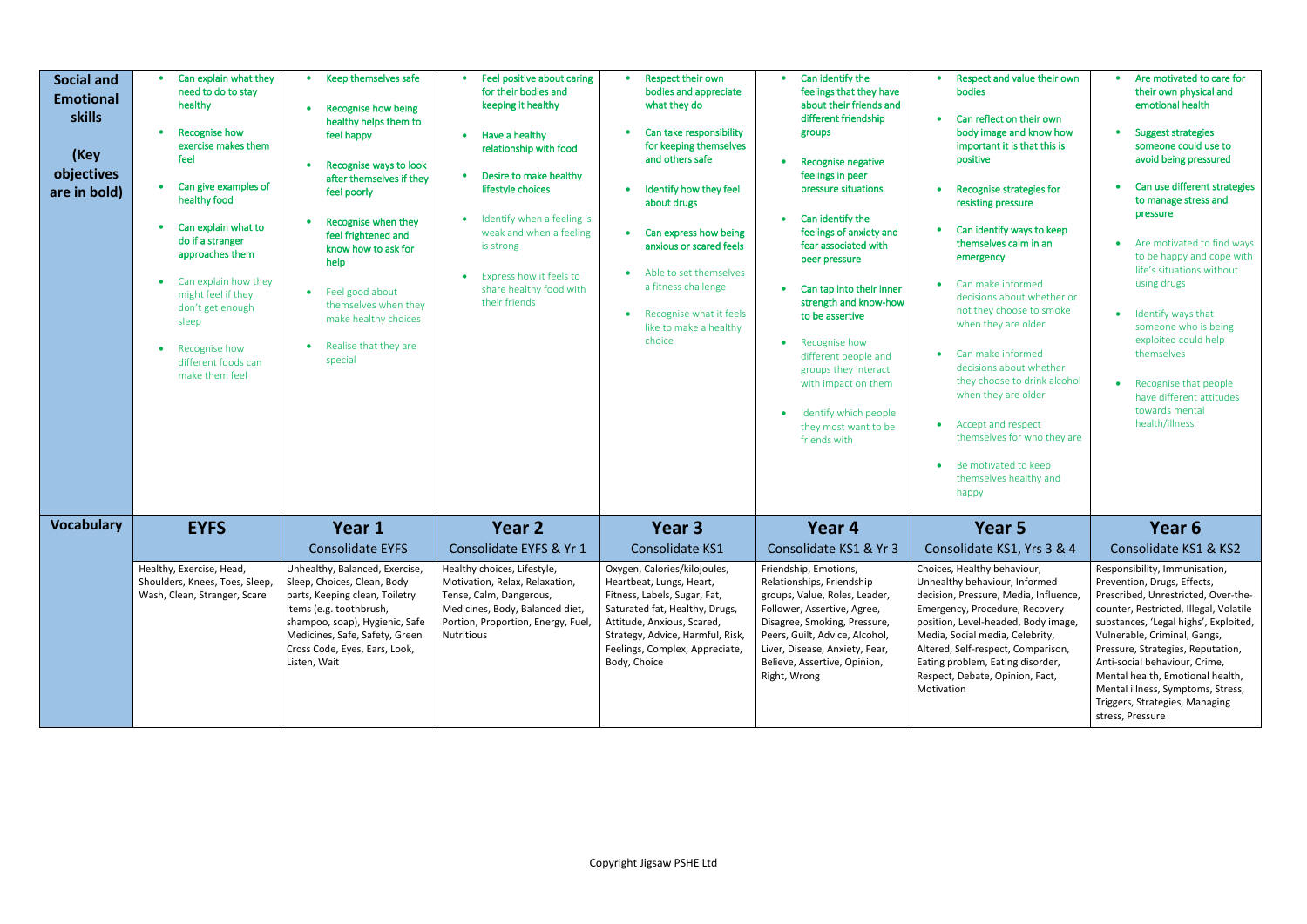| Year 6                                                                                            |
|---------------------------------------------------------------------------------------------------|
|                                                                                                   |
|                                                                                                   |
| mbers, the importance of spending time together and                                               |
| d know that other children's families are also                                                    |
| w up                                                                                              |
|                                                                                                   |
|                                                                                                   |
| iences and support with problems and difficulties                                                 |
| at resorting to violence is never right<br>how to manage these situations and how to seek help or |
|                                                                                                   |
| r make different choices or have different preferences or                                         |
|                                                                                                   |
| ling those in positions of authority                                                              |
| and how to get help                                                                               |
|                                                                                                   |
| en we are anonymous                                                                               |
| et                                                                                                |
|                                                                                                   |
|                                                                                                   |
| being safe                                                                                        |
|                                                                                                   |
|                                                                                                   |
|                                                                                                   |
|                                                                                                   |

|                                                                                                                                                                                                                                                                                                                                                                                                                                                                                                                                                                                                                                                                                                                                                                                                                                                                                                                                                                                                                                                                                                                                                                                                                                                                                                                                                                                                                                                                                                                                                                                                                                                                                                                                                                                                                                                                                                                                                                                                                                                                                                |        | <b>Relationships Puzzle - Summer 1</b>                                                                                                                                                                                                                                                                                                                                                                                                                                                                                                                                                                                                                                                                                                                                                                                                                                                                                                                                                                                                                                                                                                                                                                                                                                                                                                                                                                                                                                                                                                                                                                                                                                                                                                                        |                                                                                                                                                                                                                                                                                                                                                                                                                                                   |                                                                                                                                                                                                                                                                                                                           |                                                                                                                                                                                                                                                                                                                                                                                                                                                                                                             |
|------------------------------------------------------------------------------------------------------------------------------------------------------------------------------------------------------------------------------------------------------------------------------------------------------------------------------------------------------------------------------------------------------------------------------------------------------------------------------------------------------------------------------------------------------------------------------------------------------------------------------------------------------------------------------------------------------------------------------------------------------------------------------------------------------------------------------------------------------------------------------------------------------------------------------------------------------------------------------------------------------------------------------------------------------------------------------------------------------------------------------------------------------------------------------------------------------------------------------------------------------------------------------------------------------------------------------------------------------------------------------------------------------------------------------------------------------------------------------------------------------------------------------------------------------------------------------------------------------------------------------------------------------------------------------------------------------------------------------------------------------------------------------------------------------------------------------------------------------------------------------------------------------------------------------------------------------------------------------------------------------------------------------------------------------------------------------------------------|--------|---------------------------------------------------------------------------------------------------------------------------------------------------------------------------------------------------------------------------------------------------------------------------------------------------------------------------------------------------------------------------------------------------------------------------------------------------------------------------------------------------------------------------------------------------------------------------------------------------------------------------------------------------------------------------------------------------------------------------------------------------------------------------------------------------------------------------------------------------------------------------------------------------------------------------------------------------------------------------------------------------------------------------------------------------------------------------------------------------------------------------------------------------------------------------------------------------------------------------------------------------------------------------------------------------------------------------------------------------------------------------------------------------------------------------------------------------------------------------------------------------------------------------------------------------------------------------------------------------------------------------------------------------------------------------------------------------------------------------------------------------------------|---------------------------------------------------------------------------------------------------------------------------------------------------------------------------------------------------------------------------------------------------------------------------------------------------------------------------------------------------------------------------------------------------------------------------------------------------|---------------------------------------------------------------------------------------------------------------------------------------------------------------------------------------------------------------------------------------------------------------------------------------------------------------------------|-------------------------------------------------------------------------------------------------------------------------------------------------------------------------------------------------------------------------------------------------------------------------------------------------------------------------------------------------------------------------------------------------------------------------------------------------------------------------------------------------------------|
| Year 5                                                                                                                                                                                                                                                                                                                                                                                                                                                                                                                                                                                                                                                                                                                                                                                                                                                                                                                                                                                                                                                                                                                                                                                                                                                                                                                                                                                                                                                                                                                                                                                                                                                                                                                                                                                                                                                                                                                                                                                                                                                                                         | Year 4 | Year <sub>3</sub>                                                                                                                                                                                                                                                                                                                                                                                                                                                                                                                                                                                                                                                                                                                                                                                                                                                                                                                                                                                                                                                                                                                                                                                                                                                                                                                                                                                                                                                                                                                                                                                                                                                                                                                                             | Year 2                                                                                                                                                                                                                                                                                                                                                                                                                                            | Year 1                                                                                                                                                                                                                                                                                                                    | <b>EYFS</b>                                                                                                                                                                                                                                                                                                                                                                                                                                                                                                 |
| (R2) the characteristics of healthy family life, commitment to each other, including in times of difficulty, protection and care for children and other family members, the importance of spending time together and<br>(R3) that others' families, either in school or in the wider world, sometimes look different from their family, but that they should respect those differences and know that other children's families are also<br>(R8) the characteristics of friendships, including mutual respect, truthfulness, trustworthiness, loyalty, kindness, generosity, trust, sharing interests and experiences and support with problems and difficulties<br>(R10) that most friendships have ups and downs, and that these can often be worked through so that the friendship is repaired or even strengthened, and that resorting to violence is never right<br>(R11) how to recognise who to trust and who not to trust, how to judge when a friendship is making them feel unhappy or uncomfortable, managing conflict, how to manage these situations and how to seek help or<br>(R12) the importance of respecting others, even when they are very different from them (for example, physically, in character, personality or backgrounds), or make different choices or have different preferences or<br>(R16) that in school and in wider society they can expect to be treated with respect by others, and that in turn they should show due respect to others, including those in positions of authority<br>(R17) about different types of bullying (including cyberbullying), the impact of bullying, responsibilities of bystanders (primarily reporting bullying to an adult) and how to get help<br>(R21) that the same principles apply to online relationships as to face-to-face relationships, including the importance of respect for others online including when we are anonymous<br>(R26) about the concept of privacy and the implications of it for both children and adults; including that it is not always right to keep secrets if they relate to being safe |        | (R1) that families are important for children growing up because they can give love, security and stability<br>(R4) that stable, caring relationships, which may be of different types, are at the heart of happy families, and are important for children's security as they grow up<br>(R5) that marriage represents a formal and legally recognised commitment of two people to each other which is intended to be lifelong<br>(R6) how to recognise if family relationships are making them feel unhappy or unsafe, and how to seek help or advice from others if needed.<br>(R7) how important friendships are in making us feel happy and secure, and how people choose and make friends<br>(R9) that healthy friendships are positive and welcoming towards others, and do not make others feel lonely or excluded<br>(R13) practical steps they can take in a range of different contexts to improve or support respectful relationships<br>(R19) the importance of permission-seeking and giving in relationships with friends, peers and adults.<br>(R20) that people sometimes behave differently online, including by pretending to be someone they are not<br>(R22) the rules and principles for keeping safe online, how to recognise risks, harmful content and contact, and how to report them<br>(R23) how to critically consider their online friendships and sources of information including awareness of the risks associated with people they have never met<br>(R25) what sorts of boundaries are appropriate in friendships with peers and others (including in a digital context)<br>(R27) that each person's body belongs to them, and the differences between appropriate and inappropriate or unsafe physical, and other, contact | Relationships Education - By end of primary, pupils should know:<br>(R15) the importance of self-respect and how this links to their own happiness<br>(R18) what a stereotype is, and how stereotypes can be unfair, negative or destructive<br>(R24) how information and data is shared and used online.<br>(R28) how to respond safely and appropriately to adults they may encounter (in all contexts, including online) whom they do not know | Families and the people who care for me<br>sharing each other's lives<br>characterised by love and care<br><b>Caring friendships</b><br>advice from others, if needed.<br><b>Respectful relationships</b><br>beliefs<br>(R14) the conventions of courtesy and manners<br><b>Online relationships</b><br><b>Being safe</b> | $PSED - ELG$<br>SELF-REGULATION<br>Show an understanding of<br>their own feelings and those<br>of others, and begin to<br>regulate their behaviour<br>accordingly.<br>Give focused attention to<br>what the teacher says,<br>responding appropriately<br>even when engaged in<br>activity, and show an ability<br>to follow instructions<br>involving several ideas or<br>actions.<br>PSED - ELG: BUILDING<br><b>RELATIONSHIPS</b><br>Form positive attachments<br>to adults and friendships<br>with peers. |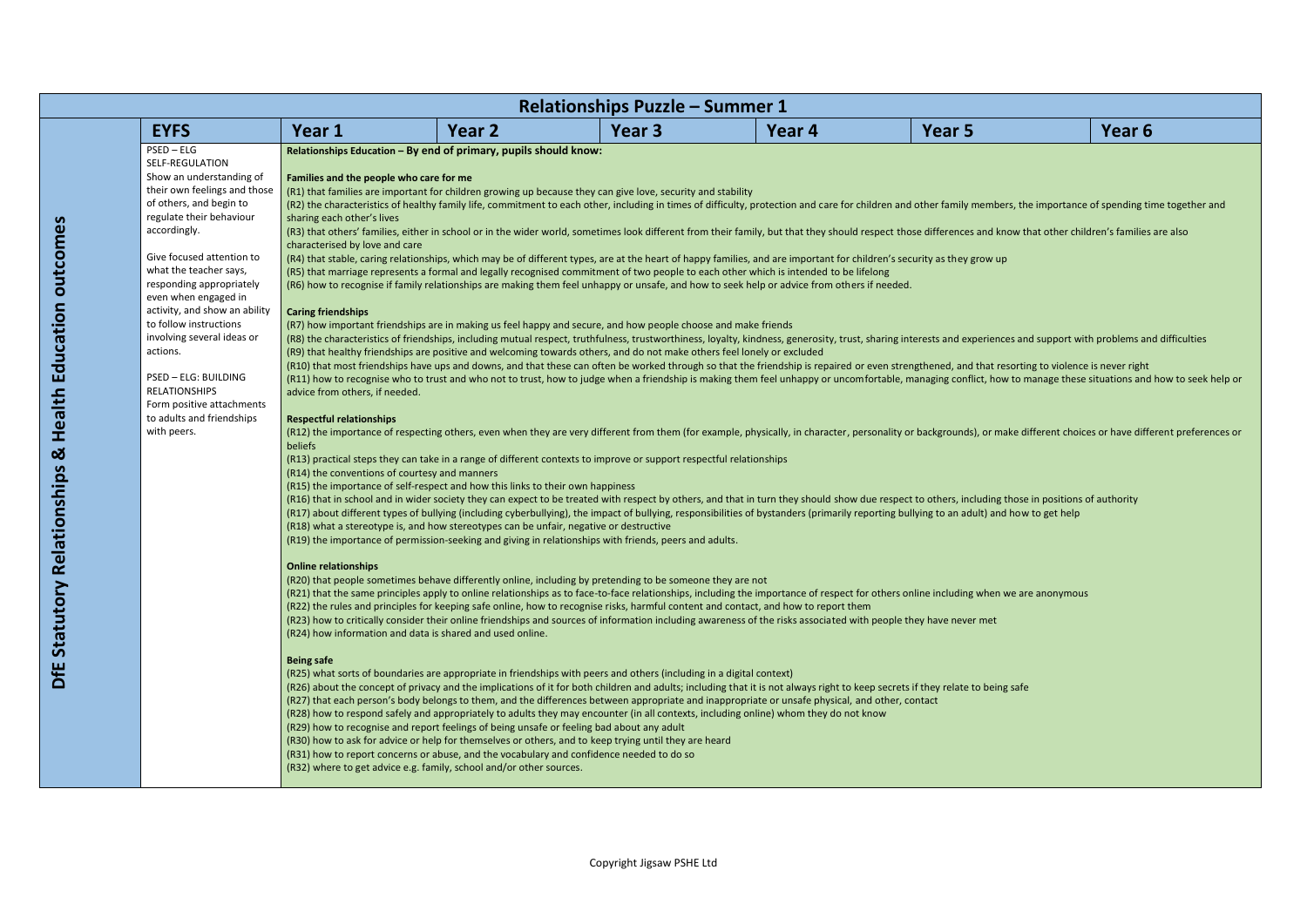ed about their own or someone else's mental well-being or

nt online on their own and others' mental and physical

|                                         |                                                                                                                                                                                                                                                                                                                                                                                                                                                 |                                                                                                                                                                                                                                                                                                                                                                                                                                                                                                                                                                                                                       | Physical Health and Well-Being - By end of primary, pupils should know:                                                                                                                                                                                                                                                                                                                                                                                                                                                                                                                                                                                                                                                                                                                                                                                                                                                                                                                                                                                                                                                                                                                                                                                                                                                                                                                                                                                                                                                                                                                                                                                                                                                                                                                                                     |                                                                                                                                                                                                                                                                                                                                                                                                                                                                                                                                                                                                                                                                                                                                                                                                                                                                                |                                                                                                                                                                                                                                                                                                                                                                                                                                                                                                                                                                                                                                                                                                                                                                                                                         |                                                                                                                                                                                                                                                                                                                                                                                                                                                                                                                                                                                                                                                                                                                                                                                                                                                                                                                                                                                                                                                           |                                                                                                                                                                                                                                                                                                                                                                                                |
|-----------------------------------------|-------------------------------------------------------------------------------------------------------------------------------------------------------------------------------------------------------------------------------------------------------------------------------------------------------------------------------------------------------------------------------------------------------------------------------------------------|-----------------------------------------------------------------------------------------------------------------------------------------------------------------------------------------------------------------------------------------------------------------------------------------------------------------------------------------------------------------------------------------------------------------------------------------------------------------------------------------------------------------------------------------------------------------------------------------------------------------------|-----------------------------------------------------------------------------------------------------------------------------------------------------------------------------------------------------------------------------------------------------------------------------------------------------------------------------------------------------------------------------------------------------------------------------------------------------------------------------------------------------------------------------------------------------------------------------------------------------------------------------------------------------------------------------------------------------------------------------------------------------------------------------------------------------------------------------------------------------------------------------------------------------------------------------------------------------------------------------------------------------------------------------------------------------------------------------------------------------------------------------------------------------------------------------------------------------------------------------------------------------------------------------------------------------------------------------------------------------------------------------------------------------------------------------------------------------------------------------------------------------------------------------------------------------------------------------------------------------------------------------------------------------------------------------------------------------------------------------------------------------------------------------------------------------------------------------|--------------------------------------------------------------------------------------------------------------------------------------------------------------------------------------------------------------------------------------------------------------------------------------------------------------------------------------------------------------------------------------------------------------------------------------------------------------------------------------------------------------------------------------------------------------------------------------------------------------------------------------------------------------------------------------------------------------------------------------------------------------------------------------------------------------------------------------------------------------------------------|-------------------------------------------------------------------------------------------------------------------------------------------------------------------------------------------------------------------------------------------------------------------------------------------------------------------------------------------------------------------------------------------------------------------------------------------------------------------------------------------------------------------------------------------------------------------------------------------------------------------------------------------------------------------------------------------------------------------------------------------------------------------------------------------------------------------------|-----------------------------------------------------------------------------------------------------------------------------------------------------------------------------------------------------------------------------------------------------------------------------------------------------------------------------------------------------------------------------------------------------------------------------------------------------------------------------------------------------------------------------------------------------------------------------------------------------------------------------------------------------------------------------------------------------------------------------------------------------------------------------------------------------------------------------------------------------------------------------------------------------------------------------------------------------------------------------------------------------------------------------------------------------------|------------------------------------------------------------------------------------------------------------------------------------------------------------------------------------------------------------------------------------------------------------------------------------------------------------------------------------------------------------------------------------------------|
|                                         |                                                                                                                                                                                                                                                                                                                                                                                                                                                 | <b>Mental well-being</b><br>ability to control their emotions (including issues arising online)<br>Internet safety and harms<br>well-being<br><b>Physical health and fitness</b>                                                                                                                                                                                                                                                                                                                                                                                                                                      | (H1) that mental well-being is a normal part of daily life, in the same way as physical health<br>(H3) how to recognise and talk about their emotions, including having a varied vocabulary of words to use when talking about their own and others' feelings<br>(H4) how to judge whether what they are feeling and how they are behaving is appropriate and proportionate<br>(H5) the benefits of physical exercise, time outdoors, community participation, voluntary and service-based activity on mental well-being and happiness<br>(H6) simple self-care techniques, including the importance of rest, time spent with friends and family and the benefits of hobbies and interests<br>(H7) isolation and loneliness can affect children and that it is very important for children to discuss their feelings with an adult and seek support<br>(H8) that bullying (including cyberbullying) has a negative and often lasting impact on mental well-being<br>(H11) that for most people the internet is an integral part of life and has many benefits<br>(H14) why social media, some computer games and online gaming, for example, are age restricted<br>(H15) that the internet can also be a negative place where online abuse, trolling, bullying and harassment can take place, which can have a negative impact on mental health<br>(H16) how to be a discerning consumer of information online including understanding that information, including that from search engines, is ranked, selected and targeted<br>(H17) where and how to report concerns and get support with issues online.<br>(H18) the characteristics and mental and physical benefits of an active lifestyle<br>(H21) how and when to seek support including which adults to speak to in school if they are worried about their health. |                                                                                                                                                                                                                                                                                                                                                                                                                                                                                                                                                                                                                                                                                                                                                                                                                                                                                |                                                                                                                                                                                                                                                                                                                                                                                                                                                                                                                                                                                                                                                                                                                                                                                                                         | (H2) that there is a normal range of emotions (e.g. happiness, sadness, anger, fear, surprise, nervousness) and scale of emotions that all humans experience in relation to different experiences and situation<br>(H9) where and how to seek support (including recognising the triggers for seeking support), including whom in school they should speak to if they are worried about their own or someone else's mental we<br>(H10) it is common for people to experience mental ill health. For many people who do, the problems can be resolved if the right support is made available, especially if accessed early enough.<br>(H12) about the benefits of rationing time spent online, the risks of excessive time spent on electronic devices and the impact of positive and negative content online on their own and others' mental and pl<br>(H13) how to consider the effect of their online actions on others and know how to recognise and display respectful behaviour online and the importance of keeping personal information private    |                                                                                                                                                                                                                                                                                                                                                                                                |
| <b>Puzzle</b>                           | <b>EYFS</b>                                                                                                                                                                                                                                                                                                                                                                                                                                     | Year 1                                                                                                                                                                                                                                                                                                                                                                                                                                                                                                                                                                                                                | Year 2                                                                                                                                                                                                                                                                                                                                                                                                                                                                                                                                                                                                                                                                                                                                                                                                                                                                                                                                                                                                                                                                                                                                                                                                                                                                                                                                                                                                                                                                                                                                                                                                                                                                                                                                                                                                                      | Year 3                                                                                                                                                                                                                                                                                                                                                                                                                                                                                                                                                                                                                                                                                                                                                                                                                                                                         | Year 4                                                                                                                                                                                                                                                                                                                                                                                                                                                                                                                                                                                                                                                                                                                                                                                                                  | Year 5                                                                                                                                                                                                                                                                                                                                                                                                                                                                                                                                                                                                                                                                                                                                                                                                                                                                                                                                                                                                                                                    | Year 6                                                                                                                                                                                                                                                                                                                                                                                         |
| <b>Overview</b><br><b>Relationships</b> | Children are introduced to<br>the key relationships in<br>their lives. They learn<br>about families and the<br>different roles people can<br>have in a family. They<br>explore the friendships<br>they have and what makes<br>a good friend. They are<br>introduced to simple<br>strategies they can use to<br>mend friendships. The<br>children also practise<br>Jigsaw's Calm Me and how<br>they can use this when<br>feeling upset or angry. | Children's breadth of<br>relationships is widened to<br>include people they may find in<br>their school community. They<br>consider their own significant<br>relationships (family, friends<br>and school community) and<br>why these are special and<br>important. As part of the<br>lessons on healthy and safe<br>relationships, children learn<br>that touch can be used in kind<br>and unkind ways. This supports<br>later work on safeguarding.<br>Pupils also consider their own<br>personal attributes as a friend,<br>family member and as part of a<br>community, and are<br>encouraged to celebrate these. | Learning about family<br>relationships widens to include<br>roles and responsibilities in a<br>family and the importance of co-<br>operation, appreciation and trust.<br>Friendships are also revisited<br>with a focus on falling out and<br>mending friendships. This<br>becomes more formalised and<br>the children learn and practise<br>two different strategies for<br>conflict resolution (Solve it<br>together and Mending<br>Friendships). Children consider<br>the importance of trust in<br>relationships and what this feels<br>like. They also learn about two<br>types of secret, and why 'worry<br>secrets' should always be shared<br>with a trusted adult. Children<br>reflect upon different types of<br>physical contact in relationships,<br>which are acceptable and which<br>ones are not. They practise<br>strategies for being assertive<br>when someone is hurting them or<br>being unkind. The children also                                                                                                                                                                                                                                                                                                                                                                                                                                                                                                                                                                                                                                                                                                                                                                                                                                                                                      | In this Puzzle, children revisit<br>family relationships and identify<br>the different expectations and<br>roles that exist within the<br>family home. They identify why<br>stereotypes can be unfair and<br>may not be accurate, e.g. Mum<br>is the carer, Dad goes to work.<br>They also look at careers and<br>why stereotypes can be unfair<br>in this context. They learn that<br>families should be founded on<br>love, respect, appreciation,<br>trust and co-operation. Children<br>are reminded about the Solve it<br>together technique for<br>negotiating conflict situations<br>and the concept of a win-win<br>outcome is introduced.<br>Online relationships through<br>gaming and apps are explored<br>and children are introduced to<br>some rules for staying safe<br>online. Children also learn that<br>they are part of a global<br>community and they are | Learning in this year group<br>starts focussing on the<br>emotional aspects of<br>relationships and friendships.<br>With this in mind, children<br>explore jealousy and loss/<br>bereavement. They identify the<br>emotions associated with these<br>relationship changes, the<br>possible reasons for the change<br>and strategies for coping with<br>the change. The children learn<br>that change is a natural in<br>relationships and they will<br>experience (or may have<br>already experienced) some of<br>these changes. Children revisit<br>skills of negotiation particularly<br>to help manage a change in a<br>relationship. They also learn<br>that sometimes it is better if<br>relationships end, especially if<br>they are causing negative<br>feelings or they are unsafe.<br>Children are taught that | Children learn about the importance<br>of self-esteem and ways this can be<br>boosted. This is important in an<br>online context as well as offline, as<br>mental health can be damaged by<br>excessive comparison with others.<br>This leads onto a series of lessons<br>that allow the children to investigate<br>and reflect upon a variety of positive<br>and negative online/social media<br>contexts including gaming and social<br>networking. They learn about age-<br>limits and also age-appropriateness.<br>Within these lessons, children are<br>taught the SMARRT internet safety<br>rules and they apply these in<br>different situations. Risk, pressure<br>and influences are revisited with a<br>focus on the physical and emotional<br>aspects of identifying when<br>something online or in social media<br>feels uncomfortable or unsafe.<br>Children are taught about grooming<br>and how people online can pretend<br>to be whoever they want. Rights,<br>responsibilities and respect are<br>revisited with an angle on technology | In this Puzzle, the childr<br>more about mental hea<br>to take care of their ow<br>well-being. They explor<br>cycle and its various sta<br>discuss the different ca<br>and loss. The children le<br>people who can try to c<br>or have power over the<br>investigate online safet<br>how to judge if someth<br>and helpful, as well as t<br>communicating with fri<br>family in a positive and |

In this Puzzle, the children learn more about mental health and how to take care of their own mental well-being. They explore the grief cycle and its various stages, and discuss the different causes of grief and loss. The children learn about people who can try to control them or have power over them. They investigate online safety, learning how to judge if something is safe and helpful, as well as talking about communicating with friends and family in a positive and safe way.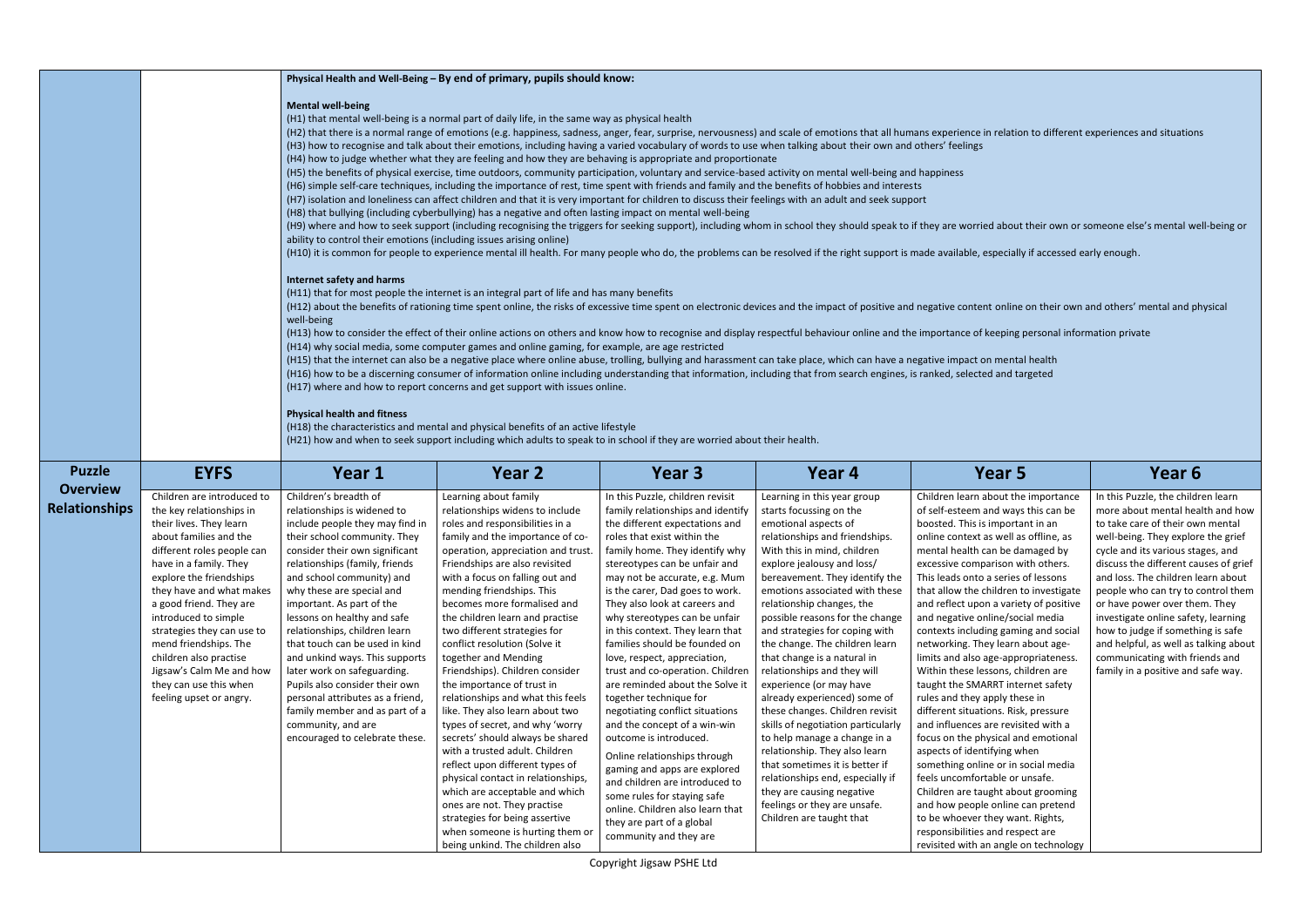| Know that different<br>Know what a family<br>Know that everyone's<br>Know that there are lots<br>• Know that there are rights<br>Know some reasons<br><b>Taught</b><br>family is different<br>of forms of physical<br>and responsibilities in an<br>take care of their own<br>is<br>family members carry<br>why people feel<br>knowledge<br>out different roles or<br>mental health<br>contact within a family<br>online community or social<br>jealousy<br>have different<br>network<br>Know that different<br>Know that families are<br>responsibilities within<br>people in a family<br>Know how to stay stop if<br>founded on belonging,<br>Know that loss is a<br>(Key<br>the family<br>have different<br>someone is hurting them<br>take care of their own<br>Know that there are rights<br>love and care<br>normal part of<br>objectives<br>responsibilities<br>mental health<br>relationships<br>and responsibilities when<br>Know some of the skills<br>(jobs)<br>are in bold)<br>Know there are good<br>playing a game online<br>Know that physical<br>$\bullet$<br>of friendship, e.g.<br>secrets and worry secrets<br>contact can be used as<br>Know the stages of grief<br>Know that negative<br>taking turns, being a<br>and why it is important to<br>Know some of the<br>a greeting<br>feelings are a normal<br>Know that too much screen<br>good listener<br>characteristics of<br>share worry secrets<br>part of loss<br>time isn't healthy<br>types of loss that cause<br>healthy and safe<br>Know how to make a<br>people to grieve<br>friendships<br>Know some strategies<br>Know what trust is<br>Know that sometimes it<br>friend<br>Know how to stay safe when<br>for keeping themselves<br>is better for a<br>using technology to<br>• Know that sometimes                                                                                                                                                        |                          |                     | learn about people who can help<br>them if they are worried or<br>scared. | connected to others they don't<br>know in many ways, e.g.<br>through global trade. They<br>investigate the wants and<br>needs of other children who are<br>less fortunate and compare<br>these with their own. Children's<br>universal rights are also<br>revisited. | relationship endings can be<br>amicable. | use. Screen time is also discussed<br>and children find ways to reduce<br>their own screen time. This Puzzle<br>aims to help children to be more<br>discerning when viewing anything<br>online or on social media. |                                                                                                                                                    |
|--------------------------------------------------------------------------------------------------------------------------------------------------------------------------------------------------------------------------------------------------------------------------------------------------------------------------------------------------------------------------------------------------------------------------------------------------------------------------------------------------------------------------------------------------------------------------------------------------------------------------------------------------------------------------------------------------------------------------------------------------------------------------------------------------------------------------------------------------------------------------------------------------------------------------------------------------------------------------------------------------------------------------------------------------------------------------------------------------------------------------------------------------------------------------------------------------------------------------------------------------------------------------------------------------------------------------------------------------------------------------------------------------------------------------------------------------------------------------------------------------------------------------------------------------------------------------------------------------------------------------------------------------------------------------------------------------------------------------------------------------------------------------------------------------------------------------------------------------------------------------------------------------------------------------------------------|--------------------------|---------------------|---------------------------------------------------------------------------|----------------------------------------------------------------------------------------------------------------------------------------------------------------------------------------------------------------------------------------------------------------------|------------------------------------------|--------------------------------------------------------------------------------------------------------------------------------------------------------------------------------------------------------------------|----------------------------------------------------------------------------------------------------------------------------------------------------|
| communicate with friends<br>people can try to gain<br>sometimes fall out<br>family is different<br>to end if it is causing<br>help in the school<br>power or control them<br>Know that they and all<br>negative feelings or is<br>community<br>Know that a personality is<br>Know some ways to<br>children have rights<br>Know that families<br>unsafe<br>made up of many different<br>mend a friendship<br>(UNCRC)<br>function well when there<br>characteristics, qualities and<br>Know that there are<br>$\bullet$<br>of being 'online'<br>is trust, respect, care,<br>Know that jealousy can<br>lots of different types<br>attributes<br>Know that unkind<br>• Know that gender<br>love and co-operation<br>of families<br>be damaging to<br>words can never be<br>• Know how to use<br>stereotypes can be<br>relationships<br>• Know that belonging to an<br>taken back and they<br>technology safely and<br>unfair, e.g. Mum is<br>Know some reasons why<br>online community can have<br>can hurt<br>Know the<br>$\bullet$<br>always the carer, Dad<br>friends have conflicts<br>Know that memories<br>positive and negative<br>with their friends and<br>characteristics of<br>always goes to work<br>can support us when<br>consequences<br>healthy and safe<br>family<br>• Know how to use<br>etc<br>• Know that friendships<br>we lose a special<br>Jigsaw's Calm Me to<br>friends<br>have ups and downs and<br>person or animal<br>help when feeling<br>• Know how some of the<br>sometimes change with<br>angry<br>• Know about the<br>actions and work of<br>time<br>different people in the<br>people around the<br>Know some reasons<br>school community and<br>world help and<br>Know how to use the<br>why others get<br>how they help<br>influence my life<br>Mending Friendships or<br>angry<br>Solve it together<br>• Know the lives of<br>problem-solving<br>children around the<br>methods<br>world can be different | <b>Know that friends</b> | Know who to ask for | Know that everyone's                                                      | safe online                                                                                                                                                                                                                                                          | friendship/relationship                  |                                                                                                                                                                                                                    | Know that it is important to<br>Know ways that they can<br>and that there are different<br>• Know some of the dangers<br>positively to communicate |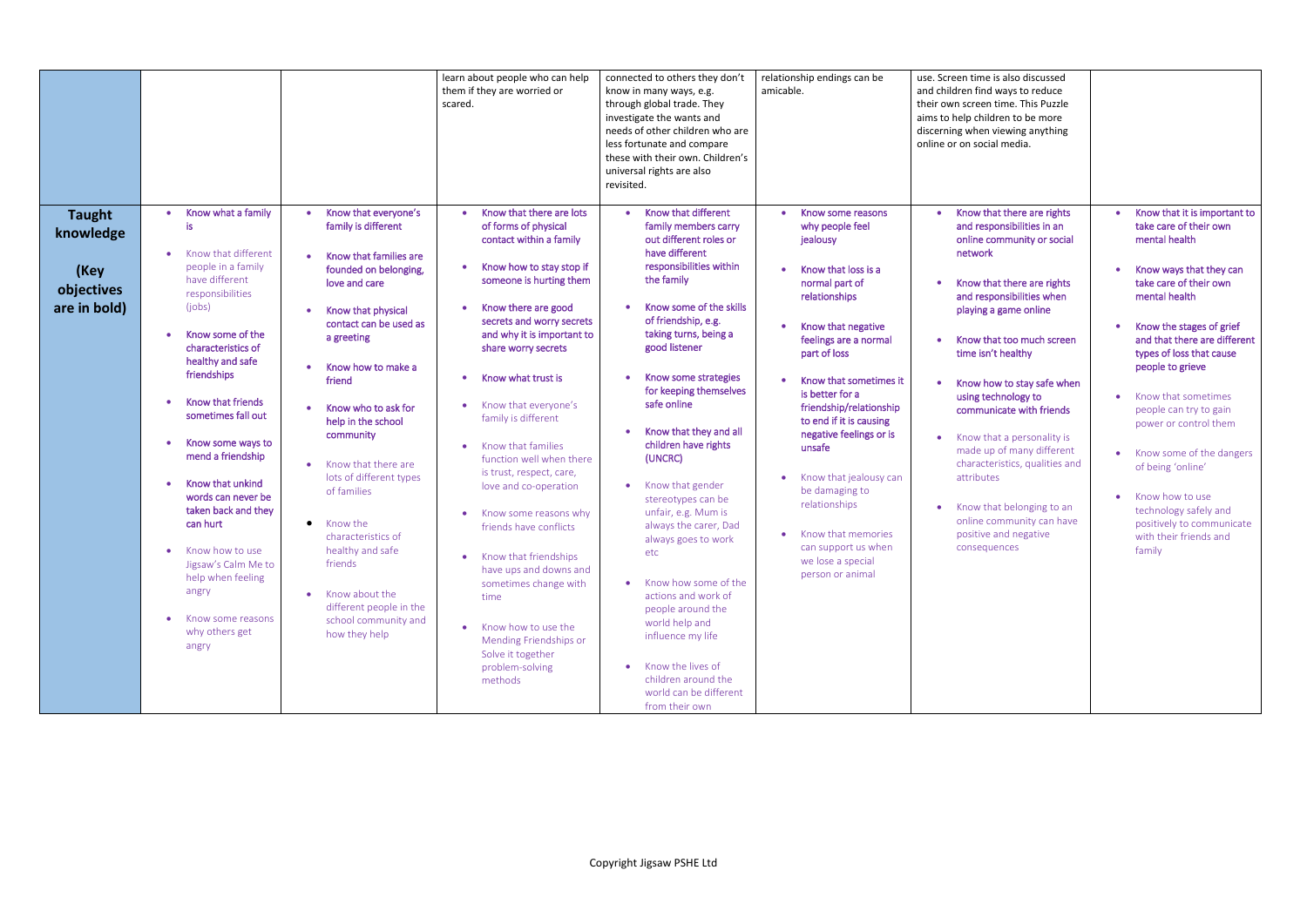| <b>Social and</b><br><b>Emotional</b><br>skills<br>(Key<br>objectives<br>are in bold) | Can identify what<br>jobs they do in their<br>family and those<br>carried out by<br>parents/carers and<br>siblings<br>Can suggest ways to<br>make a friend or<br>help someone who<br>is lonely<br>Can use different<br>ways to mend a<br>friendship<br>Can recognise what<br>being angry feels<br>like<br>Can use Calm Me<br>when angry or<br>upset | Can express how it feels<br>to be part of a family<br>and to care for family<br>members<br>Can say what being a<br>$\bullet$<br>good friend means<br>Can identify forms of<br>$\bullet$<br>physical contact they<br>prefer<br>Can say no when they<br>receive a touch they<br>don't like<br>Can show skills of<br>$\bullet$<br>friendship<br>Can praise themselves<br>and others<br>Can recognise some of<br>their personal qualities<br>Can say why they<br>$\bullet$<br>appreciate a special<br>relationship | Can identify the different<br>roles and responsibilities<br>in their family<br>Can recognise the value<br>that families can bring<br>Can recognise and talk<br>about the types of<br>physical contact that is<br>acceptable or<br>unacceptable<br>Can identify the negative<br>feelings associated with<br>keeping a worry secret<br>Can identify who they<br>trust in their own<br>relationships<br>Can use positive<br>$\bullet$<br>problem-solving<br>techniques (Mending<br>Friendships or Solve it<br>together) to resolve a<br>friendship conflict<br>Can identify the feelings<br>associated with trust<br>Can give and receive<br>$\bullet$<br>compliments<br>Can say who they would<br>go to for help if they<br>were worried or scared | Can identify the<br>$\bullet$<br>responsibilities they<br>have within their family<br>Know how to access<br>help if they are<br>concerned about<br>anything on social<br>media or the internet<br>• Can empathise with<br>people from other<br>countries who may not<br>have a fair job or are<br>less fortunate<br>Understand that they<br>$\bullet$<br>are connected to the<br>global community in<br>many different ways<br>• Can use Solve it<br>together in a conflict<br>scenario and find a<br>win-win outcome<br>Can identify similarities<br>in children's rights<br>around the world<br>Can identify their own<br>wants and needs and<br>how these may be<br>similar or different<br>from other children in<br>school and the global<br>community | Can identify feelings<br>and emotions that<br>accompany jealousy<br>Can suggest positive<br>strategies for managing<br>jealousy<br>Can identify people<br>who are special to<br>them and express why<br>Can identify the<br>feelings and emotions<br>that accompany loss<br>Can suggest strategies<br>for managing loss<br>Can tell you about<br>someone they no<br>longer see<br>Can suggest ways to<br>manage relationship<br>changes including how<br>to negotiate | Can suggest strategies for<br>$\bullet$<br>building self-esteem of<br>themselves and others<br>Can identify when an online<br>community/social media<br>group feels risky,<br>uncomfortable, or unsafe<br>Can suggest strategies for<br>$\bullet$<br>staying safe online/ social<br>media<br>Can say how to report unsafe<br>$\bullet$<br>online/social network activity<br>Can identify when an online<br>game is safe or unsafe<br>Can suggest ways to monitor<br>$\bullet$<br>and reduce screen time<br>Can suggest strategies for<br>$\bullet$<br>managing unhelpful<br>pressures online or in social<br>networks | Recognise that people can<br>get problems with their<br>mental health and that it is<br>nothing to be ashamed of<br>Can help themselves and<br>$\bullet$<br>others when worried<br>about a mental health<br>problem<br>Recognise when they are<br>feeling grief and have<br>strategies to manage them<br>Demonstrate ways they<br>$\bullet$<br>could stand up for<br>themselves and their<br>friends in situations where<br>others are trying to gain<br>power or control<br>Can resist pressure to do<br>something online that<br>might hurt themselves or<br>others<br>Can take responsibility for<br>their own safety and well-<br>being |
|---------------------------------------------------------------------------------------|-----------------------------------------------------------------------------------------------------------------------------------------------------------------------------------------------------------------------------------------------------------------------------------------------------------------------------------------------------|----------------------------------------------------------------------------------------------------------------------------------------------------------------------------------------------------------------------------------------------------------------------------------------------------------------------------------------------------------------------------------------------------------------------------------------------------------------------------------------------------------------|--------------------------------------------------------------------------------------------------------------------------------------------------------------------------------------------------------------------------------------------------------------------------------------------------------------------------------------------------------------------------------------------------------------------------------------------------------------------------------------------------------------------------------------------------------------------------------------------------------------------------------------------------------------------------------------------------------------------------------------------------|-------------------------------------------------------------------------------------------------------------------------------------------------------------------------------------------------------------------------------------------------------------------------------------------------------------------------------------------------------------------------------------------------------------------------------------------------------------------------------------------------------------------------------------------------------------------------------------------------------------------------------------------------------------------------------------------------------------------------------------------------------------|-----------------------------------------------------------------------------------------------------------------------------------------------------------------------------------------------------------------------------------------------------------------------------------------------------------------------------------------------------------------------------------------------------------------------------------------------------------------------|-----------------------------------------------------------------------------------------------------------------------------------------------------------------------------------------------------------------------------------------------------------------------------------------------------------------------------------------------------------------------------------------------------------------------------------------------------------------------------------------------------------------------------------------------------------------------------------------------------------------------|---------------------------------------------------------------------------------------------------------------------------------------------------------------------------------------------------------------------------------------------------------------------------------------------------------------------------------------------------------------------------------------------------------------------------------------------------------------------------------------------------------------------------------------------------------------------------------------------------------------------------------------------|
| <b>Vocabulary</b>                                                                     | <b>EYFS</b>                                                                                                                                                                                                                                                                                                                                         | Year 1                                                                                                                                                                                                                                                                                                                                                                                                                                                                                                         | Year 2                                                                                                                                                                                                                                                                                                                                                                                                                                                                                                                                                                                                                                                                                                                                           | Year 3                                                                                                                                                                                                                                                                                                                                                                                                                                                                                                                                                                                                                                                                                                                                                      | Year 4                                                                                                                                                                                                                                                                                                                                                                                                                                                                | Year 5                                                                                                                                                                                                                                                                                                                                                                                                                                                                                                                                                                                                                | Year 6                                                                                                                                                                                                                                                                                                                                                                                                                                                                                                                                                                                                                                      |
|                                                                                       |                                                                                                                                                                                                                                                                                                                                                     | <b>Consolidate EYFS</b>                                                                                                                                                                                                                                                                                                                                                                                                                                                                                        | Consolidate EYFS & Yr 1                                                                                                                                                                                                                                                                                                                                                                                                                                                                                                                                                                                                                                                                                                                          | Consolidate KS1                                                                                                                                                                                                                                                                                                                                                                                                                                                                                                                                                                                                                                                                                                                                             | Consolidate KS1 & Yr 3                                                                                                                                                                                                                                                                                                                                                                                                                                                | Consolidate KS1, Yrs 3 & 4                                                                                                                                                                                                                                                                                                                                                                                                                                                                                                                                                                                            | Consolidate KS1 & KS2                                                                                                                                                                                                                                                                                                                                                                                                                                                                                                                                                                                                                       |
|                                                                                       | Family, Jobs, Relationship,<br>Friend, Lonely, Argue, Fall-<br>out, Words, Feelings, Angry,<br>Upset, Calm me, Breathing                                                                                                                                                                                                                            | Belong, Same, Different,<br>Friendship, Qualities, Caring,<br>Sharing, Kind, Greeting, Touch,<br>Feel, Texture, Like, Dislike, Help,<br>Helpful, Community,<br>Confidence, Praise, Skills, Self-<br>belief, Incredible, Proud,<br>Celebrate, Relationships,<br>Special, Appreciate                                                                                                                                                                                                                             | Similarities, Special, Important,<br>Co-operate, Physical contact,<br>Communication, Hugs,<br>Acceptable, Not acceptable,<br>Conflict, Point of view, Positive<br>problem solving, Secret, Surprise,<br>Good secret, Worry secret,<br>Telling, Adult, Trust, Happy, Sad,<br>Frightened, Trust, Trustworthy,<br>Honesty, Reliability,<br>Compliments, Celebrate,                                                                                                                                                                                                                                                                                                                                                                                  | Men, Women, Unisex, Male,<br>Female, Stereotype, Career,<br>Job, Role, Responsibilities,<br>Respect, Differences,<br>Similarities, Conflict, Win-win,<br>Solution, Solve-it-together,<br>Problem-solve, Internet, Social<br>media, Online, Risky, Gaming,<br>Safe, Unsafe, Private messaging<br>(pm), Direct messaging (dm),<br>Global, Communication, Fair<br>trade, Inequality, Food journey,<br>Climate, Transport,<br>Exploitation, Rights, Needs,                                                                                                                                                                                                                                                                                                      | Relationship, Close, Jealousy,<br>Emotions, Positive, Negative,<br>Loss, Shock, Disbelief, Numb,<br>Denial, Guilt, Sadness, Pain,<br>Despair, Hope, Souvenir,<br>Memento, Memorial,<br>Acceptance, Relief, Remember,<br>Negotiate, Compromise, Loyal,<br>Empathy, Betrayal, Amicable,<br>Love.                                                                                                                                                                        | Personal attributes, Qualities,<br>Characteristics, Self-esteem, Unique,<br>Comparison, Negative self-talk,<br>Social media, Online, Community,<br>Positive, Negative, Safe, Unsafe,<br>Rights, Social network, Violence,<br>Grooming, Troll, Gambling, Betting,<br>Trustworthy, Appropriate, Screen<br>time, Physical health, Mental health,<br>Off-line, Social, Peer pressure,<br>Influences, Personal information,<br>Passwords, Privacy, Settings, Profile,<br><b>SMARRT rules</b>                                                                                                                               | Mental health, Ashamed, Stigma,<br>Stress, Anxiety, Support, Worried,<br>Signs, Warning, Self-harm,<br>Emotions, Feelings, Sadness, Loss,<br>Grief, Denial, Despair, Guilt, Shock,<br>Hopelessness, Anger,<br>Bereavement, Coping strategies,<br>Power, Control, Authority, Bullying,<br>Script, Assertive, Risks, Pressure,<br>Influences, Self-control, Real/fake,<br>True/untrue, Assertiveness,<br>Judgement, Communication,<br>Technology, Power, Cyber-bullying,<br>Abuse, Safety                                                                                                                                                     |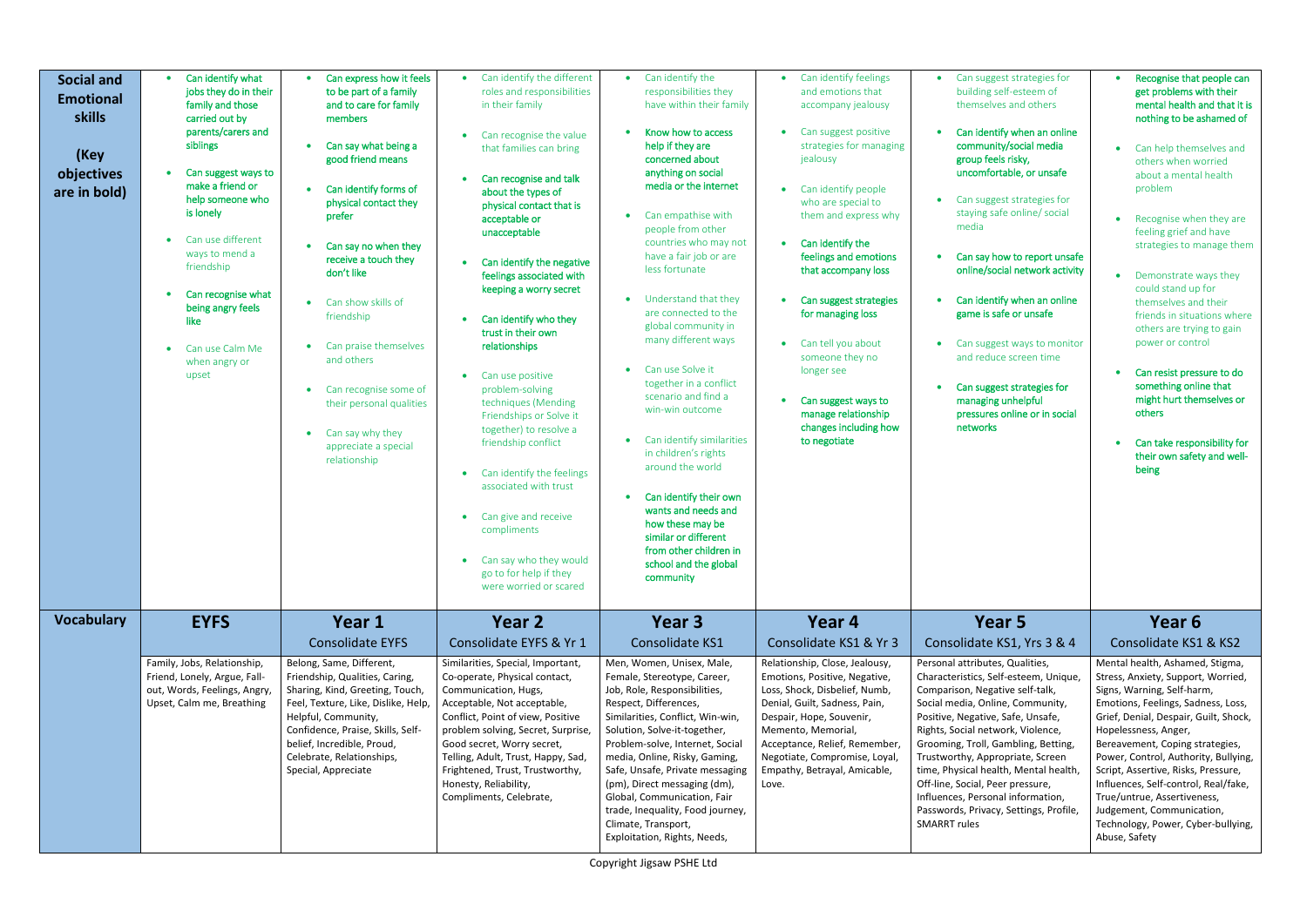|  | Wants, Justice, United Nations,  |  |
|--|----------------------------------|--|
|  | Equality, Deprivation, Hardship, |  |
|  | Appreciation, Gratitude          |  |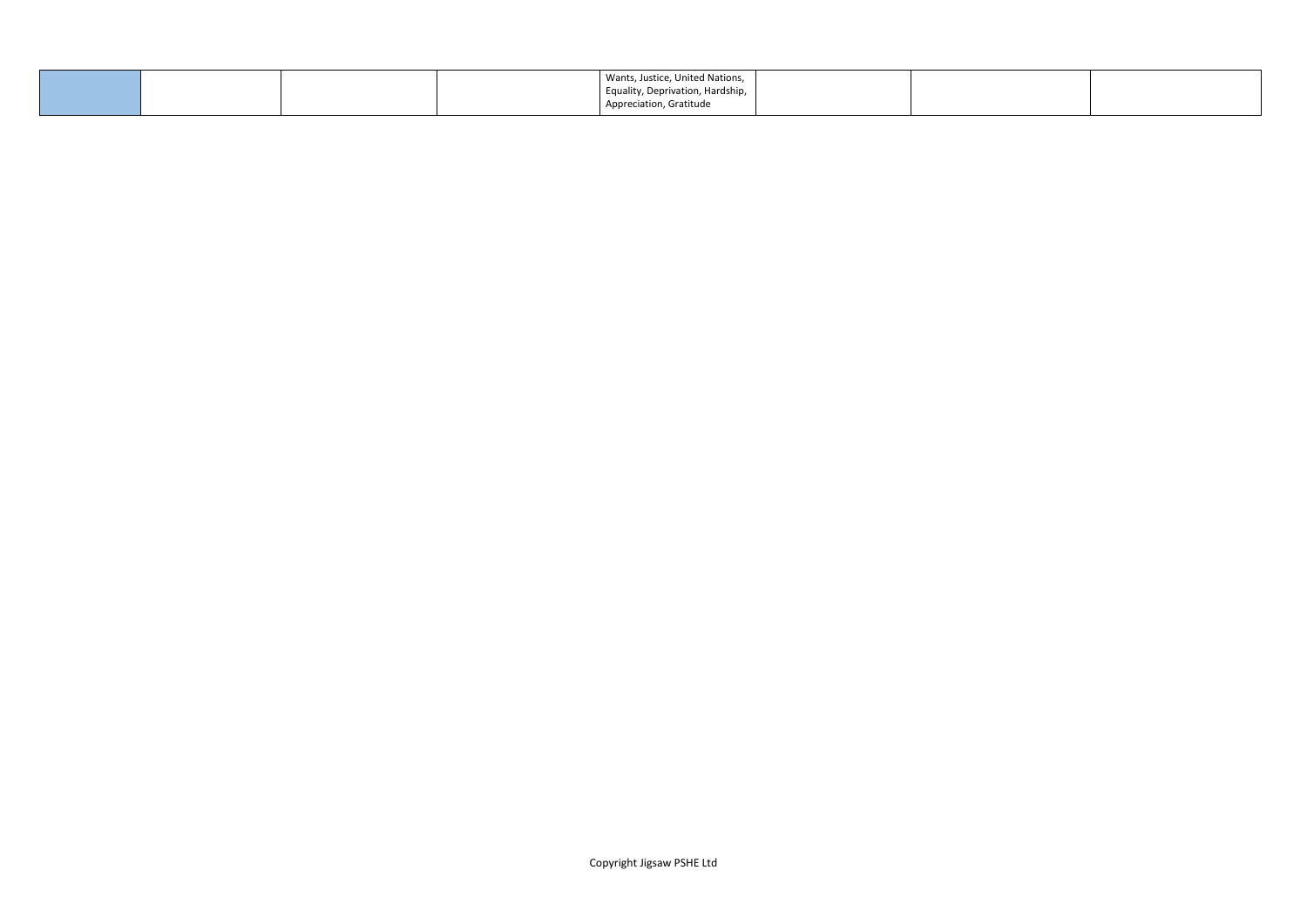mbers, the importance of spending time together and

ed about their own or someone else's mental well-being or settool to in school their som especially if accessed early enough.  $r$ 

|               |                                                                                                                                                                                                                                                                                                                                                                |                                                                                                                                                                                                                          |                                                                                                                                                                                                                                                                                                                                                                                                                                                                                                                                                                                                                                                                                                                                                                                                                                                                                                                                                                                                                                                                                                                                                                                                                                                                                                                                                                                                                                                                                                                                                                                                                                                                                                                                                                                                                                                                                                                                                                                                                                                                                                                                                                                                                                                                                                                                                                                                                                                                                                                                                                                                                                                                                                                                                                                                                                                                                                                                                                                                                                                         | <b>Changing Me Puzzle – Summer 2</b> |        |                                                                                                                                                                                                                                                                                                                                                                                                                                                                                                                                                                                                                                                                                                                                                                                                                                                                                                                                                                                                                                                                                    |                   |
|---------------|----------------------------------------------------------------------------------------------------------------------------------------------------------------------------------------------------------------------------------------------------------------------------------------------------------------------------------------------------------------|--------------------------------------------------------------------------------------------------------------------------------------------------------------------------------------------------------------------------|---------------------------------------------------------------------------------------------------------------------------------------------------------------------------------------------------------------------------------------------------------------------------------------------------------------------------------------------------------------------------------------------------------------------------------------------------------------------------------------------------------------------------------------------------------------------------------------------------------------------------------------------------------------------------------------------------------------------------------------------------------------------------------------------------------------------------------------------------------------------------------------------------------------------------------------------------------------------------------------------------------------------------------------------------------------------------------------------------------------------------------------------------------------------------------------------------------------------------------------------------------------------------------------------------------------------------------------------------------------------------------------------------------------------------------------------------------------------------------------------------------------------------------------------------------------------------------------------------------------------------------------------------------------------------------------------------------------------------------------------------------------------------------------------------------------------------------------------------------------------------------------------------------------------------------------------------------------------------------------------------------------------------------------------------------------------------------------------------------------------------------------------------------------------------------------------------------------------------------------------------------------------------------------------------------------------------------------------------------------------------------------------------------------------------------------------------------------------------------------------------------------------------------------------------------------------------------------------------------------------------------------------------------------------------------------------------------------------------------------------------------------------------------------------------------------------------------------------------------------------------------------------------------------------------------------------------------------------------------------------------------------------------------------------------------|--------------------------------------|--------|------------------------------------------------------------------------------------------------------------------------------------------------------------------------------------------------------------------------------------------------------------------------------------------------------------------------------------------------------------------------------------------------------------------------------------------------------------------------------------------------------------------------------------------------------------------------------------------------------------------------------------------------------------------------------------------------------------------------------------------------------------------------------------------------------------------------------------------------------------------------------------------------------------------------------------------------------------------------------------------------------------------------------------------------------------------------------------|-------------------|
|               | <b>EYFS</b>                                                                                                                                                                                                                                                                                                                                                    | Year 1                                                                                                                                                                                                                   | Year 2                                                                                                                                                                                                                                                                                                                                                                                                                                                                                                                                                                                                                                                                                                                                                                                                                                                                                                                                                                                                                                                                                                                                                                                                                                                                                                                                                                                                                                                                                                                                                                                                                                                                                                                                                                                                                                                                                                                                                                                                                                                                                                                                                                                                                                                                                                                                                                                                                                                                                                                                                                                                                                                                                                                                                                                                                                                                                                                                                                                                                                                  | Year 3                               | Year 4 | Year 5                                                                                                                                                                                                                                                                                                                                                                                                                                                                                                                                                                                                                                                                                                                                                                                                                                                                                                                                                                                                                                                                             | Year 6            |
|               | $PSED -$<br><b>ELG: SELF-REGULATION</b><br>Give focused attention to<br>what the teacher says,<br>responding appropriately<br>even when engaged in<br>activity, and show an ability to<br>follow instructions involving<br>several ideas or actions.<br>PSED - ELG: BUILDING<br><b>RELATIONSHIPS</b><br>Show sensitivity to their own<br>and to others' needs. | Families and the people who care for me<br>sharing each other's lives<br>characterised by love and care<br><b>Caring friendships</b><br><b>Respectful relationships</b><br><b>Being safe</b><br><b>Mental well-being</b> | Relationships Education - By end of primary, pupils should know:<br>(R1) that families are important for children growing up because they can give love, security and stability<br>(R4) that stable, caring relationships, which may be of different types, are at the heart of happy families, and are important for children's security as they grow up<br>(R6) how to recognise if family relationships are making them feel unhappy or unsafe, and how to seek help or advice from others if needed.<br>(R7) how important friendships are in making us feel happy and secure, and how people choose and make friends<br>(R9) that healthy friendships are positive and welcoming towards others, and do not make others feel lonely or excluded.<br>(R13) practical steps they can take in a range of different contexts to improve or support respectful relationships<br>(R15) the importance of self-respect and how this links to their own happiness<br>(R18) what a stereotype is, and how stereotypes can be unfair, negative or destructive<br>(R19) the importance of permission seeking and giving in relationships with friends, peers and adults.<br>(R25) what sorts of boundaries are appropriate in friendships with peers and others (including in a digital context)<br>(R26) about the concept of privacy and the implications of it for both children and adults; including that it is not always right to keep secrets if they relate to being safe<br>(R27) that each person's body belongs to them, and the differences between appropriate and inappropriate or unsafe physical, and other, contact<br>(R29) how to recognise and report feelings of being unsafe or feeling bad about any adult<br>(R30) how to ask for advice or help for themselves or others, and to keep trying until they are heard<br>(R31) how to report concerns or abuse, and the vocabulary and confidence needed to do so<br>(R32) where to get advice e.g. family, school and/or other sources.<br>Physical Health and Well-Being - By end of primary, pupils should know:<br>(H1) that mental well-being is a normal part of daily life, in the same way as physical health<br>(H3) how to recognise and talk about their emotions, including having a varied vocabulary of words to use when talking about their own and others' feelings<br>(H4) how to judge whether what they are feeling and how they are behaving is appropriate and proportionate<br>(H5) the benefits of physical exercise, time outdoors, community participation, voluntary and service-based activity on mental well-being and happiness<br>(H6) simple self-care techniques, including the importance of rest, time spent with friends and family and the benefits of hobbies and interests<br>(H7) isolation and loneliness can affect children and that it is very important for children to discuss their feelings with an adult and seek support<br>(H8) that bullying (including cyberbullying) has a negative and often lasting impact on mental well-being |                                      |        | (R2) the characteristics of healthy family life, commitment to each other, including in times of difficulty, protection and care for children and other family members, the importance of spending time togethe<br>(R3) that others' families, either in school or in the wider world, sometimes look different from their family, but that they should respect those differences and know that other children's families are also<br>(R8) the characteristics of friendships, including mutual respect, truthfulness, trustworthiness, loyalty, kindness, generosity, trust, sharing interests and experiences and support with problems and difficultie<br>(R16) that in school and in wider society they can expect to be treated with respect by others, and that in turn they should show due respect to others, including those in positions of authority<br>(H2) that there is a normal range of emotions (e.g. happiness, sadness, anger, fear, surprise, nervousness) and scale of emotions that all humans experience in relation to different experiences and situation |                   |
|               |                                                                                                                                                                                                                                                                                                                                                                | <b>Changing adolescent body</b>                                                                                                                                                                                          | ability to control their emotions (including issues arising online)<br>(H34) key facts about puberty and the changing adolescent body, particularly from age 9 through to age 11, including physical and emotional changes<br>(H35) about menstrual well-being including the key facts about the menstrual cycle.                                                                                                                                                                                                                                                                                                                                                                                                                                                                                                                                                                                                                                                                                                                                                                                                                                                                                                                                                                                                                                                                                                                                                                                                                                                                                                                                                                                                                                                                                                                                                                                                                                                                                                                                                                                                                                                                                                                                                                                                                                                                                                                                                                                                                                                                                                                                                                                                                                                                                                                                                                                                                                                                                                                                       |                                      |        | (H9) where and how to seek support (including recognising the triggers for seeking support), including whom in school they should speak to if they are worried about their own or someone else's mental we<br>(H10) it is common for people to experience mental ill health. For many people who do, the problems can be resolved if the right support is made available, especially if accessed early enough.                                                                                                                                                                                                                                                                                                                                                                                                                                                                                                                                                                                                                                                                     |                   |
| <b>Puzzle</b> | <b>EYFS</b>                                                                                                                                                                                                                                                                                                                                                    | Year 1                                                                                                                                                                                                                   | Year 2                                                                                                                                                                                                                                                                                                                                                                                                                                                                                                                                                                                                                                                                                                                                                                                                                                                                                                                                                                                                                                                                                                                                                                                                                                                                                                                                                                                                                                                                                                                                                                                                                                                                                                                                                                                                                                                                                                                                                                                                                                                                                                                                                                                                                                                                                                                                                                                                                                                                                                                                                                                                                                                                                                                                                                                                                                                                                                                                                                                                                                                  | Year 3                               | Year 4 | Year 5                                                                                                                                                                                                                                                                                                                                                                                                                                                                                                                                                                                                                                                                                                                                                                                                                                                                                                                                                                                                                                                                             | Year <sub>6</sub> |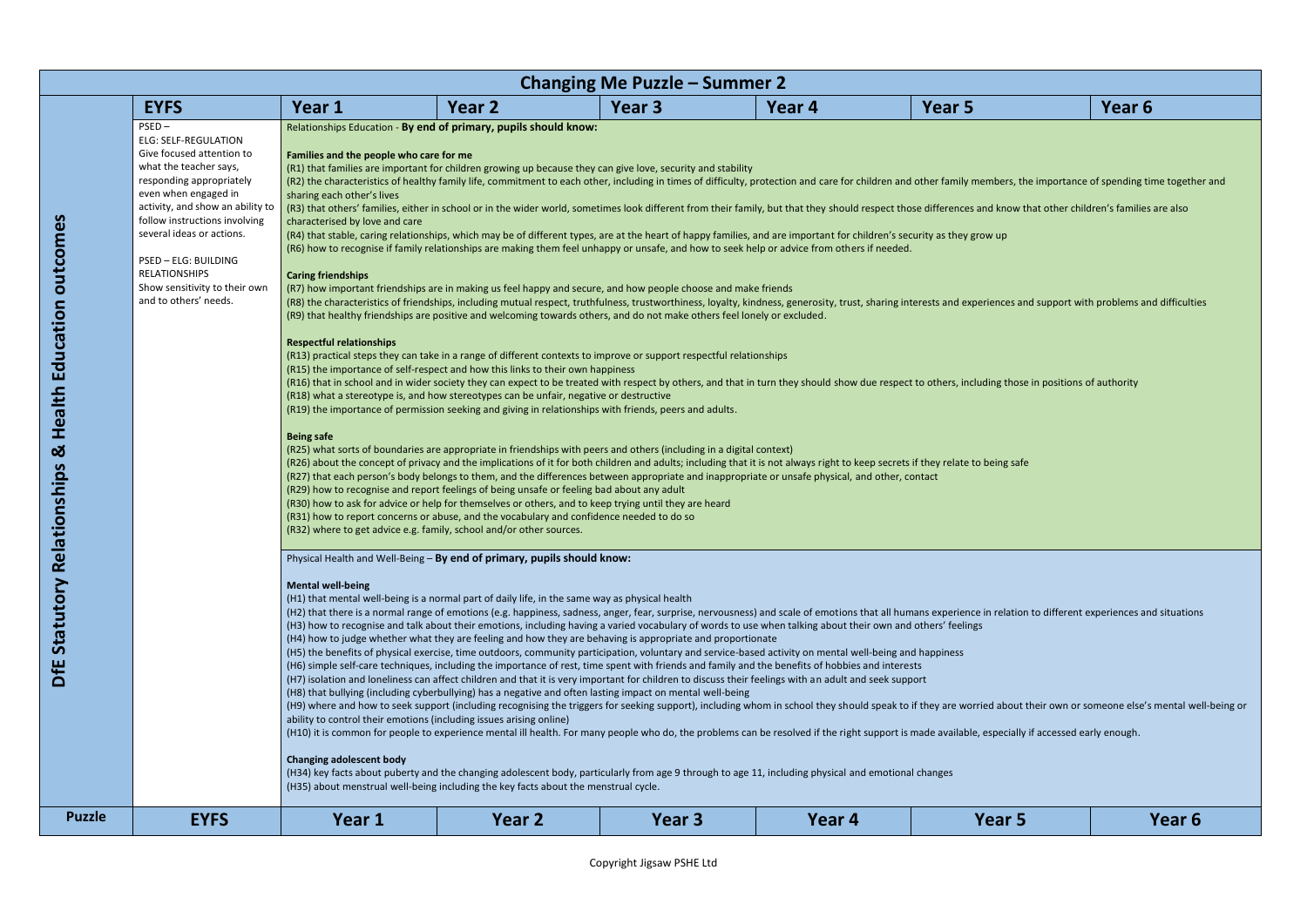| <b>Overview</b> | Children are encouraged to   | Children are introduced to life  | In this Puzzle, children compare   | This Puzzle begins learning       | In this Puzzle, bodily changes at | In this Puzzle, the children revisit    | In this Puzzle, the children learn   |
|-----------------|------------------------------|----------------------------------|------------------------------------|-----------------------------------|-----------------------------------|-----------------------------------------|--------------------------------------|
|                 | think about how they have    | cycles, e.g. that of a frog and  | different life cycles in nature,   | about babies and what they        | puberty are revisited with some   | self-esteem, self-image and body        | about puberty in boys and girls and  |
| <b>Changing</b> | changed from being a baby    | identify the different stages.   | including that of humans. They     | need to grow and develop          | additional vocabulary,            | image. They learn that we all have      | the changes that will happen; they   |
| <b>Me</b>       | and what may change for      | They compare this with a         | reflect on the changes that occur  | including parenting. Children     | particularly around               | perceptions about ourselves and         | reflect on how they feel about       |
|                 | them in the future. They     | human life cycle and look at     | (not including puberty) between    | are taught that it is usually the | menstruation. Sanitary health is  | others, and these may be right or       | these changes. The children also     |
|                 | consolidate the              | simple changes from baby to      | baby, toddler, child, teenager,    | female that carries the baby in   | taught, including introducing     | wrong. They also reflect on how         | learn about childbirth and the       |
|                 | names and functions of       | adult, e.g. getting taller,      | adult and old age. Within this,    | nature. This leads onto lessons   | pupils to different sanitary and  | social media and the media can          | stages of development of a baby,     |
|                 | some of the main parts of    | learning to walk, etc. They      | children also discuss how          | where puberty is introduced.      | personal hygiene products.        | promote unhelpful comparison and        | starting at conception. They         |
|                 | the body and discuss how     | discuss how they have changed    | independence, freedoms and         | Children first look at the        | Conception and sexual             | how to manage this. Puberty is          | explore what it means to be being    |
|                 | these have changed. They     | so far and that people grow up   | responsibility can increase with   | outside body changes in males     | intercourse are introduced in     | revisited in further detail, explaining | physically attracted to someone      |
|                 | learn that our bodies change | at different rates. As part of a | age. As part of a school's         | and females. They learn that      | simple terms so the children      | bodily changes in males and females.    | and the effect this can have upon    |
|                 | in lots of different ways as | school's safeguarding duty,      | safeguarding duty, pupils are re-  | puberty is a natural part of      | understand that a baby is         | Sexual intercourse is explained in      | the relationship. They learn about   |
|                 | we get older. Children       | pupils are taught the correct    | taught the correct words for       | growing up and that it is a       | formed by the joining of an       | slightly more detail than in the        | different relationships and the      |
|                 | understand that change can   | words for private parts of the   | private parts of the body (those   | process for getting their bodies  | ovum and sperm. They also         | previous year. Children are             | importance of mutual respect and     |
|                 | bring about positive and     | body (those kept private by      | kept private by underwear:         | ready to make a baby when         | learn that the ovum and sperm     | encouraged to ask questions and         | not pressuring/being pressured       |
|                 | negative feelings, and that  | underwear: vagina, anus, penis,  | vagina, anus, penis, testicle,     | grown-up. Inside body changes     | carry genetic information that    | seek clarification about anything       | into doing something that they       |
|                 | sharing these can help. They | testicles, vulva). They are also | vulva). They are also reminded     | are also taught. Children learn   | carry personal characteristics.   | they don't understand. Further          | don't want to. The children also     |
|                 | also consider the role that  | taught that nobody has the       | that nobody has the right to hurt  | that females have eggs (ova) in   | The Puzzle ends by looking at     | details about pregnancy are             | learn about self-esteem, why it is   |
|                 | memories can have in         | right to hurt these parts of the | these parts of the body, including | their ovaries and these are       | the feelings associated with      | introduced including some facts         | important and ways to develop it.    |
|                 | managing change.             | body. Change is discussed as a   | a lesson on inappropriate touch    | released monthly. If unfertilised | change and how to manage          | about the development of the foetus     | Finally, they look at the transition |
|                 |                              | natural and normal part of       | and assertiveness. Children        | by a male's sperm, it passes out  | these. Children are introduced    | and some simple explanation about       | to secondary school (or next class)  |
|                 |                              | getting older which can bring    | practise a range of strategies for | of the body as a period. Sexual   | to Jigsaw's Circle of change      | alternative ways of conception, e.g.    | and what they are looking forward    |
|                 |                              | about happy and sad feelings.    | managing feelings and emotions.    | intercourse and the birth of the  | model as a strategy for           | IVF. Children learn that having a baby  | to/are worried about and how they    |
|                 |                              | Children practise a range of     | They are also taught where they    | baby are not taught in this year  | managing future changes.          | is a personal choice. Details of        | can prepare themselves mentally.     |
|                 |                              | skills to help manage their      | can get help if worried or         | group. Children discuss how       |                                   | contraceptive options and methods       |                                      |
|                 |                              | feelings and learn how to        | frightened. Change is taught as a  | they feel about puberty and       |                                   | are not taught as this is not age-      |                                      |
|                 |                              | access help if they are worried  | natural and normal part of         | growing up and there are          |                                   | appropriate. Reasons why people         |                                      |
|                 |                              | about change, or if someone is   | growing up and the range of        | opportunities for them to seek    |                                   | choose to be in a romantic              |                                      |
|                 |                              | hurting them.                    | emotions that can occur with       | reassurance if anything is        |                                   | relationship and choose to have a       |                                      |
|                 |                              |                                  | change are explored and            | worrying them.                    |                                   | baby are also explored. Children look   |                                      |
|                 |                              |                                  | discussed.                         |                                   |                                   | at what becoming a teenager means       |                                      |
|                 |                              |                                  |                                    |                                   |                                   | for them with an increase in            |                                      |
|                 |                              |                                  |                                    |                                   |                                   | freedom, rights and responsibilities.   |                                      |
|                 |                              |                                  |                                    |                                   |                                   | They also consider the perceptions      |                                      |
|                 |                              |                                  |                                    |                                   |                                   | that surround teenagers and reflect     |                                      |
|                 |                              |                                  |                                    |                                   |                                   | whether they are always accurate,       |                                      |
|                 |                              |                                  |                                    |                                   |                                   | e.g. teenagers are always moody; all    |                                      |
|                 |                              |                                  |                                    |                                   |                                   | teenagers have a                        |                                      |
|                 |                              |                                  |                                    |                                   |                                   | boyfriend/girlfriend, etc.              |                                      |
|                 |                              |                                  |                                    |                                   |                                   |                                         |                                      |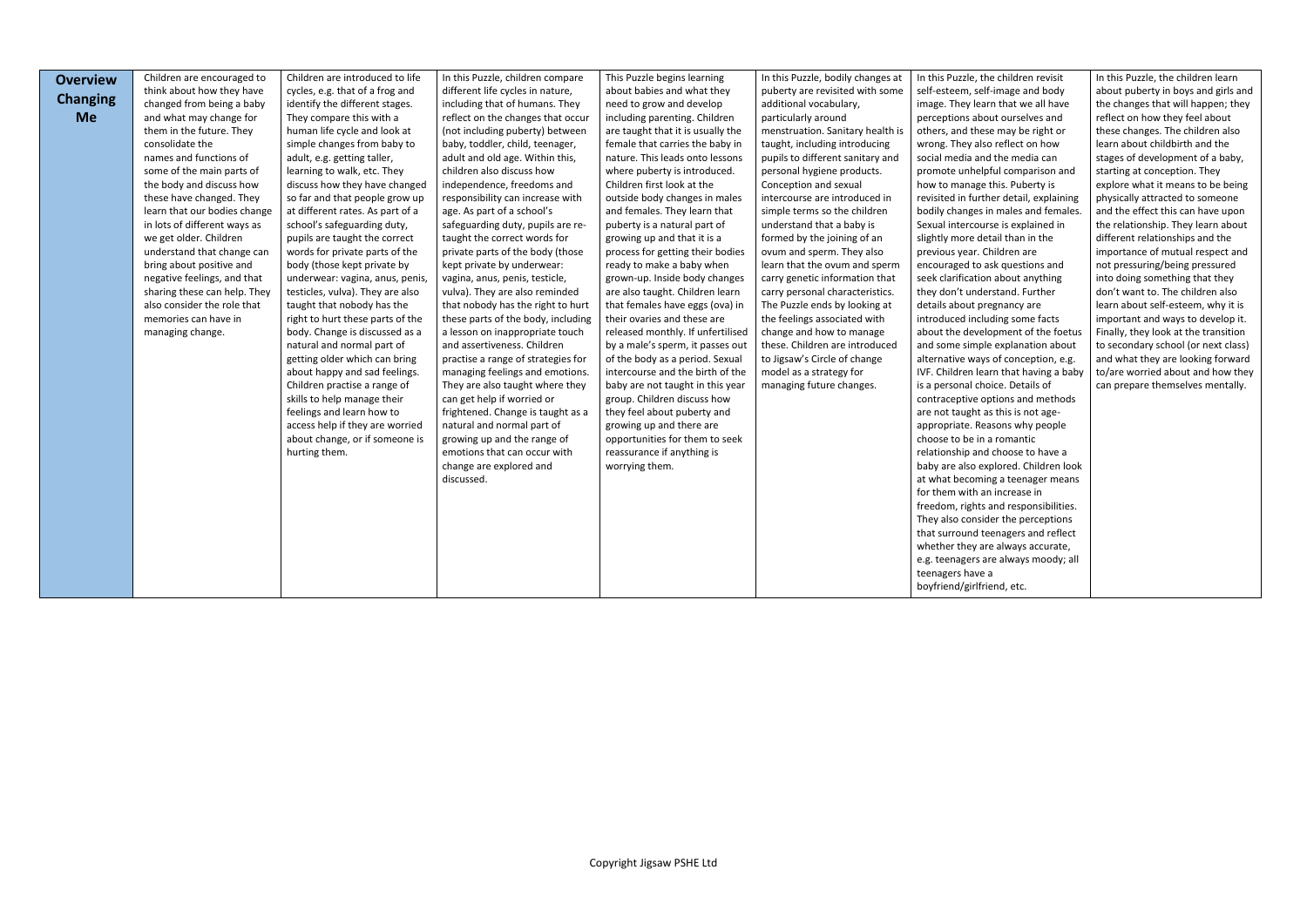| <b>Taught</b><br>knowledge<br>(Key<br>objectives<br>are in bold)                      | Know the names and<br>$\bullet$<br>functions of some<br>parts of the body (see<br>vocabulary list)<br>Know that we grow<br>from baby to adult<br>Know who to talk to if<br>they are feeling<br>worried<br>Know that sharing<br>how they feel can<br>help solve a worry<br>Know that<br>$\bullet$<br>remembering happy<br>times can help us<br>move on | Know the names of<br>male and female<br>private body parts<br>Know that there are<br>correct names for<br>private body parts and<br>nicknames, and when<br>to use them<br>Know which parts of<br>the body are private<br>and that they belong to<br>that person and that<br>nobody has the right to<br>hurt these<br>Know who to ask for<br>help if they are worried<br>or frightened<br>Know that animals<br>including humans have<br>a life cycle<br>Know that changes<br>happen when we grow<br>$\mathsf{u}\mathsf{p}$<br>Know that people grow<br>up at different rates<br>and that is normal<br>Know that learning<br>$\bullet$<br>brings about change | Know the physical<br>differences between<br>male and female bodies<br>Know that private body<br>parts are special and that<br>no one has the right to<br>hurt these<br>Know who to ask for help<br>if they are worried or<br>frightened<br>Know there are different<br>types of touch and that<br>some are acceptable and<br>some are unacceptable<br>Know the correct names<br>for private body parts<br>Know that life cycles<br>exist in nature<br>Know that aging is a<br>natural process including<br>old age<br>Know that some changes<br>are out of an individual's<br>control<br>Know how their bodies<br>have changed from<br>when they were a baby<br>and that they will<br>continue to change as<br>they age | Know that the male and<br>female body needs to<br>change at puberty so<br>their bodies can make<br>babies when they are<br>adults<br>Know some of the<br>outside body changes<br>that happen during<br>puberty<br>Know some of the<br>changes on the inside<br>that happen during<br>puberty<br>Know that in animals<br>and humans lots of<br>changes happen<br>between conception<br>and growing up<br>Know that in nature it<br>is usually the female<br>that carries the baby<br>Know that in humans a<br>mother carries the<br>baby in her uterus<br>(womb) and this is<br>where it develops<br>Know that babies need<br>love and care from<br>their parents/carers<br>Know some of the<br>٠<br>changes that happen<br>between being a baby<br>and a child | Know that personal<br>characteristics are<br>inherited from birth<br>parents and this is<br>brought about by an<br>ovum joining with a<br>sperm<br>Know that babies are<br>made by a sperm<br>joining with an ovum<br>Know the names of the<br>different internal and<br>external body parts that<br>are needed to make a<br>baby<br>Know how the female<br>and male body change<br>at puberty<br>Know that change can<br>bring about a range of<br>different emotions<br>Know that personal<br>hygiene is important<br>during puberty and as<br>an adult<br>Know that change is a<br>normal part of life and<br>that some cannot be<br>controlled and have to<br>be accepted | Know how g<br>bodies chan<br>puberty and<br>importance<br>themselves<br>emotionally<br>Know that so<br>can lead to<br>Know that so<br>help to cond<br>use IVF<br>Know that b<br>$\bullet$<br>teenager inv<br>changes and<br>growing resp<br>Know what<br>means and t<br>can be right |
|---------------------------------------------------------------------------------------|-------------------------------------------------------------------------------------------------------------------------------------------------------------------------------------------------------------------------------------------------------------------------------------------------------------------------------------------------------|-------------------------------------------------------------------------------------------------------------------------------------------------------------------------------------------------------------------------------------------------------------------------------------------------------------------------------------------------------------------------------------------------------------------------------------------------------------------------------------------------------------------------------------------------------------------------------------------------------------------------------------------------------------|-------------------------------------------------------------------------------------------------------------------------------------------------------------------------------------------------------------------------------------------------------------------------------------------------------------------------------------------------------------------------------------------------------------------------------------------------------------------------------------------------------------------------------------------------------------------------------------------------------------------------------------------------------------------------------------------------------------------------|----------------------------------------------------------------------------------------------------------------------------------------------------------------------------------------------------------------------------------------------------------------------------------------------------------------------------------------------------------------------------------------------------------------------------------------------------------------------------------------------------------------------------------------------------------------------------------------------------------------------------------------------------------------------------------------------------------------------------------------------------------------|-------------------------------------------------------------------------------------------------------------------------------------------------------------------------------------------------------------------------------------------------------------------------------------------------------------------------------------------------------------------------------------------------------------------------------------------------------------------------------------------------------------------------------------------------------------------------------------------------------------------------------------------------------------------------------|--------------------------------------------------------------------------------------------------------------------------------------------------------------------------------------------------------------------------------------------------------------------------------------|
| <b>Social and</b><br><b>Emotional</b><br>skills<br>(Key<br>objectives<br>are in bold) | Recognise that<br>changing class can<br>elicit happy and/or<br>sad emotions<br>Can say how they feel<br>about changing class/<br>growing up<br>Can identify how they<br>have changed from a<br>baby<br>Can say what might<br>$\bullet$<br>change for them they                                                                                        | <b>Understand and accept</b><br>that change is a natural<br>part of getting older<br>Can suggest ways to<br>manage change, e.g.<br>moving to a new class<br>Can identify some<br>things that have<br>changed and some<br>things that have stayed<br>the same since being a<br>baby (including the<br>body)                                                                                                                                                                                                                                                                                                                                                  | Can say who they would<br>go to for help if worried<br>or scared<br>Can say what types of<br>touch they find<br>comfortable/uncomforta<br>ble<br>Be able to confidently ask<br>someone to stop if they<br>are being hurt or<br>frightened                                                                                                                                                                                                                                                                                                                                                                                                                                                                               | Can express how they<br>feel about puberty<br>Can say who they can<br>talk to about puberty if<br>they have any worries<br>Can suggest ways to<br>help them manage<br>feelings during changes<br>they are more anxious<br>about                                                                                                                                                                                                                                                                                                                                                                                                                                                                                                                                | Can appreciate their<br>own uniqueness and<br>that of others<br>Can express any<br>concerns they have<br>about puberty<br>Have strategies for<br>managing the emotions<br>relating to change<br>Can express how they<br>$\bullet$<br>feel about having                                                                                                                                                                                                                                                                                                                                                                                                                        | Can celebrat<br>$\bullet$<br>about their<br>self-image a<br>Can suggest<br>self-esteem<br>others<br>Recognise th<br>natural proc<br>to everybod<br>be OK for th                                                                                                                      |

|           | Know how girls' and boys'<br>bodies change during<br>puberty and understand the<br>importance of looking after<br>themselves physically and<br>emotionally | Know how girls' and boys'<br>bodies change during<br>puberty and understand<br>the importance of looking<br>after themselves physically<br>and emotionally            |  |  |  |
|-----------|------------------------------------------------------------------------------------------------------------------------------------------------------------|-----------------------------------------------------------------------------------------------------------------------------------------------------------------------|--|--|--|
| 0         | Know that sexual intercourse<br>can lead to conception                                                                                                     | Know how a baby develops<br>from conception through<br>the nine months of<br>pregnancy and how it is                                                                  |  |  |  |
|           | Know that some people need<br>help to conceive and might<br>use IVF                                                                                        | born                                                                                                                                                                  |  |  |  |
| $\bullet$ | Know that becoming a<br>teenager involves various<br>changes and also brings<br>growing responsibility                                                     | Know how being physically<br>attracted to someone<br>changes the nature of the<br>relationship                                                                        |  |  |  |
|           | Know what perception<br>means and that perceptions                                                                                                         | Know the importance of<br>self-esteem and what they<br>can do to develop it                                                                                           |  |  |  |
|           | can be right or wrong                                                                                                                                      | Know what they are<br>looking forward to and<br>what they are worried<br>about when thinking about<br>transition to secondary<br>school/moving to their<br>next class |  |  |  |
|           | Can celebrate what they like<br>about their own and others'<br>self-image and body image                                                                   | Recognise ways they can<br>develop their own self-<br>esteem                                                                                                          |  |  |  |
|           | Can suggest ways to boost<br>self-esteem of self and<br>others                                                                                             | Can express how they feel<br>about the changes that will<br>happen to them during<br>puberty                                                                          |  |  |  |
|           | Recognise that puberty is a<br>natural process that happens<br>to everybody and that it will<br>be OK for them                                             | Understand that mutual<br>respect is essential in a<br>boyfriend/girlfriend<br>relationship and that they<br>shouldn't feel pressured                                 |  |  |  |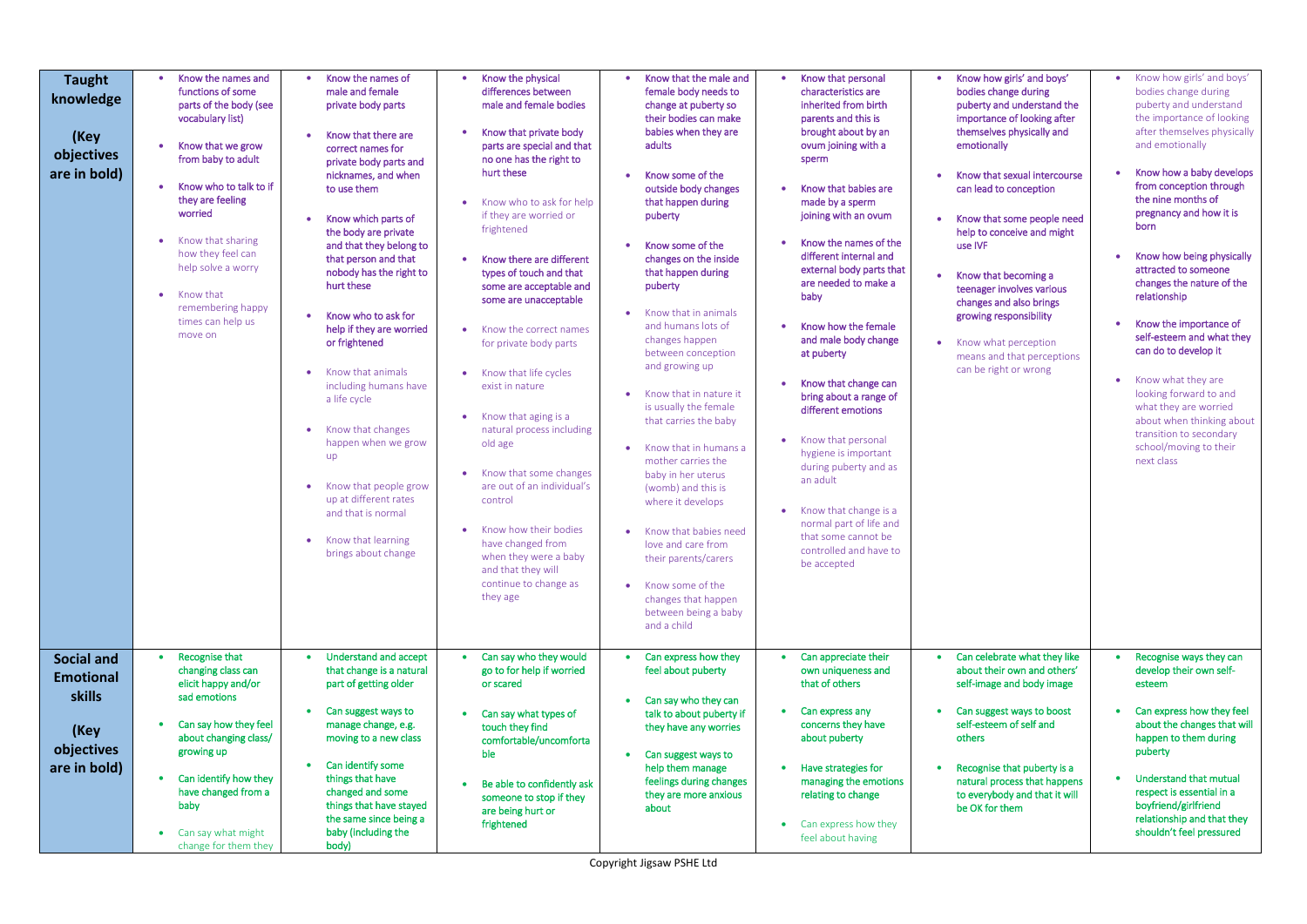### k questions about y to seek clarification

- press how they feel having a romantic nship when they are  $\mathsf{d} \mathsf{t}$
- press how they feel having children when re an adult
- press how they feel becoming a teenager
- y who they can talk to erned about puberty oming a er/adult

### into doing something that they don't want to

|                   | get older<br>Can identify positive<br>memories from the<br>past year in<br>school/home                                                                                            | Can express why they<br>enjoy learning                                                                                                                                     | Can appreciate that<br>changes will happen and<br>that some can be<br>controlled and others<br>not<br>Be able to express how<br>$\bullet$<br>they feel about changes<br>Show appreciation for<br>people who are older<br>Can recognise the<br>independence and<br>responsibilities they have<br>now compared to being<br>a baby or toddler<br>Can say what greater<br>responsibilities and<br>freedoms they may have<br>in the future<br>Can say what they are<br>looking forward to in the<br>next year | Can identify<br>stereotypical family<br>roles and challenge<br>these ideas, e.g. it may<br>not always be Mum<br>who does the laundry<br>Can express how they<br>$\bullet$<br>feel about babies<br>Can describe the<br>emotions that a new<br>baby can bring to a<br>family<br>Can identify changes<br>$\bullet$<br>they are looking<br>forward to in the next<br>year | children when they are<br>grown up<br>Can say who they can<br>talk to about puberty if<br>they are worried<br>Can apply the circle of<br>change model to<br>themselves to have<br>strategies for managing<br>change | Can ask<br>puberty<br>Can exp<br>about h<br>relation<br>an adul<br>Can exp<br>about h<br>they ar<br>Can exp<br>about b<br>Can say<br>if conce<br>or becc<br>teenag                                                                                                                                                                       |
|-------------------|-----------------------------------------------------------------------------------------------------------------------------------------------------------------------------------|----------------------------------------------------------------------------------------------------------------------------------------------------------------------------|----------------------------------------------------------------------------------------------------------------------------------------------------------------------------------------------------------------------------------------------------------------------------------------------------------------------------------------------------------------------------------------------------------------------------------------------------------------------------------------------------------|-----------------------------------------------------------------------------------------------------------------------------------------------------------------------------------------------------------------------------------------------------------------------------------------------------------------------------------------------------------------------|---------------------------------------------------------------------------------------------------------------------------------------------------------------------------------------------------------------------|------------------------------------------------------------------------------------------------------------------------------------------------------------------------------------------------------------------------------------------------------------------------------------------------------------------------------------------|
| <b>Vocabulary</b> | <b>EYFS</b>                                                                                                                                                                       | Year 1<br><b>Consolidate EYFS</b>                                                                                                                                          | Year 2<br>Consolidate EYFS & Yr 1                                                                                                                                                                                                                                                                                                                                                                                                                                                                        | Year <sub>3</sub><br><b>Consolidate KS1</b>                                                                                                                                                                                                                                                                                                                           | Year 4<br>Consolidate KS1 & Yr 3                                                                                                                                                                                    | Y <sub>(</sub><br>Consolidat                                                                                                                                                                                                                                                                                                             |
|                   | Eye, Foot, Eyebrow, Forehead,<br>Ear, Mouth, Arm, Leg, Chest,<br>Knee, Nose, Tongue, Finger,<br>Toe, Stomach, Hand, Baby,<br>Grown-up, Adult, Change,<br>Worry, Excited, Memories | Changes, Life cycles, Adulthood,<br>Mature, Male, Female, Vagina,<br>Penis, Testicles, Vulva, Anus,<br>Learn, New, Grow, Feelings,<br>Anxious, Worried, Excited,<br>Coping | Change, Grow, Control, Fully<br>grown, Growing up, Old, Young,<br>Change, Respect, Appearance,<br>Physical, Baby, Toddler, Child,<br>Teenager, Independent, Timeline,<br>Freedom, Responsibilities,<br>Vagina, Public, Private, Touch,<br>Texture, Cuddle, Hug, Squeeze,<br>Like, Dislike, Acceptable,<br>Unacceptable, Comfortable,<br>Uncomfortable, Looking forward,<br>Nervous, Happy                                                                                                                | Birth, Animals, Babies, Mother,<br>Grow, Uterus, Womb,<br>Nutrients, Survive, Love,<br>Affection, Care, Puberty, Sperm,<br>Ovaries, Egg, Ovum/ova,<br>Womb/uterus, Stereotypes,<br>Task, Roles, Challenge                                                                                                                                                             | Personal, Unique,<br>Characteristics, Parents, Making<br>love, Having sex, Sexual<br>intercourse, Fertilise,<br>Conception, Menstruation,<br>Periods, Circle, Seasons,<br>Change, Control, Emotions,<br>Acceptance  | Body image, Sel<br>Personality, Per<br>Affirmation, Cor<br>Fallopian Tube,<br>Breasts, Hips, Ao<br>Scrotum, Genita<br>Wider, Semen, E<br>Urethra, Wet dr<br>Larynx, Facial ha<br>Hormones, Scro<br>Circumcised, Un<br>Foreskin, Epidid<br>Unfertilised, Cor<br>intercourse, Em<br>IVF, Foetus, Con<br>Pregnancy, Sani<br>Tampon, Pad, To |

- Recognise how they feel when they reflect on the development and birth of a baby
- Can celebrate what they like about their own and others' self-image and body image
- Use strategies to prepare themselves emotionally for the transition (changes) to secondary school

## ear 5 e KS1, Yrs 3 & 4

If-image, Looks, ception, Self-esteem, mparison, Oestrogen, Cervix, Develops, dam's Apple, als, Hair, Broader, Erection, Ejaculation, ream, Growth spurt, air, Pubic hair, otum, Testosterone, ncircumcised, lymis, Fertilised, nception, Sexual ibryo, Umbilical cord, ntraception, itary products, owel, Liner, Hygiene, eness, Legal, Laws, enager, , Rights

## **Year 6**

## Consolidate KS1 & KS2

Negative body-talk, mental health, midwife, labour, opportunities, freedoms, attraction, relationship, love, sexting, transition, secondary, journey, worries, anxiety, excitement